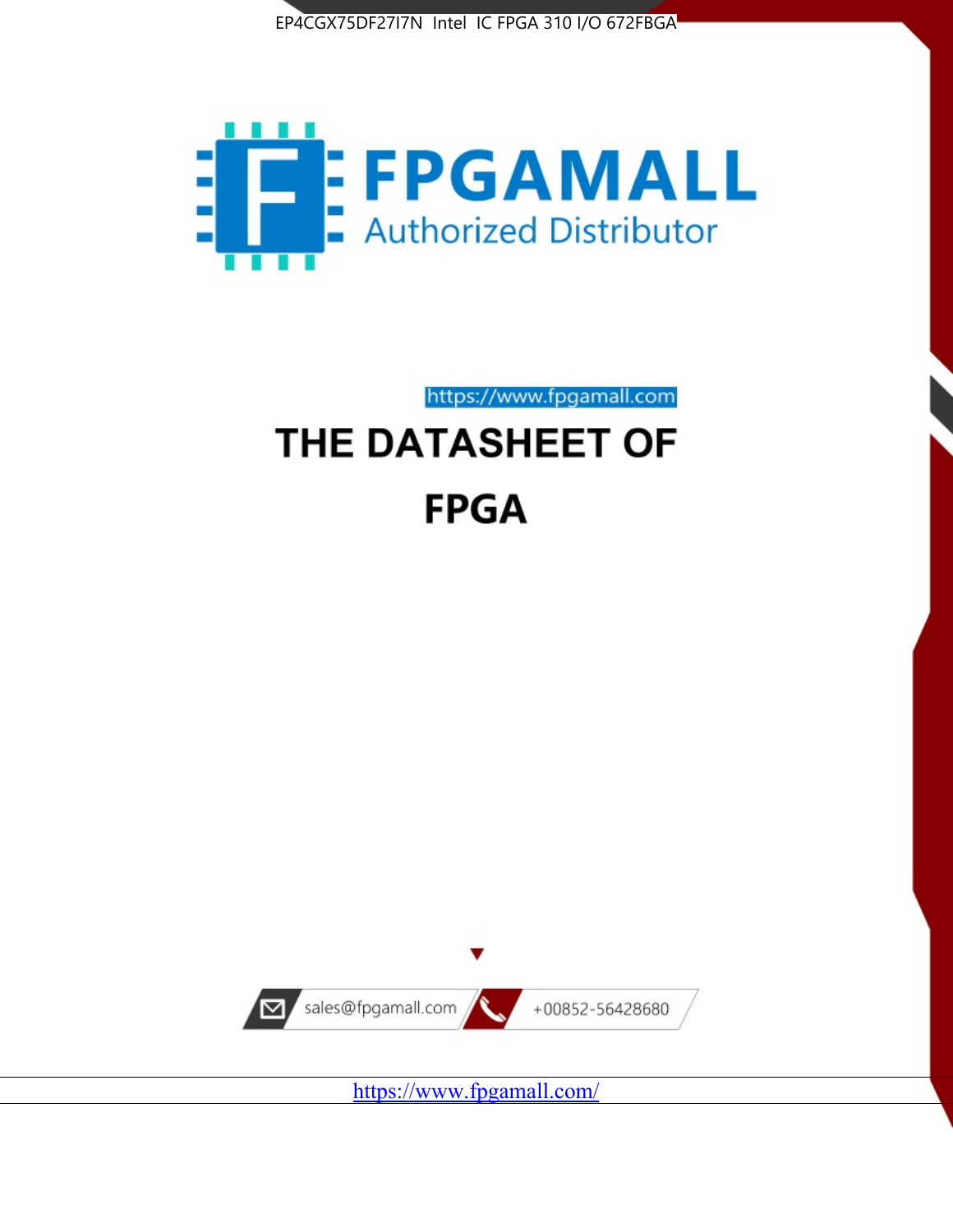

# **1. Cyclone IV Device Datasheet**

**CYIV-53001-2.0**

This chapter describes the electrical and switching characteristics for Cyclone<sup>®</sup> IV devices. Electrical characteristics include operating conditions and power consumption. Switching characteristics include transceiver specifications, core, and periphery performance. This chapter also describes I/O timing, including programmable I/O element (IOE) delay and programmable output buffer delay.

This chapter includes the following sections:

- "Operating Conditions" on page 1–1
- "Power Consumption" on page 1–16
- "Switching Characteristics" on page 1–16
- " $I/O$  Timing" on page  $1-37$
- "Glossary" on page 1–37

# **Operating Conditions**

When Cyclone IV devices are implemented in a system, they are rated according to a set of defined parameters. To maintain the highest possible performance and reliability of Cyclone IV devices, you must consider the operating requirements described in this chapter.

Cyclone IV devices are offered in commercial, industrial, extended industrial and, automotive grades. Cyclone IV E devices offer –6 (fastest), –7, –8, –8L, and –9L speed grades for commercial devices, –8L speed grades for industrial devices, and –7 speed grade for extended industrial and automotive devices. Cyclone IV GX devices offer –6 (fastest), –7, and –8 speed grades for commercial devices and –7 speed grade for industrial devices.

**For more information about the supported speed grades for respective Cyclone IV** devices, refer to the *[Cyclone IV FPGA Device Family Overview](http://www.altera.com/literature/hb/cyclone-iv/cyiv-51001.pdf)* chapter.

**1** Cyclone IV E devices are offered in core voltages of 1.0 and 1.2 V. Cyclone IV E devices with a core voltage of 1.0 V have an 'L' prefix attached to the speed grade.

In this chapter, a prefix associated with the operating temperature range is attached to the speed grades; commercial with a "C" prefix, industrial with an "I" prefix, and automotive with an "A" prefix. Therefore, commercial devices are indicated as C6, C7, C8, C8L, or C9L per respective speed grade. Industrial devices are indicated as I7, I8, or I8L. Automotive devices are indicated as A7.

@2016 Altera Corporation. All rights reserved. ALTERA, ARRIA, CYCLONE, HARDCOPY, MAX, MEGACORE, NIOS, QUARTUS and STRATIX words and logos are trademarks of Altera Corporation and registered in the U.S. Patent and Trademark



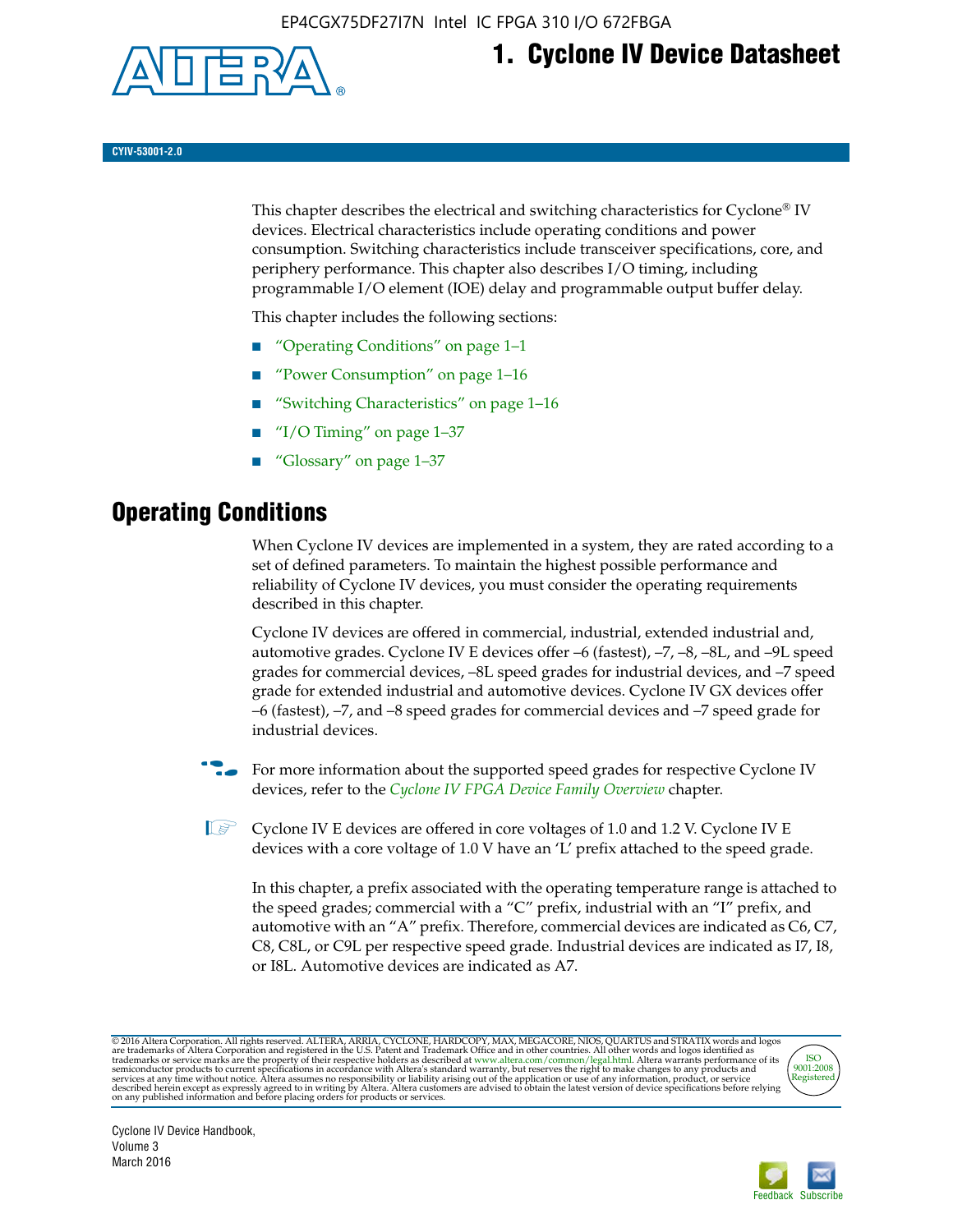**1 Cyclone IV E industrial devices I7 are offered with extended operating temperature** range.

# **Absolute Maximum Ratings**

Absolute maximum ratings define the maximum operating conditions for Cyclone IV devices. The values are based on experiments conducted with the device and theoretical modeling of breakdown and damage mechanisms. The functional operation of the device is not implied at these conditions. Table 1–1 lists the absolute maximum ratings for Cyclone IV devices.



**Conditions beyond those listed in Table 1–1 cause permanent damage to the device.** Additionally, device operation at the absolute maximum ratings for extended periods of time have adverse effects on the device.

| <b>Symbol</b>            | <b>Parameter</b>                                                                                                                             | Min    | <b>Max</b> | <b>Unit</b> |
|--------------------------|----------------------------------------------------------------------------------------------------------------------------------------------|--------|------------|-------------|
| <b>V<sub>CCINT</sub></b> | Core voltage, PCI Express <sup>®</sup> (PCIe <sup>®</sup> ) hard IP<br>block, and transceiver physical coding sublayer<br>(PCS) power supply | $-0.5$ | 1.8        | V           |
| $V_{CCA}$                | Phase-locked loop (PLL) analog power supply                                                                                                  | $-0.5$ | 3.75       | V           |
| $V_{CCD\_PLL}$           | PLL digital power supply                                                                                                                     | $-0.5$ | 1.8        | V           |
| V <sub>CCIO</sub>        | I/O banks power supply                                                                                                                       | $-0.5$ | 3.75       | V           |
| V <sub>CC_CLKIN</sub>    | Differential clock input pins power supply                                                                                                   | $-0.5$ | 4.5        | V           |
| $V_{\text{CCH_GXB}}$     | Transceiver output buffer power supply                                                                                                       | $-0.5$ | 3.75       | V           |
| $V_{\text{CCA\_GXB}}$    | Transceiver physical medium attachment (PMA)<br>and auxiliary power supply                                                                   | $-0.5$ | 3.75       | V           |
| $V_{CCL_GXB}$            | Transceiver PMA and auxiliary power supply                                                                                                   | $-0.5$ | 1.8        | V           |
| $V_{1}$                  | DC input voltage                                                                                                                             | $-0.5$ | 4.2        | V           |
| $I_{\text{OUT}}$         | DC output current, per pin                                                                                                                   | $-25$  | 40         | mA          |
| $T_{\mathtt{STG}}$       | Storage temperature                                                                                                                          | -65    | 150        | °C          |
| $T_{\rm J}$              | Operating junction temperature                                                                                                               | $-40$  | 125        | °C          |

**Table 1–1. Absolute Maximum Ratings for Cyclone IV Devices** *(1)*

**Note to Table 1–1:**

(1) Supply voltage specifications apply to voltage readings taken at the device pins with respect to ground, not at the power supply.

# **Maximum Allowed Overshoot or Undershoot Voltage**

During transitions, input signals may overshoot to the voltage shown in Table 1–2 and undershoot to –2.0 V for a magnitude of currents less than 100 mA and for periods shorter than 20 ns. Table 1–2 lists the maximum allowed input overshoot voltage and the duration of the overshoot voltage as a percentage over the lifetime of the device. The maximum allowed overshoot duration is specified as a percentage of high-time over the lifetime of the device.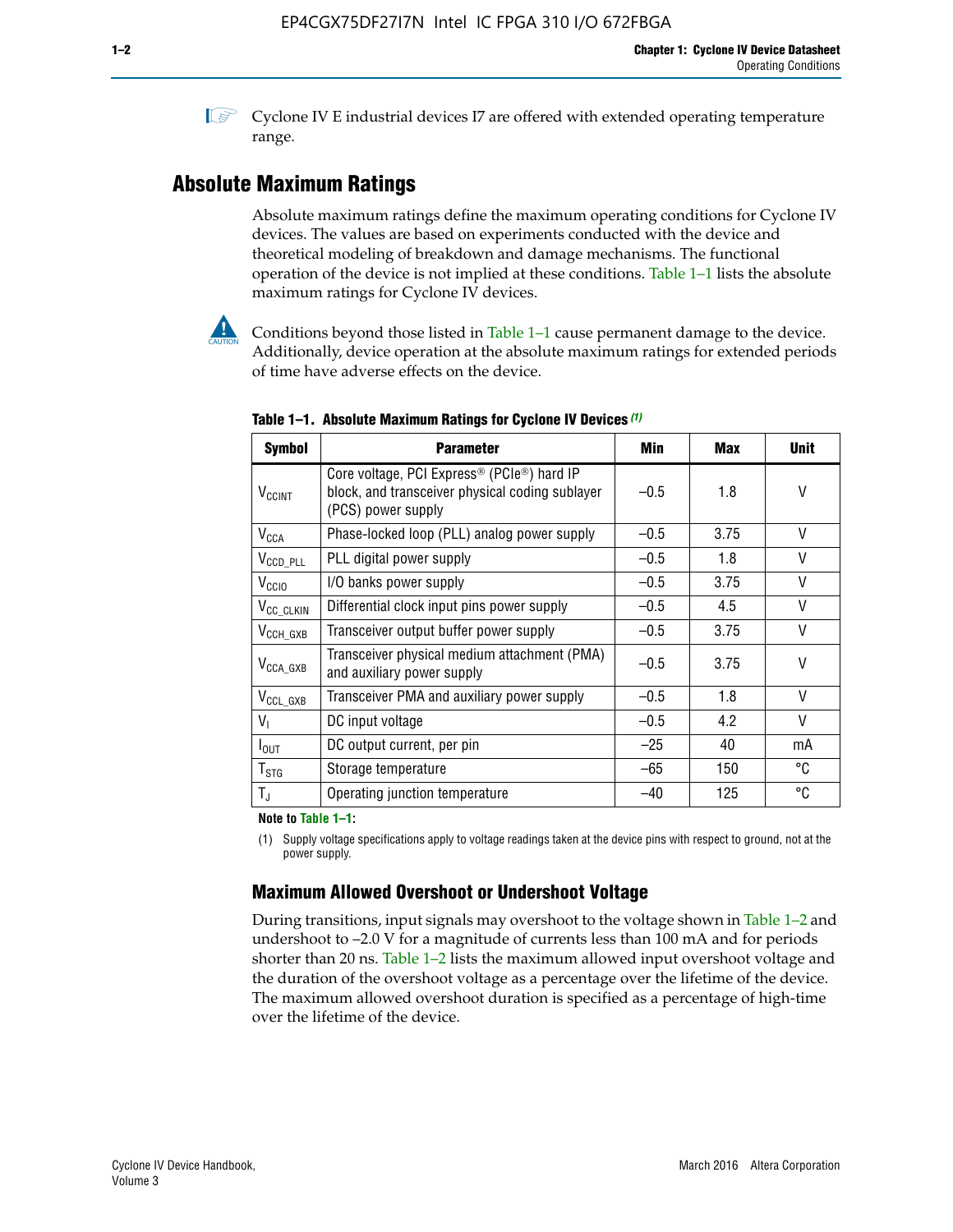$\mathbb{I}$  A DC signal is equivalent to 100% duty cycle. For example, a signal that overshoots to 4.3 V can only be at 4.3 V for 65% over the lifetime of the device; for a device lifetime of 10 years, this amounts to 65/10ths of a year.

| <b>Symbol</b> | <b>Parameter</b>    | <b>Condition (V)</b> | <b>Overshoot Duration as % of High Time</b> | <b>Unit</b>   |      |  |              |
|---------------|---------------------|----------------------|---------------------------------------------|---------------|------|--|--------------|
|               |                     | $V_1 = 4.20$         | 100                                         | $\%$          |      |  |              |
|               |                     | $V_1 = 4.25$         | 98                                          | $\%$          |      |  |              |
|               | AC Input<br>Voltage |                      | $V_1 = 4.30$                                | 65            | $\%$ |  |              |
| $V_i$         |                     | $V_1 = 4.35$         | 43                                          | $\frac{0}{0}$ |      |  |              |
|               |                     |                      |                                             |               |      |  | $V_1 = 4.40$ |
|               |                     | $V_1 = 4.45$         | 20                                          | $\%$          |      |  |              |
|               |                     | $V_1 = 4.50$         | 13                                          | $\%$          |      |  |              |
|               |                     | $V_1 = 4.55$         | 9                                           | $\%$          |      |  |              |
|               |                     | $V_1 = 4.60$         | 6                                           | $\%$          |      |  |              |

**Table 1–2. Maximum Allowed Overshoot During Transitions over a 10**-**Year Time Frame for Cyclone IV Devices**

Figure 1–1 shows the methodology to determine the overshoot duration. The overshoot voltage is shown in red and is present on the input pin of the Cyclone IV device at over 4.3 V but below 4.4 V. From Table 1–2, for an overshoot of 4.3 V, the percentage of high time for the overshoot can be as high as 65% over a 10-year period. Percentage of high time is calculated as ([delta  $T$ ]/T)  $\times$  100. This 10-year period assumes that the device is always turned on with 100% I/O toggle rate and 50% duty cycle signal. For lower I/O toggle rates and situations in which the device is in an idle state, lifetimes are increased.



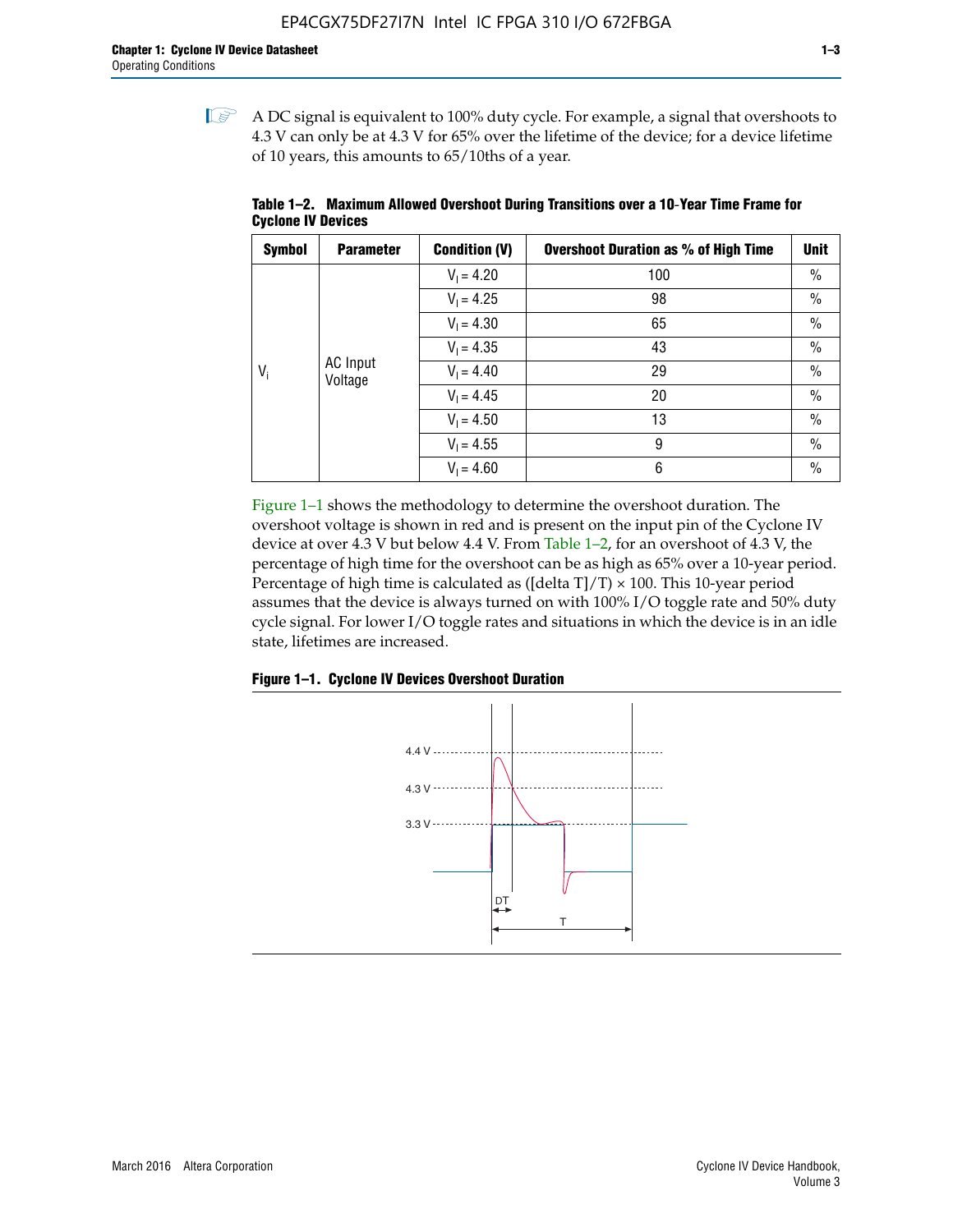# **Recommended Operating Conditions**

This section lists the functional operation limits for AC and DC parameters for Cyclone IV devices. Table 1–3 and Table 1–4 list the steady-state voltage and current values expected from Cyclone IV E and Cyclone IV GX devices. All supplies must be strictly monotonic without plateaus.

**Table 1–3. Recommended Operating Conditions for Cyclone IV E Devices** *(1)***,** *(2)* **(Part 1 of 2)**

| <b>Symbol</b>                                                                                                                         | <b>Parameter</b>                                      | <b>Conditions</b>                        | <b>Min</b>  | <b>Typ</b>               | <b>Max</b>     | <b>Unit</b>  |
|---------------------------------------------------------------------------------------------------------------------------------------|-------------------------------------------------------|------------------------------------------|-------------|--------------------------|----------------|--------------|
|                                                                                                                                       | Supply voltage for internal logic,<br>1.2-V operation |                                          | 1.15        | 1.2                      | 1.25           | $\mathsf{V}$ |
|                                                                                                                                       | Supply voltage for internal logic,<br>1.0-V operation |                                          | 0.97        | 1.0                      | 1.03           | $\mathsf{V}$ |
|                                                                                                                                       | Supply voltage for output buffers,<br>3.3-V operation |                                          | 3.135       | 3.3                      | 3.465          | $\vee$       |
| $V_{CClNT}$ (3)<br>$V_{\text{CC10}}$ (3), (4)<br>$V_{CCA}$ (3)<br>$V_{\text{CCD\_PLL}}$ (3)<br>V <sub>1</sub><br>$V_0$<br>$T_{\rm J}$ | Supply voltage for output buffers,<br>3.0-V operation |                                          | 2.85        | 3                        | 3.15           | V            |
|                                                                                                                                       | Supply voltage for output buffers,<br>2.5-V operation |                                          | 2.375       | 2.5                      | 2.625          | $\vee$       |
|                                                                                                                                       | Supply voltage for output buffers,<br>1.8-V operation |                                          | 1.71        | 1.8                      | 1.89           | V            |
|                                                                                                                                       | Supply voltage for output buffers,<br>1.5-V operation |                                          | 1.425       | 1.5                      | 1.575          | $\vee$       |
|                                                                                                                                       | Supply voltage for output buffers,<br>1.2-V operation |                                          | 1.14        | 1.2                      | 1.26           | $\mathsf{V}$ |
|                                                                                                                                       | Supply (analog) voltage for PLL<br>regulator          |                                          | 2.375       | 2.5                      | 2.625          | $\vee$       |
|                                                                                                                                       | Supply (digital) voltage for PLL,<br>1.2-V operation  |                                          | 1.15        | 1.2                      | 1.25           | V            |
| $t_{\rm{RAMP}}$                                                                                                                       | Supply (digital) voltage for PLL,<br>1.0-V operation  |                                          | 0.97        | 1.0                      | 1.03           | $\vee$       |
|                                                                                                                                       | Input voltage                                         |                                          | $-0.5$      | $\overline{\phantom{0}}$ | 3.6            | $\mathsf{V}$ |
|                                                                                                                                       | Output voltage                                        |                                          | $\pmb{0}$   | —                        | $V_{\rm CClO}$ | $\mathsf{V}$ |
|                                                                                                                                       |                                                       | For commercial use                       | $\mathbf 0$ |                          | 85             | °C           |
|                                                                                                                                       | Operating junction temperature                        | For industrial use                       | $-40$       |                          | 100            | °C           |
|                                                                                                                                       |                                                       | For extended temperature                 | $-40$       |                          | 125            | °C           |
|                                                                                                                                       |                                                       | For automotive use                       | $-40$       | $\qquad \qquad$          | 125            | °C           |
|                                                                                                                                       | Power supply ramp time                                | Standard power-on reset<br>$(POR)$ $(5)$ | $50 \mu s$  |                          | 50 ms          |              |
|                                                                                                                                       |                                                       | Fast POR (6)                             | $50 \mu s$  | $\overline{\phantom{0}}$ | 3 ms           |              |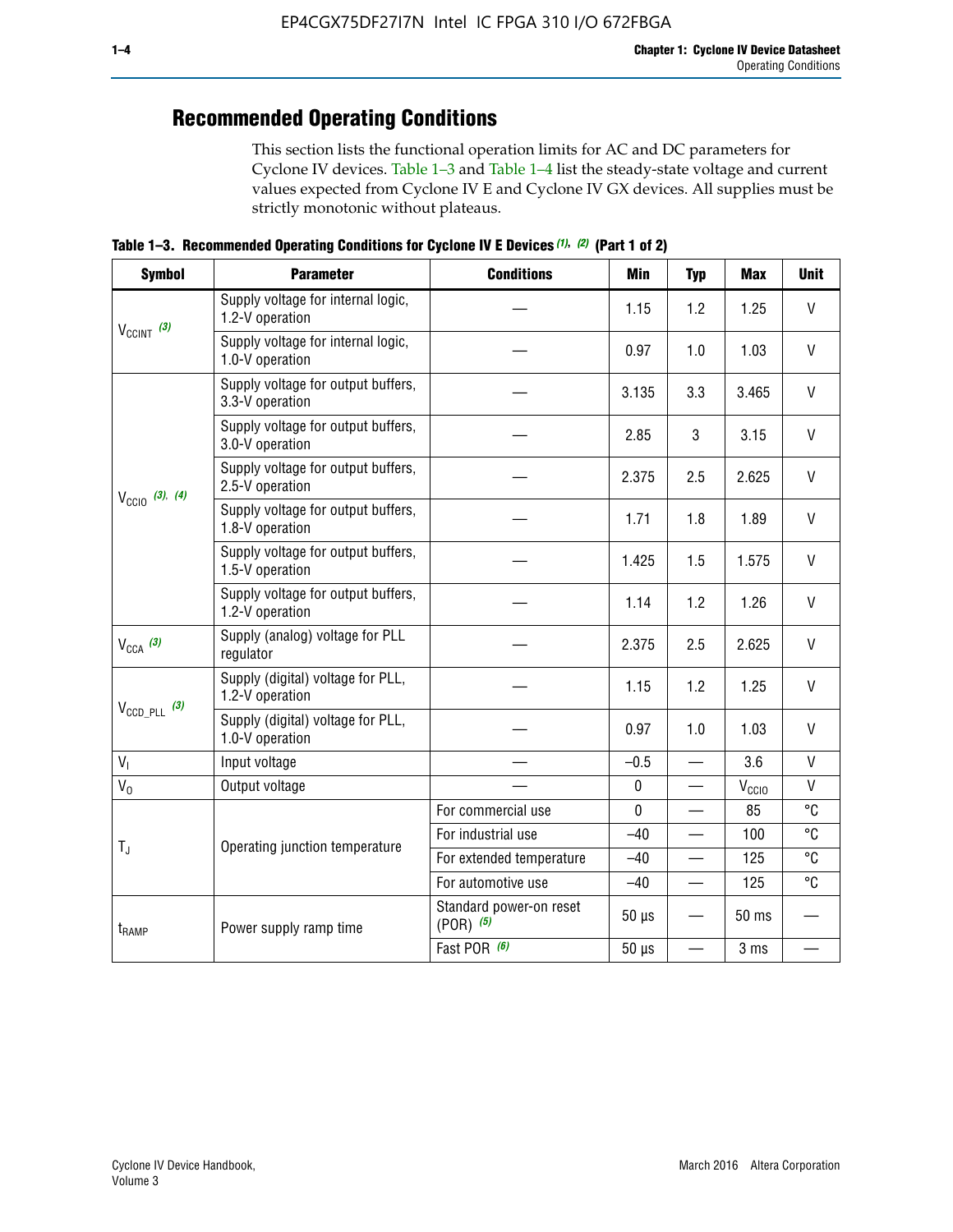#### **Table 1–3. Recommended Operating Conditions for Cyclone IV E Devices** *(1)***,** *(2)* **(Part 2 of 2)**

| Svmbol             | <b>Parameter</b>                                              | <b>Conditions</b> | Min | Typ | <b>Max</b> | Unit |
|--------------------|---------------------------------------------------------------|-------------------|-----|-----|------------|------|
| <sup>I</sup> Diode | Magnitude of DC current across<br>PCI-clamp diode when enable |                   |     |     | 10         | mA   |

#### **Notes to Table 1–3:**

(1) Cyclone IV E 1.0 V core voltage devices only support C8L, C9L, and I8L speed grades. Cyclone IV E 1.2 V core voltage devices only support C6, C7, C8, I7, and A7 speed grades.

(2)  $V_{CCIO}$  for all I/O banks must be powered up during device operation. All vcca pins must be powered to 2.5 V (even when PLLs are not used) and must be powered up and powered down at the same time.

(3)  $V_{CC}$  must rise monotonically.

(4)  $V_{\text{CCIO}}$  powers all input buffers.

(5) The POR time for Standard POR ranges between 50 and 200 ms. Each individual power supply must reach the recommended operating range within 50 ms.

(6) The POR time for Fast POR ranges between 3 and 9 ms. Each individual power supply must reach the recommended operating range within 3 ms.

| <b>Symbol</b>              | <b>Parameter</b>                                                      | <b>Conditions</b> | <b>Min</b> | <b>Typ</b> | <b>Max</b> | <b>Unit</b>  |
|----------------------------|-----------------------------------------------------------------------|-------------------|------------|------------|------------|--------------|
| $V_{\text{CCINT}}$ (3)     | Core voltage, PCIe hard IP block, and<br>transceiver PCS power supply |                   | 1.16       | 1.2        | 1.24       | V            |
| $V_{CCA}$ (1), (3)         | PLL analog power supply                                               |                   | 2.375      | 2.5        | 2.625      | V            |
| $V_{CCD\ PLL}$ (2)         | PLL digital power supply                                              |                   | 1.16       | 1.2        | 1.24       | V            |
| $V_{\text{CC}10}$ (3), (4) | I/O banks power supply for 3.3-V<br>operation                         |                   | 3.135      | 3.3        | 3.465      | V            |
|                            | I/O banks power supply for 3.0-V<br>operation                         |                   | 2.85       | 3          | 3.15       | V            |
|                            | I/O banks power supply for 2.5-V<br>operation                         |                   | 2.375      | 2.5        | 2.625      | V            |
|                            | I/O banks power supply for 1.8-V<br>operation                         |                   | 1.71       | 1.8        | 1.89       | V            |
|                            | I/O banks power supply for 1.5-V<br>operation                         |                   | 1.425      | 1.5        | 1.575      | V            |
|                            | I/O banks power supply for 1.2-V<br>operation                         |                   | 1.14       | 1.2        | 1.26       | $\mathsf{V}$ |
|                            | Differential clock input pins power<br>supply for 3.3-V operation     |                   | 3.135      | 3.3        | 3.465      | V            |
|                            | Differential clock input pins power<br>supply for 3.0-V operation     |                   | 2.85       | 3          | 3.15       | $\mathsf{V}$ |
| V <sub>CC</sub> CLKIN      | Differential clock input pins power<br>supply for 2.5-V operation     |                   | 2.375      | 2.5        | 2.625      | V            |
| (3), (5), (6)              | Differential clock input pins power<br>supply for 1.8-V operation     |                   | 1.71       | 1.8        | 1.89       | V            |
|                            | Differential clock input pins power<br>supply for 1.5-V operation     |                   | 1.425      | 1.5        | 1.575      | V            |
|                            | Differential clock input pins power<br>supply for 1.2-V operation     |                   | 1.14       | 1.2        | 1.26       | V            |
| $V_{CCH_GXB}$              | Transceiver output buffer power supply                                |                   | 2.375      | 2.5        | 2.625      | V            |

### **Table 1–4. Recommended Operating Conditions for Cyclone IV GX Devices (Part 1 of 2)**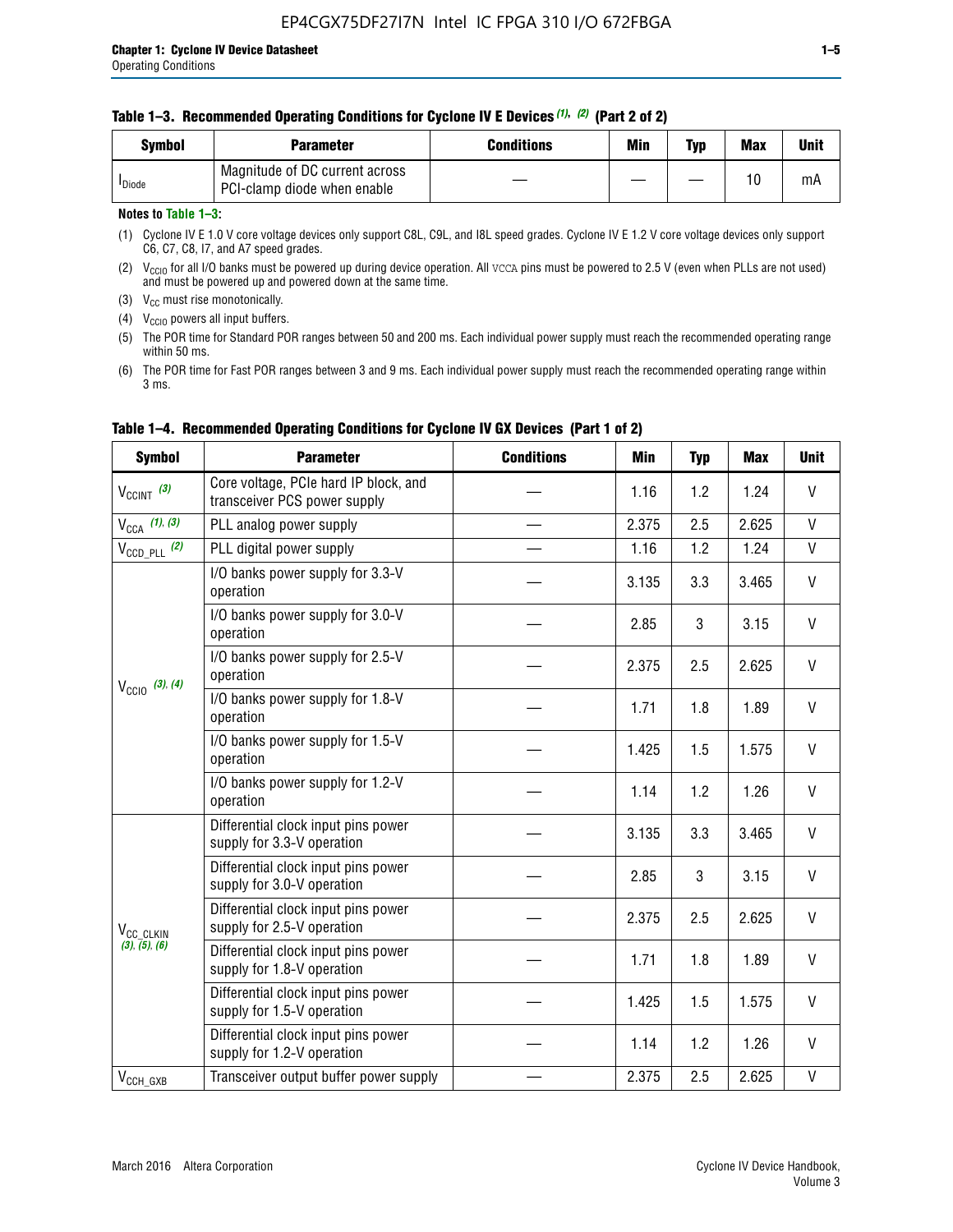| <b>Symbol</b>         | <b>Parameter</b>                                               | <b>Conditions</b>                        |            |     |                   |        |
|-----------------------|----------------------------------------------------------------|------------------------------------------|------------|-----|-------------------|--------|
| $V_{\text{CCA\_GXB}}$ | Transceiver PMA and auxiliary power<br>supply                  |                                          | 2.375      | 2.5 | 2.625             |        |
| $V_{CCL_GXB}$         | Transceiver PMA and auxiliary power<br>supply                  |                                          | 1.16       | 1.2 | 1.24              | V      |
| $V_{1}$               | DC input voltage                                               |                                          | $-0.5$     |     | 3.6               | $\vee$ |
| $V_0$                 | DC output voltage                                              |                                          | 0          |     | V <sub>CCIO</sub> | V      |
| T,                    | Operating junction temperature                                 | For commercial use                       | 0          |     | 85                | °C     |
|                       |                                                                | For industrial use                       | $-40$      |     | 100               | °C     |
| $t_{\sf{RAMP}}$       | Power supply ramp time                                         | Standard power-on reset<br>$(POR)$ $(7)$ | $50 \mu s$ |     | $50 \text{ ms}$   |        |
|                       |                                                                | Fast POR (8)                             | $50 \mu s$ |     | 3 <sub>ms</sub>   |        |
| <b>I</b> Diode        | Magnitude of DC current across<br>PCI-clamp diode when enabled |                                          |            |     | 10                | mA     |

**Table 1–4. Recommended Operating Conditions for Cyclone IV GX Devices (Part 2 of 2)**

#### **Notes to Table 1–4:**

- (1) All VCCA pins must be powered to 2.5 V (even when PLLs are not used) and must be powered up and powered down at the same time.
- (2) You must connect  $V_{CCD-PLL}$  to  $V_{CCINT}$  through a decoupling capacitor and ferrite bead.
- (3) Power supplies must rise monotonically.
- (4)  $V_{\text{CCIO}}$  for all I/O banks must be powered up during device operation. Configurations pins are powered up by V<sub>CCIO</sub> of I/O Banks 3, 8, and 9 where I/O Banks 3 and 9 only support V<sub>CCIO</sub> of 1.5, 1.8, 2.5, 3.0, and 3.3 V. For fast passive parallel (FPP) configuration mode, the V<sub>CCIO</sub> level of I/O<br>Bank 8 must be powered up to 1.5, 1.8, 2.5, 3.0, and 3.3 V.
- (5) You must set  $V_{CC_CCLKIN}$  to 2.5 V if you use CLKIN as a high-speed serial interface (HSSI) refclk or as a DIFFCLK input.
- (6) The CLKIN pins in I/O Banks 3B and 8B can support single-ended I/O standard when the pins are used to clock left PLLs in non-transceiver applications.
- (7) The POR time for Standard POR ranges between 50 and 200 ms.  $V_{\text{CCIA}}$ ,  $V_{\text{CCIA}}$ , and  $V_{\text{CCIO}}$  of I/O Banks 3, 8, and 9 must reach the recommended operating range within 50 ms.
- (8) The POR time for Fast POR ranges between 3 and 9 ms.  $V_{\text{CCH},T}$ ,  $V_{\text{CCA}}$ , and  $V_{\text{CCI}}$  of I/O Banks 3, 8, and 9 must reach the recommended operating range within 3 ms.

# **ESD Performance**

This section lists the electrostatic discharge (ESD) voltages using the human body model (HBM) and charged device model (CDM) for Cyclone IV devices general purpose I/Os (GPIOs) and high-speed serial interface (HSSI) I/Os. Table 1–5 lists the ESD for Cyclone IV devices GPIOs and HSSI I/Os.

|  | Table 1–5. ESD for Cyclone IV Devices GPIOs and HSSI I/Os |  |
|--|-----------------------------------------------------------|--|
|--|-----------------------------------------------------------|--|

| <b>Symbol</b>  | <b>Parameter</b>                      | <b>Passing Voltage</b> | <b>Unit</b> |
|----------------|---------------------------------------|------------------------|-------------|
|                | ESD voltage using the HBM (GPIOs) (1) | ± 2000                 |             |
| <b>VESDHBM</b> | ESD using the HBM (HSSI I/Os) (2)     | ± 1000                 |             |
|                | ESD using the CDM (GPIOs)             | ± 500                  |             |
| <b>VESDCDM</b> | ESD using the CDM (HSSI I/Os) (2)     | ± 250                  |             |

#### **Notes to Table 1–5:**

(1) The passing voltage for EP4CGX15 and EP4CGX30 row I/Os is ±1000V.

(2) This value is applicable only to Cyclone IV GX devices.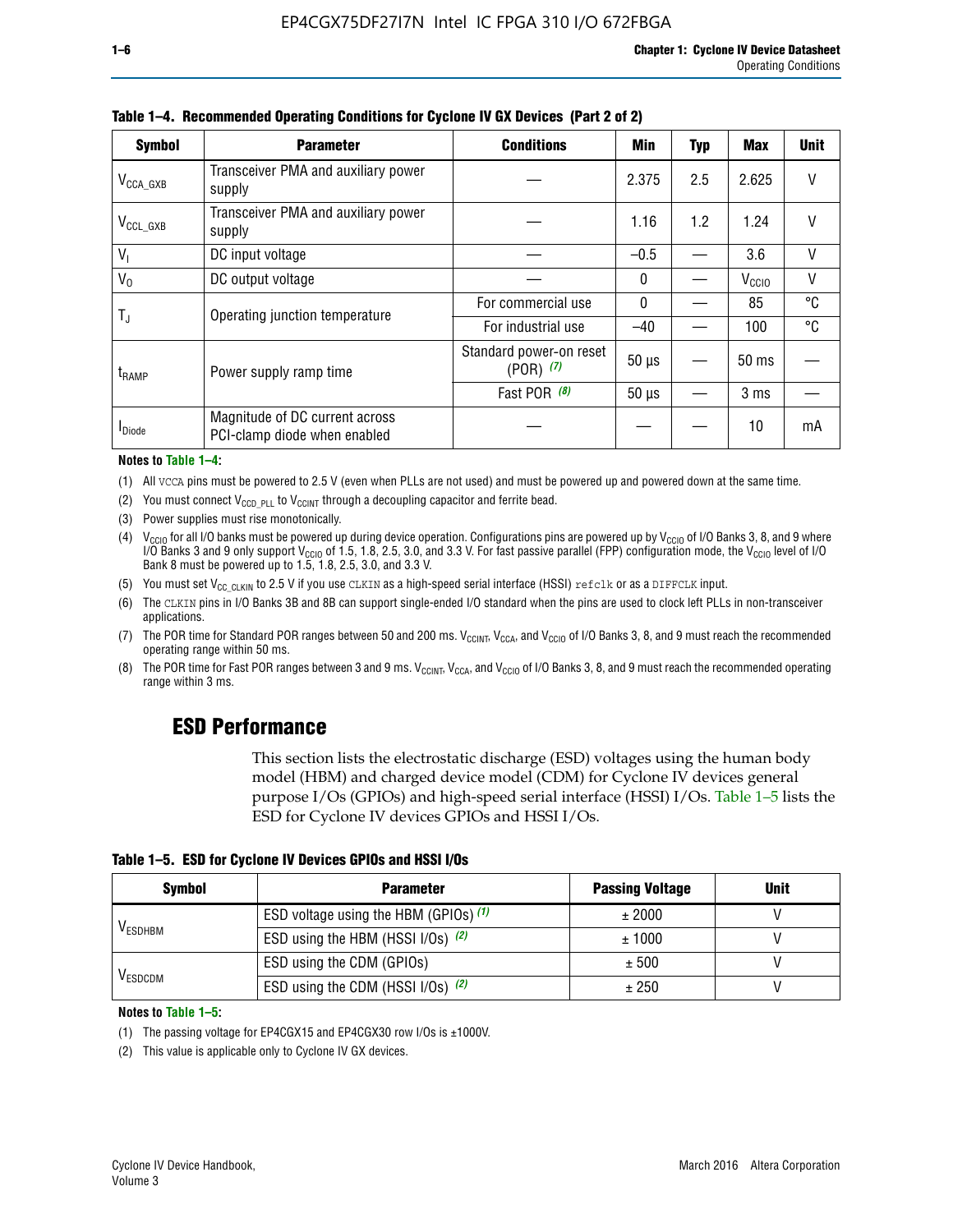# **DC Characteristics**

This section lists the I/O leakage current, pin capacitance, on-chip termination (OCT) tolerance, and bus hold specifications for Cyclone IV devices.

# **Supply Current**

The device supply current requirement is the minimum current drawn from the power supply pins that can be used as a reference for power size planning. Use the Excel-based early power estimator (EPE) to get the supply current estimates for your design because these currents vary greatly with the resources used. Table 1–6 lists the I/O pin leakage current for Cyclone IV devices.

**Table 1–6. I/O Pin Leakage Current for Cyclone IV Devices** *(1)***,** *(2)*

| <b>Symbol</b> | <b>Parameter</b>                     | <b>Conditions</b>                     | <b>Device</b> | Min   | Typ | <b>Max</b> | <b>Unit</b> |
|---------------|--------------------------------------|---------------------------------------|---------------|-------|-----|------------|-------------|
| -lı           | Input pin leakage current            | $V_1 = 0$ V to $V_{\text{CCIOMAX}}$   |               | $-10$ |     | 10         | μA          |
| $I_{0Z}$      | Tristated I/O pin leakage<br>current | $V_0 = 0 V$ to $V_{\text{CCIOMAX}}$ I |               | $-10$ |     | 10         | μA          |

**Notes to Table 1–6:**

(1) This value is specified for normal device operation. The value varies during device power-up. This applies for all V<sub>CCIO</sub> settings (3.3, 3.0, 2.5, 1.8, 1.5, and 1.2 V).

(2) The 10 µA I/O leakage current limit is applicable when the internal clamping diode is off. A higher current can be observed when the diode is on.

### **Bus Hold**

The bus hold retains the last valid logic state after the source driving it either enters the high impedance state or is removed. Each I/O pin has an option to enable bus hold in user mode. Bus hold is always disabled in configuration mode.

Table 1–7 lists bus hold specifications for Cyclone IV devices.

|                                                   |                                  | $V_{CCIO} (V)$ |            |       |            |            |            |            |            |       |            |       |            |             |
|---------------------------------------------------|----------------------------------|----------------|------------|-------|------------|------------|------------|------------|------------|-------|------------|-------|------------|-------------|
| <b>Parameter</b>                                  | <b>Condition</b>                 |                | 1.2        |       | 1.5        |            | 1.8        |            | 2.5        |       | 3.0        |       | 3.3        | <b>Unit</b> |
|                                                   |                                  | <b>Min</b>     | <b>Max</b> | Min   | <b>Max</b> | <b>Min</b> | <b>Max</b> | <b>Min</b> | <b>Max</b> | Min   | <b>Max</b> | Min   | <b>Max</b> |             |
| <b>Bus hold</b><br>low,<br>sustaining<br>current  | $V_{IN}$ > $V_{IL}$<br>(maximum) | 8              |            | 12    |            | 30         |            | 50         |            | 70    |            | 70    |            | μA          |
| <b>Bus hold</b><br>high,<br>sustaining<br>current | $V_{IN}$ < $V_{IL}$<br>(minimum) | $-8$           |            | $-12$ |            | $-30$      |            | $-50$      |            | $-70$ |            | $-70$ |            | μA          |
| <b>Bus hold</b><br>low,<br>overdrive<br>current   | $0 V < V_{IN} < V_{CG10}$        |                | 125        |       | 175        |            | 200        |            | 300        |       | 500        |       | 500        | μA          |
| <b>Bus hold</b><br>high,<br>overdrive<br>current  | $0 V < V_{IN} < V_{CG10}$        |                | $-125$     |       | $-175$     |            | $-200$     |            | $-300$     |       | $-500$     |       | $-500$     | μA          |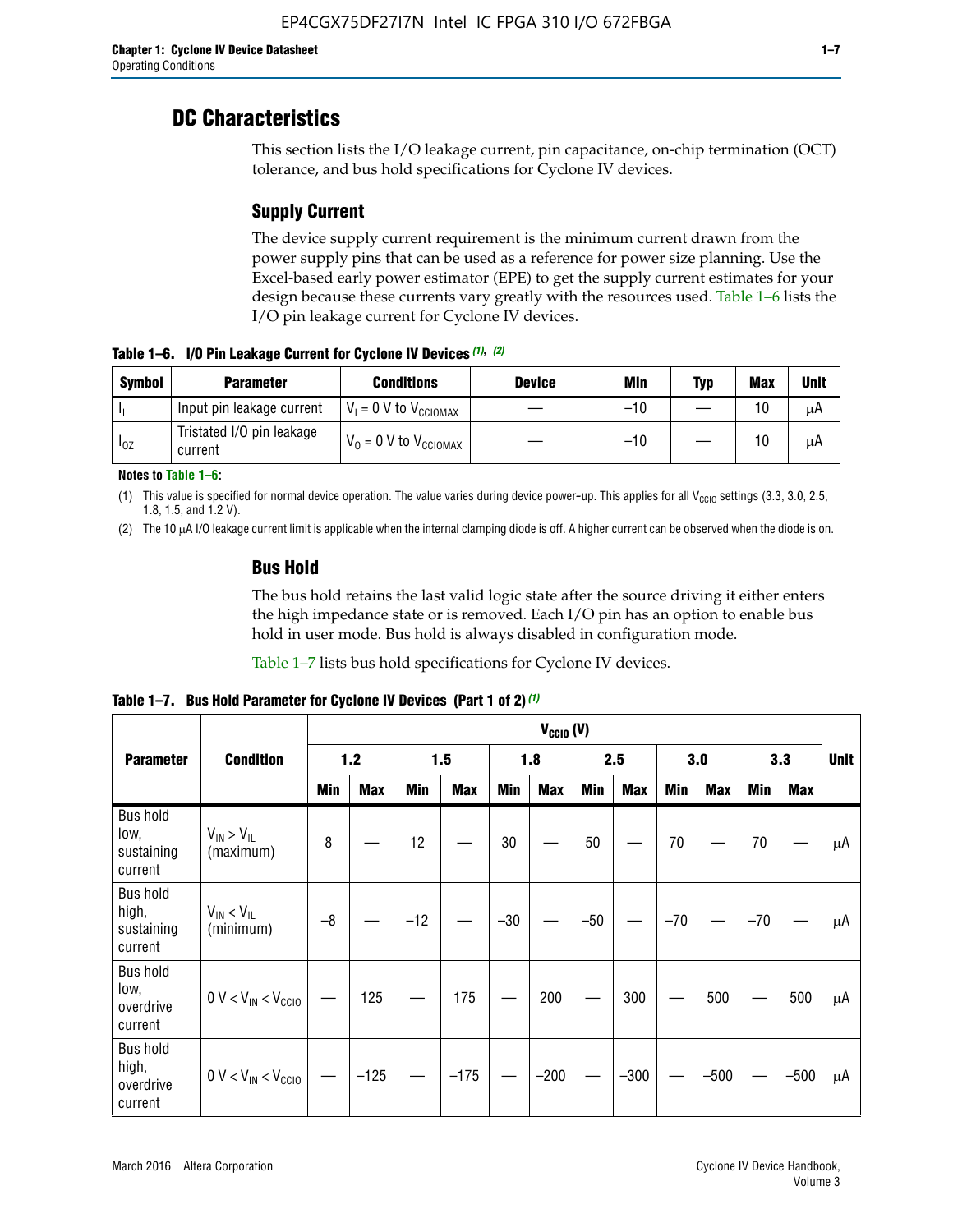| <b>Parameter</b>       |                  |            | $V_{CClO}$ (V) |            |            |            |            |            |     |     |            |            |             |  |
|------------------------|------------------|------------|----------------|------------|------------|------------|------------|------------|-----|-----|------------|------------|-------------|--|
|                        | <b>Condition</b> | 1.2<br>1.5 |                |            |            | 2.5<br>1.8 |            |            | 3.0 |     | 3.3        |            | <b>Unit</b> |  |
|                        |                  | <b>Min</b> | <b>Max</b>     | <b>Min</b> | <b>Max</b> | Min        | <b>Max</b> | <b>Min</b> | Max | Min | <b>Max</b> | <b>Min</b> | Max         |  |
| Bus hold trip<br>point |                  | 0.3        | 0.9            | 0.375      | 1.125      | 0.68       | 1.07       | 0.7        | 1.7 | 0.8 | ŋ          | 0.8        |             |  |

**Table 1–7. Bus Hold Parameter for Cyclone IV Devices (Part 2 of 2)** *(1)*

**Note to Table 1–7:**

(1) Bus hold trip points are based on the calculated input voltages from the JEDEC standard.

### **OCT Specifications**

Table 1–8 lists the variation of OCT without calibration across process, temperature, and voltage (PVT).

**Table 1–8. Series OCT Without Calibration Specifications for Cyclone IV Devices**

|                                   |                       | <b>Resistance Tolerance</b> |                                                                             |               |
|-----------------------------------|-----------------------|-----------------------------|-----------------------------------------------------------------------------|---------------|
| <b>Description</b>                | $V_{\text{CCIO}}$ (V) | <b>Commercial Maximum</b>   | <b>Industrial, Extended</b><br>industrial, and<br><b>Automotive Maximum</b> | <b>Unit</b>   |
|                                   | 3.0                   | ±30                         | ±40                                                                         | $\frac{0}{0}$ |
|                                   | 2.5                   | ±30                         | ±40                                                                         | $\frac{0}{0}$ |
| Series OCT without<br>calibration | 1.8                   | ±40                         | ±50                                                                         | $\frac{0}{0}$ |
|                                   | 1.5                   | ±50                         | ±50                                                                         | $\frac{0}{0}$ |
|                                   | 1.2                   | ±50                         | ±50                                                                         | $\frac{0}{0}$ |

OCT calibration is automatically performed at device power-up for OCT-enabled I/Os.

Table 1–9 lists the OCT calibration accuracy at device power-up.

|  | Table 1–9.  Series OCT with Calibration at Device Power-Up Specifications for Cyclone IV Devices |  |  |  |
|--|--------------------------------------------------------------------------------------------------|--|--|--|
|--|--------------------------------------------------------------------------------------------------|--|--|--|

|                       |                | <b>Calibration Accuracy</b> |                                                                             |               |
|-----------------------|----------------|-----------------------------|-----------------------------------------------------------------------------|---------------|
| <b>Description</b>    | $V_{CGI0} (V)$ | <b>Commercial Maximum</b>   | <b>Industrial, Extended</b><br>industrial, and<br><b>Automotive Maximum</b> | Unit          |
|                       | 3.0            | ±10                         | ±10                                                                         | $\%$          |
| Series OCT with       | 2.5            | ±10                         | ±10                                                                         | $\%$          |
| calibration at device | 1.8            | ±10                         | ±10                                                                         | $\frac{0}{0}$ |
| power-up              | 1.5            | ±10                         | ±10                                                                         | $\frac{0}{0}$ |
|                       | 1.2            | ±10                         | ±10                                                                         | $\frac{0}{0}$ |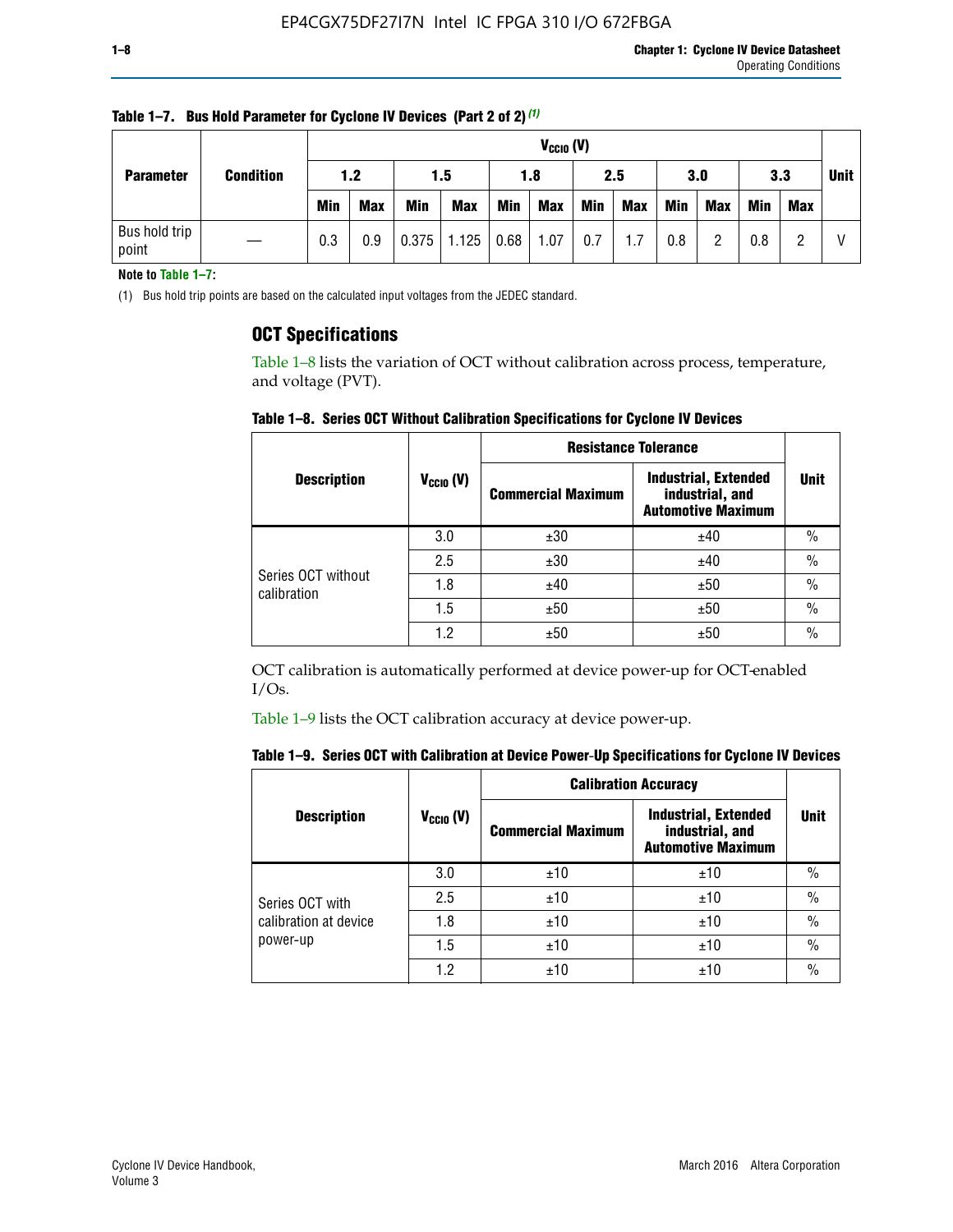The OCT resistance may vary with the variation of temperature and voltage after calibration at device power-up. Use Table 1–10 and Equation 1–1 to determine the final OCT resistance considering the variations after calibration at device power-up. Table 1–10 lists the change percentage of the OCT resistance with voltage and temperature.

**Table 1–10. OCT Variation After Calibration at Device Power**-**Up for Cyclone IV Devices**

| <b>Nominal Voltage</b> | dR/dT (%/°C) | $dR/dV$ (%/mV) |
|------------------------|--------------|----------------|
| 3.0                    | 0.262        | $-0.026$       |
| 2.5                    | 0.234        | $-0.039$       |
| 1.8                    | 0.219        | $-0.086$       |
| 1.5                    | 0.199        | $-0.136$       |
| 1.2                    | 0.161        | $-0.288$       |

#### **Equation 1–1. Final OCT Resistance** *(1)***,** *(2)***,** *(3)***,** *(4)***,** *(5)***,** *(6)*

 $\Delta R_V = (V_2 - V_1) \times 1000 \times dR/dV$  ––––––––––––(7)  $\Delta R_T = (T_2 - T_1) \times dR/dT$  ––––––– (8) For  $\Delta R_x < 0$ ; MF<sub>x</sub> = 1/ ( $|\Delta R_x|/100 + 1$ ) –––––– (9) For  $\Delta R_x > 0$ ;  $\text{MF}_x = \Delta R_x / 100 + 1$  ——– (10)  $MF = MF_V \times MF_T$  –––––––––––(11) Rfinal = Rinitial × MF ––––– *(12)*

#### **Notes to Equation 1–1:**

- (1)  $T_2$  is the final temperature.
- (2)  $T_1$  is the initial temperature.
- (3) MF is multiplication factor.
- (4)  $R<sub>final</sub>$  is final resistance.
- (5) Rinitial is initial resistance.
- (6) Subscript x refers to both  $\sqrt{v}$  and  $\sqrt{v}$ .
- (7)  $\Delta R_V$  is a variation of resistance with voltage.
- (8)  $\Delta R_T$  is a variation of resistance with temperature.
- (9) dR/dT is the change percentage of resistance with temperature after calibration at device power-up.
- (10) dR/dV is the change percentage of resistance with voltage after calibration at device power-up.
- (11)  $V_2$  is final voltage.
- (12)  $V_1$  is the initial voltage.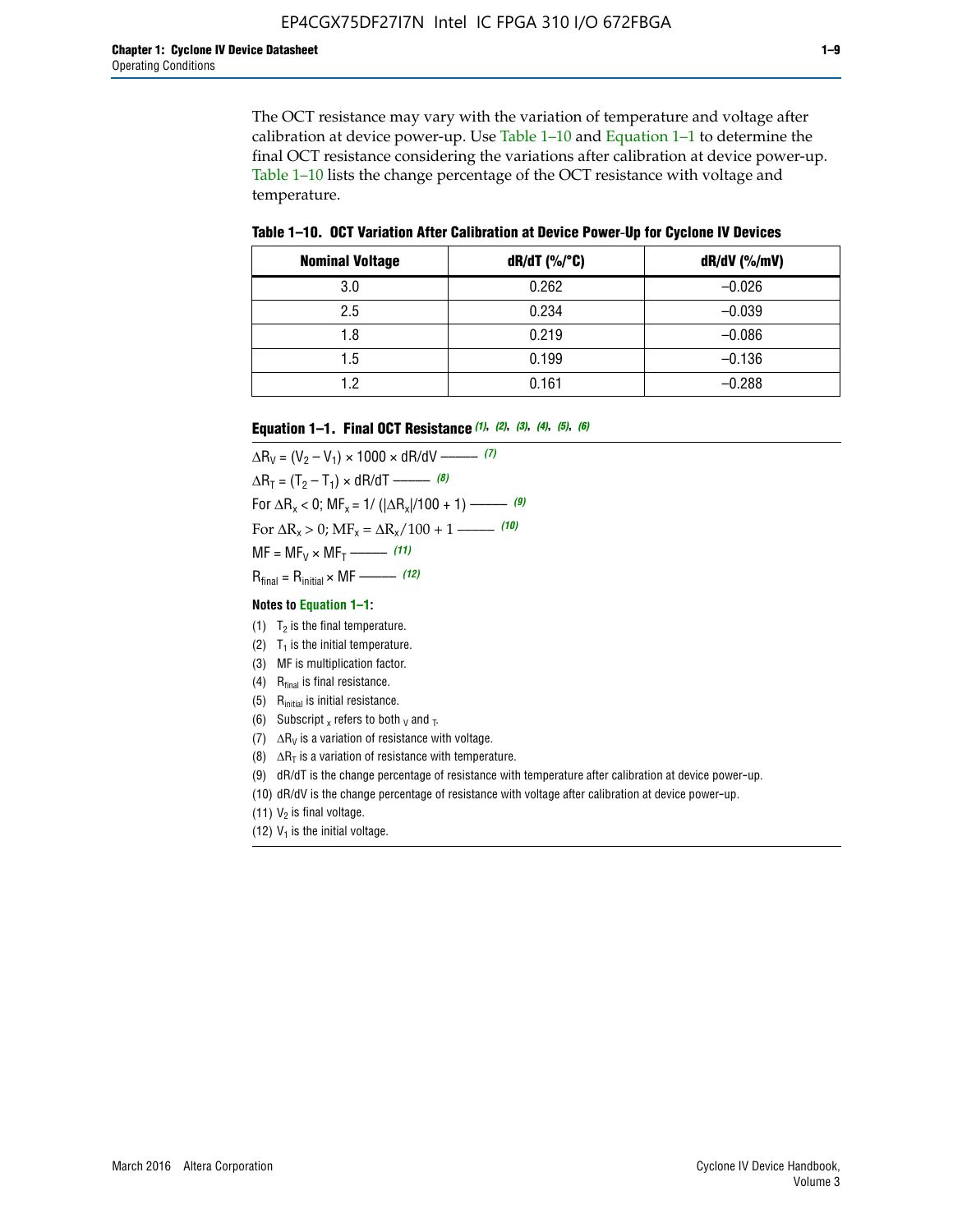Example 1-1 shows how to calculate the change of  $50$ - $\Omega$  I/O impedance from 25°C at 3.0 V to 85°C at 3.15 V.

#### **Example 1–1. Impedance Change**

 $\Delta R_V = (3.15 - 3) \times 1000 \times -0.026 = -3.83$  $\Delta R_T = (85 - 25) \times 0.262 = 15.72$ Because  $\Delta R_V$  is negative,  $MF_V = 1 / (3.83/100 + 1) = 0.963$ Because  $\Delta R_T$  is positive,  $MF_T = 15.72/100 + 1 = 1.157$  $MF = 0.963 \times 1.157 = 1.114$  $R_{final} = 50 \times 1.114 = 55.71 \Omega$ 

## **Pin Capacitance**

Table 1–11 lists the pin capacitance for Cyclone IV devices.

**Table 1–11. Pin Capacitance for Cyclone IV Devices** *(1)*

| <b>Symbol</b>       | <b>Parameter</b>                                                                                    | Typical-<br><b>Quad Flat</b><br><b>Pack</b><br>(QFP) | Typical-<br><b>Quad Flat</b><br><b>No Leads</b><br>(QFN) | Typical-<br><b>Ball-Grid</b><br><b>Array</b><br>(BGA) | <b>Unit</b> |
|---------------------|-----------------------------------------------------------------------------------------------------|------------------------------------------------------|----------------------------------------------------------|-------------------------------------------------------|-------------|
| C <sub>IOTB</sub>   | Input capacitance on top and bottom I/O pins                                                        |                                                      |                                                          | 6                                                     | рF          |
| $C_{IOLR}$          | Input capacitance on right I/O pins                                                                 |                                                      |                                                          | 5                                                     | pF          |
| $C_{LVDSLR}$        | Input capacitance on right I/O pins with dedicated LVDS output                                      | 8                                                    | 8                                                        | 7                                                     | рF          |
| $C_{VREFLR}$<br>(2) | Input capacitance on right dual-purpose VREF pin when used as<br>$V_{BFF}$ or user I/O pin          | 21                                                   | 21                                                       | 21                                                    | pF          |
| $C_{VREFTB}$<br>(2) | Input capacitance on top and bottom dual-purpose VREF pin when<br>used as $V_{BFF}$ or user I/O pin | 23(3)                                                | 23                                                       | 23                                                    | рF          |
| $C_{CLKTB}$         | Input capacitance on top and bottom dedicated clock input pins                                      |                                                      | 7                                                        | 6                                                     | рF          |
| $C_{CLKLR}$         | Input capacitance on right dedicated clock input pins                                               | 6                                                    | 6                                                        | 5                                                     | рF          |

#### **Notes to Table 1–11:**

(1) The pin capacitance applies to FBGA, UBGA, and MBGA packages.

(2) When you use the VREF pin as a regular input or output, you can expect a reduced performance of toggle rate and  $t_{\rm CO}$  because of higher pin capacitance.

(3) CVREFTB for the EP4CE22 device is 30 pF.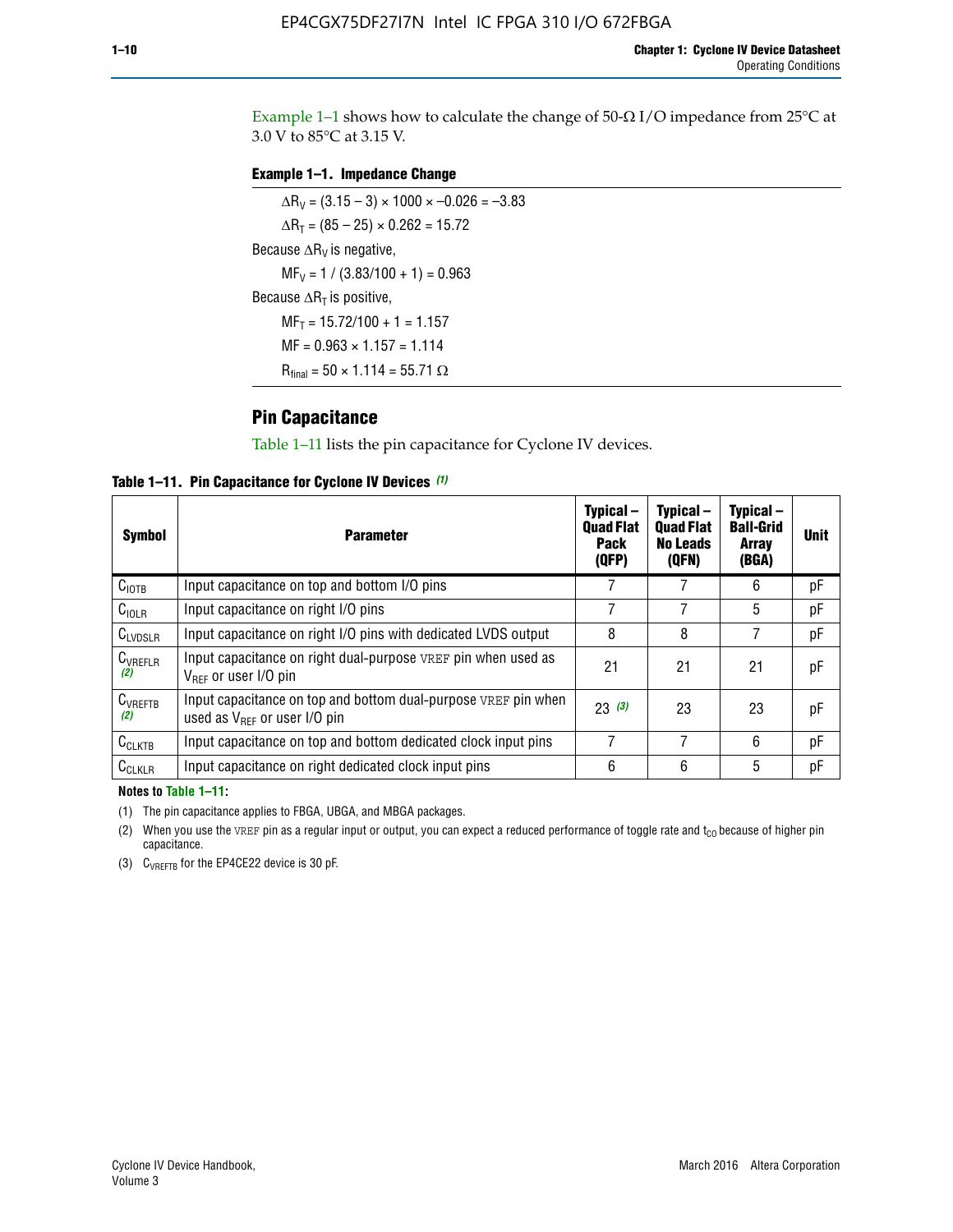# **Internal Weak Pull-Up and Weak Pull-Down Resistor**

Table 1–12 lists the weak pull-up and pull-down resistor values for Cyclone IV devices.

**Table 1–12. Internal Weak Pull**-**Up and Weak Pull**-**Down Resistor Values for Cyclone IV Devices** *(1)*

| <b>Symbol</b> | <b>Parameter</b>                                                            | <b>Conditions</b>                                  | Min | Typ | <b>Max</b> | <b>Unit</b> |
|---------------|-----------------------------------------------------------------------------|----------------------------------------------------|-----|-----|------------|-------------|
|               |                                                                             | $V_{\text{CC10}} = 3.3 \text{ V} \pm 5\%$ (2), (3) | 7   | 25  | 41         | kΩ          |
|               | Value of the I/O pin pull-up resistor                                       | $V_{\text{CC10}} = 3.0 \text{ V} \pm 5\%$ (2), (3) | 7   | 28  | 47         | kΩ          |
|               | before and during configuration, as                                         | $V_{\text{CC10}} = 2.5 V \pm 5\%$ (2), (3)         | 8   | 35  | 61         | kΩ          |
| $R_{PU}$      | well as user mode if you enable the<br>programmable pull-up resistor option | $V_{\text{CC10}} = 1.8 V \pm 5\%$ (2), (3)         | 10  | 57  | 108        | kΩ          |
|               |                                                                             | $V_{\text{CC10}} = 1.5 \text{ V} \pm 5\%$ (2), (3) | 13  | 82  | 163        | kΩ          |
|               |                                                                             | $V_{\text{CC10}} = 1.2 \text{ V} \pm 5\%$ (2), (3) | 19  | 143 | 351        | kΩ          |
|               |                                                                             | $V_{\text{CC10}} = 3.3 V \pm 5\%$ (4)              | 6   | 19  | 30         | kΩ          |
| $R_{PD}$      |                                                                             | $V_{\text{CC10}} = 3.0 V \pm 5\%$ (4)              | 6   | 22  | 36         | kΩ          |
|               | Value of the I/O pin pull-down resistor<br>before and during configuration  | $V_{\text{CC10}} = 2.5 V \pm 5\%$ (4)              | 6   | 25  | 43         | kΩ          |
|               |                                                                             | $V_{\text{CC10}} = 1.8 \text{ V} \pm 5\%$ (4)      | 7   | 35  | 71         | kΩ          |
|               |                                                                             | $V_{\text{CC10}} = 1.5 V \pm 5\%$ (4)              | 8   | 50  | 112        | kΩ          |

#### **Notes to Table 1–12:**

- (1) All I/O pins have an option to enable weak pull-up except the configuration, test, and JTAG pins. The weak pull-down feature is only available for JTAG TCK.
- (2) Pin pull-up resistance values may be lower if an external source drives the pin higher than  $V_{\text{CCIO}}$ .
- (3)  $R_{PU} = (V_{CC10} V_1)/I_{R_PU}$ Minimum condition: –40°C; V<sub>CCIO</sub> = V<sub>CC</sub> + 5%, V<sub>I</sub> = V<sub>CC</sub> + 5% – 50 mV; Typical condition: 25°C; V<sub>CCIO</sub> = V<sub>CC</sub>, V<sub>I</sub> = 0 V; Maximum condition: 100°C;  $V_{\text{CCIO}} = V_{\text{CC}} - 5\%$ ,  $V_1 = 0$  V; in which V<sub>I</sub> refers to the input voltage at the I/O pin.
- (4)  $R_{PD} = V_I/I_{R_PD}$ Minimum condition:  $-40^{\circ}$ C; V<sub>CCIO</sub> = V<sub>CC</sub> + 5%, V<sub>I</sub> = 50 mV; Typical condition: 25°C;  $V_{\text{CCIO}} = V_{\text{CC}}$ ,  $V_{\text{I}} = V_{\text{CC}} - 5\%$ ; Maximum condition: 100°C; V<sub>CClO</sub> = V<sub>CC</sub> – 5%, V<sub>I</sub> = V<sub>CC</sub> – 5%; in which V<sub>I</sub> refers to the input voltage at the I/O pin.

## **Hot-Socketing**

Table 1–13 lists the hot-socketing specifications for Cyclone IV devices.

**Table 1–13. Hot**-**Socketing Specifications for Cyclone IV Devices**

| <b>Symbol</b> | <b>Maximum</b>                    |             |
|---------------|-----------------------------------|-------------|
| $I$ IOPIN(DC) | DC current per I/O pin            | $300 \mu A$ |
| $I$ IOPIN(AC) | AC current per I/O pin            | 8 mA $(1)$  |
| IXCVRTX(DC)   | DC current per transceiver TX pin | 100 mA      |
| IXCVRRX(DC)   | DC current per transceiver RX pin | 50 mA       |

**Note to Table 1–13:**

(1) The I/O ramp rate is 10 ns or more. For ramp rates faster than 10 ns, |IIOPIN| = C dv/dt, in which C is the I/O pin capacitance and dv/dt is the slew rate.

 $\mathbb{I} \rightarrow \mathbb{I}$  During hot-socketing, the I/O pin capacitance is less than 15 pF and the clock pin capacitance is less than 20 pF.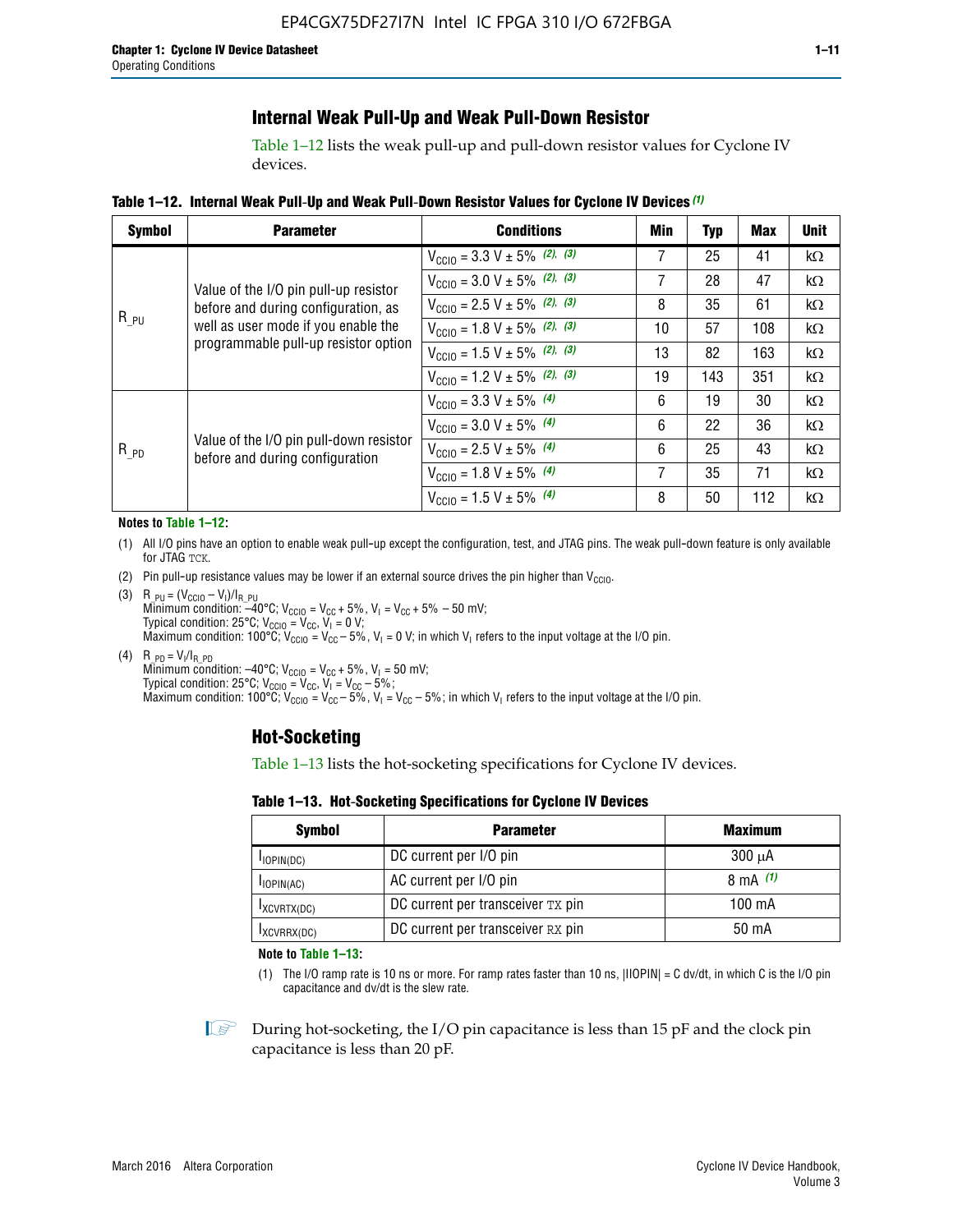# **Schmitt Trigger Input**

Cyclone IV devices support Schmitt trigger input on the TDI, TMS, TCK, nSTATUS, nCONFIG, nCE, CONF\_DONE, and DCLK pins. A Schmitt trigger feature introduces hysteresis to the input signal for improved noise immunity, especially for signals with slow edge rate. Table 1–14 lists the hysteresis specifications across the supported  $V<sub>CCIO</sub>$  range for Schmitt trigger inputs in Cyclone IV devices.

**Table 1–14. Hysteresis Specifications for Schmitt Trigger Input in Cyclone IV Devices**

| <b>Symbol</b>        | <b>Parameter</b>               | <b>Conditions (V)</b>   | <b>Minimum</b> | <b>Unit</b> |
|----------------------|--------------------------------|-------------------------|----------------|-------------|
|                      |                                | $V_{\text{CCIO}} = 3.3$ | 200            | mV          |
|                      | Hysteresis for Schmitt trigger | $V_{\text{CGI0}} = 2.5$ | 200            | mV          |
| V <sub>SCHMITT</sub> | input                          | $V_{\text{CCIO}} = 1.8$ | 140            | mV          |
|                      |                                | $V_{\text{CCIO}} = 1.5$ | 110            | mV          |

# **I/O Standard Specifications**

The following tables list input voltage sensitivities ( $V<sub>IH</sub>$  and  $V<sub>II</sub>$ ), output voltage ( $V<sub>OH</sub>$ and  $V_{OL}$ ), and current drive characteristics ( $I_{OH}$  and  $I_{OL}$ ), for various I/O standards supported by Cyclone IV devices. Table 1–15 through Table 1–20 provide the I/O standard specifications for Cyclone IV devices.

|                   | $V_{CCl0}(V)$ |     | $V_{IL}(V)$ |        |                            | $V_{IH} (V)$               | $V_{OL}(V)$             | $V_{OH} (V)$                 | I <sub>OL</sub>              | l <sub>oh</sub> |             |
|-------------------|---------------|-----|-------------|--------|----------------------------|----------------------------|-------------------------|------------------------------|------------------------------|-----------------|-------------|
| I/O Standard      | <b>Min</b>    | Typ | <b>Max</b>  | Min    | <b>Max</b>                 | Min                        | <b>Max</b>              | Max                          | Min                          | (mA)<br>(4)     | (mA)<br>(4) |
| 3.3-V LVTTL (3)   | 3.135         | 3.3 | 3.465       |        | 0.8                        | 1.7                        | 3.6                     | 0.45                         | 2.4                          | 4               | $-4$        |
| 3.3-V LVCMOS (3)  | 3.135         | 3.3 | 3.465       |        | 0.8                        | 1.7                        | 3.6                     | 0.2                          | $V_{\text{CCIO}} - 0.2$      | $\overline{2}$  | $-2$        |
| 3.0-V LVTTL $(3)$ | 2.85          | 3.0 | 3.15        | $-0.3$ | 0.8                        | 1.7                        | $V_{\text{CC10}} + 0.3$ | 0.45                         | 2.4                          | 4               | $-4$        |
| 3.0-V LVCMOS (3)  | 2.85          | 3.0 | 3.15        | $-0.3$ | 0.8                        | 1.7                        | $V_{\text{CC10}} + 0.3$ | 0.2                          | $V_{\text{CC10}} - 0.2$      | 0.1             | $-0.1$      |
| $2.5 V$ (3)       | 2.375         | 2.5 | 2.625       | $-0.3$ | 0.7                        | 1.7                        | $V_{\text{CC10}} + 0.3$ | 0.4                          | 2.0                          | 1               | $-1$        |
| 1.8V              | 1.71          | 1.8 | 1.89        | $-0.3$ | 0.35x<br>V <sub>CCIO</sub> | 0.65x<br>V <sub>CCIO</sub> | 2.25                    | 0.45                         | $V_{CGIO}$ –<br>0.45         | $\overline{2}$  | $-2$        |
| 1.5V              | 1.425         | 1.5 | 1.575       | $-0.3$ | 0.35x<br>V <sub>CCIO</sub> | 0.65x<br>V <sub>CCIO</sub> | $V_{\text{CC10}} + 0.3$ | 0.25x<br>V <sub>CCIO</sub>   | 0.75x<br>V <sub>CCIO</sub>   | $\overline{2}$  | $-2$        |
| 1.2V              | 1.14          | 1.2 | 1.26        | $-0.3$ | 0.35x<br>V <sub>CCIO</sub> | 0.65x<br>V <sub>CCIO</sub> | $V_{\text{CC10}} + 0.3$ | 0.25x<br>V <sub>CCIO</sub>   | 0.75x<br>V <sub>CCIO</sub>   | $\overline{2}$  | $-2$        |
| 3.0-V PCI         | 2.85          | 3.0 | 3.15        |        | 0.3x<br>V <sub>CCIO</sub>  | 0.5x<br>V <sub>CCIO</sub>  | $V_{\text{CCI}0}$ + 0.3 | $0.1 \times V_{CC10}$        | $0.9 \times V_{\text{CC10}}$ | 1.5             | $-0.5$      |
| 3.0-V PCI-X       | 2.85          | 3.0 | 3.15        |        | 0.35x<br>V <sub>CCIO</sub> | 0.5x<br>V <sub>CCIO</sub>  | $V_{\text{CC10}} + 0.3$ | $0.1 \times V_{\text{CCIO}}$ | $0.9 \times V_{\text{CC10}}$ | 1.5             | $-0.5$      |

**Table 1–15. Single**-**Ended I/O Standard Specifications for Cyclone IV Devices** *(1)***,** *(2)*

#### **Notes to Table 1–15:**

(1) For voltage-referenced receiver input waveform and explanation of terms used in Table 1–15, refer to "Glossary" on page 1–37.

(2) AC load  $CL = 10$  pF

(3) For more information about interfacing Cyclone IV devices with 3.3/3.0/2.5-V LVTTL/LVCMOS I/O standards, refer to *[AN 447: Interfacing Cyclone III](http://www.altera.com/literature/an/an447.pdf)  [and Cyclone IV Devices with 3.3/3.0/2.5-V LVTTL/LVCMOS I/O Systems](http://www.altera.com/literature/an/an447.pdf)*.

(4) To meet the IOL and IOH specifications, you must set the current strength settings accordingly. For example, to meet the **3.3-V LVTTL** specification (4 mA), set the current strength settings to 4 mA or higher. Setting at lower current strength may not meet the lou and lon specifications in the handbook.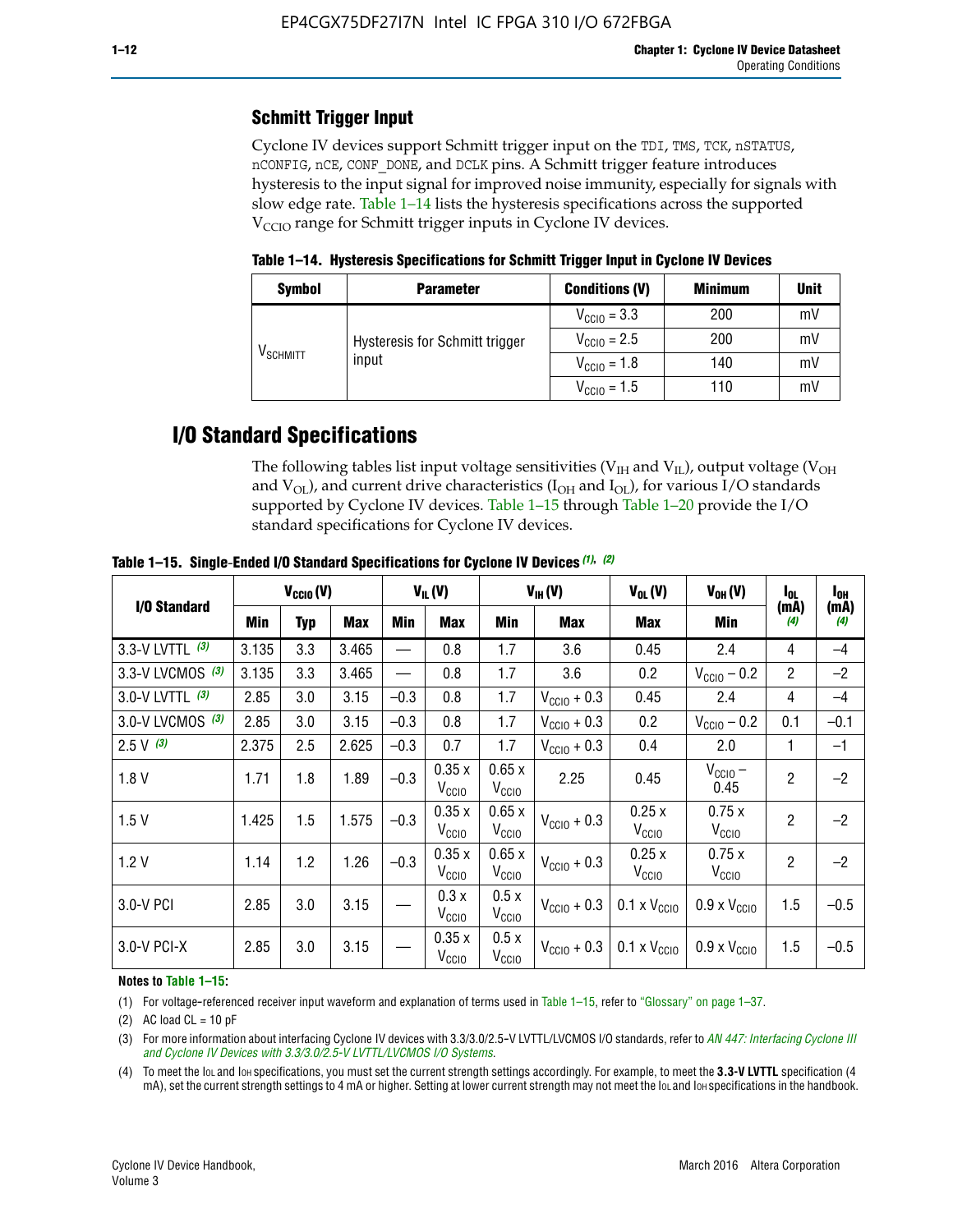| 1/0                           | $V_{\text{CC10}}(V)$ |            |            |                                                                        | $V_{TT}(V)^{(2)}$                                                    |                                                                        |                     |                           |                     |
|-------------------------------|----------------------|------------|------------|------------------------------------------------------------------------|----------------------------------------------------------------------|------------------------------------------------------------------------|---------------------|---------------------------|---------------------|
| <b>Standard</b>               | Min                  | <b>Typ</b> | <b>Max</b> | Min                                                                    | <b>Typ</b>                                                           | Max                                                                    | Min                 | <b>Typ</b>                | <b>Max</b>          |
| SSTL-2<br>Class I, II         | 2.375                | 2.5        | 2.625      | 1.19                                                                   | 1.25                                                                 | 1.31                                                                   | $V_{REF}$ –<br>0.04 | V <sub>REF</sub>          | $V_{REF}$ +<br>0.04 |
| SSTL-18<br>Class I, II        | 1.7                  | 1.8        | 1.9        | 0.833                                                                  | 0.9                                                                  | 0.969                                                                  | $V_{REF}$ –<br>0.04 | V <sub>REF</sub>          | $V_{REF}$ +<br>0.04 |
| HSTL-18<br>Class I, II        | 1.71                 | 1.8        | 1.89       | 0.85                                                                   | 0.9                                                                  | 0.95                                                                   | 0.85                | 0.9                       | 0.95                |
| <b>HSTL-15</b><br>Class I, II | 1.425                | 1.5        | 1.575      | 0.71                                                                   | 0.75                                                                 | 0.79                                                                   | 0.71                | 0.75                      | 0.79                |
| HSTL-12<br>Class I, II        | 1.14                 | 1.2        | 1.26       | $0.48 \times V_{\text{CC10}}$ (3)<br>$0.47 \times V_{\text{CC10}}$ (4) | $0.5 \times V_{\text{CC10}}$ (3)<br>$0.5 \times V_{\text{CC10}}$ (4) | $0.52 \times V_{\text{CC10}}$ (3)<br>$0.53 \times V_{\text{CC10}}$ (4) |                     | 0.5x<br>V <sub>CCIO</sub> |                     |

|  |  |  |  | Table 1–16. Single-Ended SSTL and HSTL I/O Reference Voltage Specifications for Cyclone IV Devices (1) |
|--|--|--|--|--------------------------------------------------------------------------------------------------------|
|--|--|--|--|--------------------------------------------------------------------------------------------------------|

**Notes to Table 1–16:**

(1) For an explanation of terms used in Table 1–16, refer to "Glossary" on page 1–37.

(2)  $V_{TT}$  of the transmitting device must track  $V_{REF}$  of the receiving device.

(3) Value shown refers to DC input reference voltage,  $V_{REF(DC)}$ .

(4) Value shown refers to AC input reference voltage,  $V_{REF(AC)}$ .

|  |  |  |  |  | Table 1–17.  Single-Ended SSTL and HSTL I/O Standards Signal Specifications for Cyclone IV Devices |
|--|--|--|--|--|----------------------------------------------------------------------------------------------------|
|--|--|--|--|--|----------------------------------------------------------------------------------------------------|

| I/O                        |            | $V_{IL(DC)}(V)$      |                      | $V_{IH(DC)}(V)$   |         | $V_{IL(AC)}(V)$     |                     | $V_{IH(AC)}(V)$      | $V_{OL}(V)$                        | $V_{OH} (V)$                       | $I_{0L}$ | $I_{0H}$ |
|----------------------------|------------|----------------------|----------------------|-------------------|---------|---------------------|---------------------|----------------------|------------------------------------|------------------------------------|----------|----------|
| <b>Standard</b>            | <b>Min</b> | <b>Max</b>           | Min                  | <b>Max</b>        | Min     | <b>Max</b>          | Min                 | <b>Max</b>           | <b>Max</b>                         | Min                                | (mA)     | (mA)     |
| SSTL-2<br>Class I          |            | $V_{REF}$ –<br>0.18  | $V_{REF} +$<br>0.18  |                   |         | $V_{REF}$ –<br>0.35 | $V_{REF} +$<br>0.35 |                      | $V_{TT}$ –<br>0.57                 | $V_{TT}$ +<br>0.57                 | 8.1      | $-8.1$   |
| SSTL-2<br>Class II         |            | $V_{REF}$ –<br>0.18  | $V_{REF} +$<br>0.18  |                   |         | $V_{REF}$ –<br>0.35 | $V_{REF} +$<br>0.35 |                      | $V_{TT}$ –<br>0.76                 | $V_{TT}$ +<br>0.76                 | 16.4     | $-16.4$  |
| SSTL-18<br>Class I         |            | $V_{REF}$ –<br>0.125 | $V_{REF}$ +<br>0.125 |                   |         | $V_{REF}$ –<br>0.25 | $V_{REF}$ +<br>0.25 |                      | $V_{TT}$ –<br>0.475                | $V_{TT}$ +<br>0.475                | 6.7      | $-6.7$   |
| SSTL-18<br>Class II        |            | $V_{REF}$ –<br>0.125 | $V_{REF}$ +<br>0.125 |                   |         | $V_{REF}$ –<br>0.25 | $V_{REF}$ +<br>0.25 |                      | 0.28                               | $V_{CC10} -$<br>0.28               | 13.4     | $-13.4$  |
| HSTL-18<br>Class I         |            | $V_{REF}$ –<br>0.1   | $V_{REF}$ +<br>0.1   |                   |         | $V_{REF}$ –<br>0.2  | $V_{REF}$ +<br>0.2  |                      | 0.4                                | $V_{CCIO}$<br>0.4                  | 8        | $-8$     |
| HSTL-18<br>Class II        |            | $V_{REF}$ –<br>0.1   | $V_{REF} +$<br>0.1   |                   |         | $V_{REF}$ –<br>0.2  | $V_{REF} +$<br>0.2  |                      | 0.4                                | $V_{CC10}$ –<br>0.4                | 16       | $-16$    |
| HSTL-15<br>Class I         |            | $V_{REF}$ –<br>0.1   | $V_{REF}$ +<br>0.1   |                   |         | $V_{REF}$ –<br>0.2  | $V_{REF}$ +<br>0.2  |                      | 0.4                                | $V_{CCIO}$ –<br>0.4                | 8        | $-8$     |
| HSTL-15<br>Class II        |            | $V_{REF}$ –<br>0.1   | $V_{REF}$ +<br>0.1   |                   |         | $V_{REF}$ –<br>0.2  | $V_{REF}$ +<br>0.2  |                      | 0.4                                | $V_{CC10}$ –<br>0.4                | 16       | $-16$    |
| <b>HSTL-12</b><br>Class I  | $-0.15$    | $V_{REF}-$<br>0.08   | $V_{REF} +$<br>0.08  | $V_{CGI0} + 0.15$ | $-0.24$ | $V_{REF}$ –<br>0.15 | $V_{REF} +$<br>0.15 | $V_{CCIO} +$<br>0.24 | $0.25 \times$<br>V <sub>CCIO</sub> | $0.75 \times$<br>V <sub>CCIO</sub> | 8        | $-8$     |
| <b>HSTL-12</b><br>Class II | $-0.15$    | $V_{REF}-$<br>0.08   | $V_{REF} +$<br>0.08  | $V_{CGI0} + 0.15$ | $-0.24$ | $V_{REF}$ –<br>0.15 | $V_{REF} +$<br>0.15 | $V_{CCIO}$ +<br>0.24 | $0.25 \times$<br>V <sub>CCIO</sub> | $0.75 \times$<br>V <sub>CCIO</sub> | 14       | $-14$    |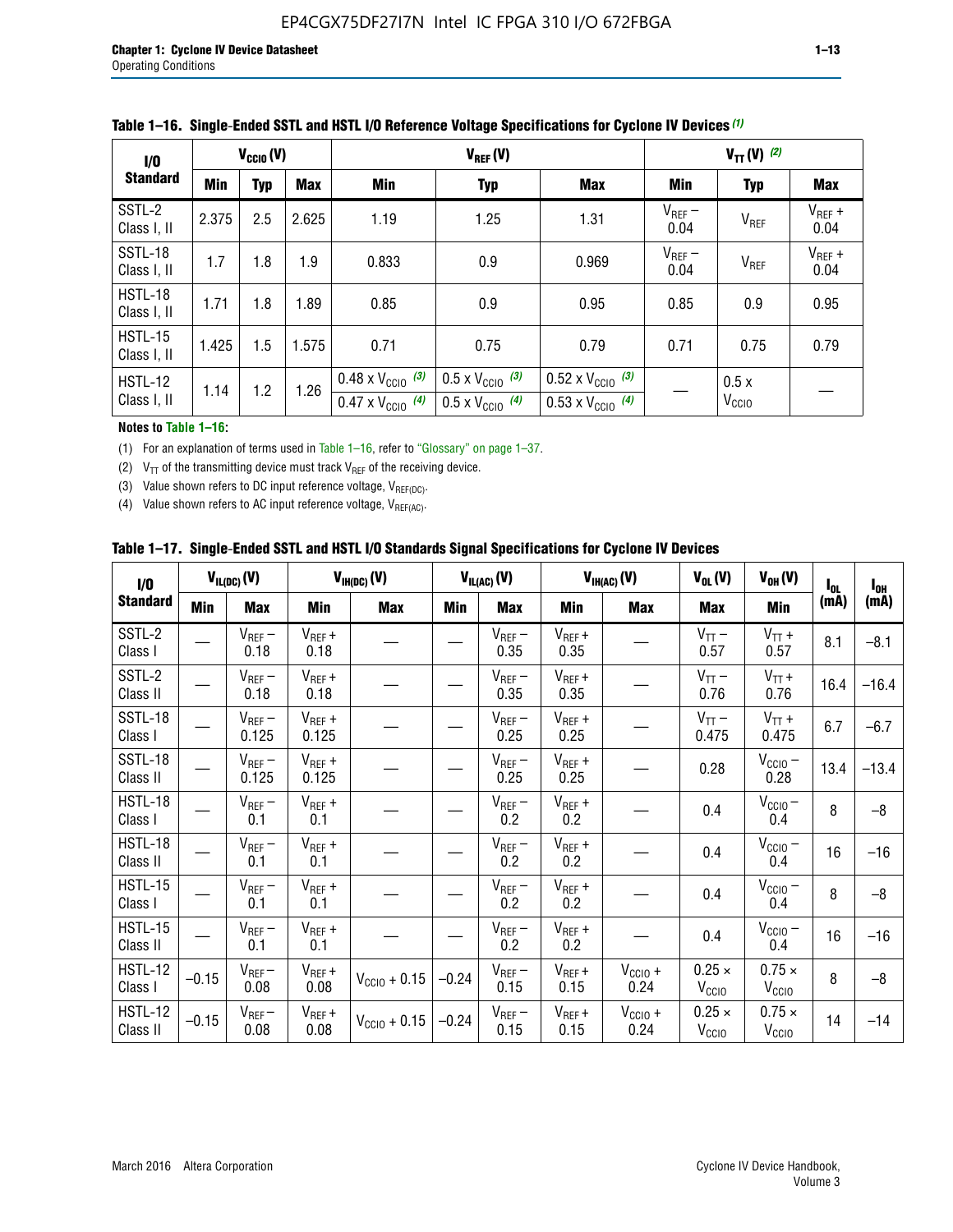**f For more information about receiver input and transmitter output waveforms, and for** other differential I/O standards, refer to the *[I/O Features in Cyclone IV Devices](http://www.altera.com/literature/hb/cyclone-iv/cyiv-51006.pdf)* chapter*.*

**Table 1–18. Differential SSTL I/O Standard Specifications for Cyclone IV Devices** *(1)*

| I/O Standard           |       | $V_{CCl0}(V)$ |            |      | $V_{\text{Swing(DC)}}(V)$ |                                | $V_{X(AC)}(V)$ |                                 | $V_{\text{Swing(AC)}}$<br>(V) |               | $V_{OX(AC)}(V)$                |            |                                 |
|------------------------|-------|---------------|------------|------|---------------------------|--------------------------------|----------------|---------------------------------|-------------------------------|---------------|--------------------------------|------------|---------------------------------|
|                        | Min   | Typ           | <b>Max</b> | Min  | <b>Max</b>                | <b>Min</b>                     | <b>Typ</b>     | <b>Max</b>                      | <b>Min</b>                    | <b>Max</b>    | Min                            | <b>Typ</b> | <b>Max</b>                      |
| SSTL-2<br>Class I, II  | 2.375 | 2.5           | 2.625      | 0.36 | V <sub>CCIO</sub>         | $V_{\text{CC10}}/2 - 0.2$      |                | $V_{\text{CC10}}/2$<br>$+0.2$   | 0.7                           | $V_{\rm CCI}$ | $V_{\text{CC10}}/2 -$<br>0.125 |            | $V_{\text{CC10}}/2$<br>$+0.125$ |
| SSTL-18<br>Class I, II | 1.7   | .8            | .90        | 0.25 | V <sub>CCIO</sub>         | $V_{\text{CC10}}/2 -$<br>0.175 |                | $V_{\text{CC10}}/2$<br>$+0.175$ | 0.5                           | $V_{\rm CCI}$ | $V_{\text{CC10}}/2 -$<br>0.125 |            | $V_{\text{CC10}}/2$<br>$+0.125$ |

#### **Note to Table 1–18:**

(1) Differential SSTL requires a  $V_{REF}$  input.

**Table 1–19. Differential HSTL I/O Standard Specifications for Cyclone IV Devices** *(1)*

|                               | $V_{CClO}(V)$ |     |            | $V_{\text{DIF(DC)}}(V)$ |                   | $V_{X(AC)}(V)$                |            |                            | $V_{CM(DC)}(V)$            |            |                            |         | $V_{\text{DIF(AC)}}(V)$    |  |
|-------------------------------|---------------|-----|------------|-------------------------|-------------------|-------------------------------|------------|----------------------------|----------------------------|------------|----------------------------|---------|----------------------------|--|
| I/O Standard                  | Min           | Typ | <b>Max</b> | Min                     | <b>Max</b>        | Min                           | <b>Typ</b> | <b>Max</b>                 | Min                        | <b>Typ</b> | <b>Max</b>                 | Mi<br>n | <b>Max</b>                 |  |
| HSTL-18<br>Class I, II        | 1.71          | 1.8 | .89        | 0.2                     |                   | 0.85                          |            | 0.95                       | 0.85                       |            | 0.95                       | 0.4     |                            |  |
| <b>HSTL-15</b><br>Class I, II | 1.425         | 1.5 | .575       | $0.2\,$                 |                   | 0.71                          |            | 0.79                       | 0.71                       |            | 0.79                       | 0.4     |                            |  |
| <b>HSTL-12</b><br>Class I, II | 1.14          | 1.2 | 1.26       | 0.16                    | V <sub>CCIO</sub> | $0.48 \times V_{\text{CC10}}$ |            | 0.52x<br>V <sub>CCIO</sub> | 0.48x<br>V <sub>CCIO</sub> |            | 0.52x<br>V <sub>CCIO</sub> | 0.3     | 0.48x<br>V <sub>CCIO</sub> |  |

#### **Note to Table 1–19:**

(1) Differential HSTL requires a  $V_{REF}$  input.

**Table 1–20. Differential I/O Standard Specifications for Cyclone IV Devices** *(1)* **(Part 1 of 2)**

| I/O Standard                            |       | $V_{CCl0} (V)$ |            |            | $V_{ID}$ (mV) |      | $V_{\text{lcm}}(V)^{(2)}$                           |            | $V_{0D}$ (mV) $(3)$ |     |     | $V_{0S} (V)^{(3)}$ |            |       |
|-----------------------------------------|-------|----------------|------------|------------|---------------|------|-----------------------------------------------------|------------|---------------------|-----|-----|--------------------|------------|-------|
|                                         | Min   | Typ            | <b>Max</b> | <b>Min</b> | <b>Max</b>    | Min  | <b>Condition</b>                                    | <b>Max</b> | Min                 | Typ | Max | Min                | <b>Typ</b> | Max   |
|                                         |       |                |            |            |               | 0.05 | $D_{MAX} \leq 500$ Mbps                             | 1.80       |                     |     |     |                    |            |       |
| <b>LVPECL</b><br>(Row I/Os)<br>(6)      | 2.375 | 2.5            | 2.625      | 100        |               | 0.55 | 500 Mbps $\leq$ D <sub>MAX</sub><br>$\leq$ 700 Mbps | 1.80       |                     |     |     |                    |            |       |
|                                         |       |                |            |            |               | 1.05 | $D_{MAX}$ > 700 Mbps                                | 1.55       |                     |     |     |                    |            |       |
|                                         |       |                |            |            |               | 0.05 | $D_{MAX} \leq 500$ Mbps                             | 1.80       |                     |     |     |                    |            |       |
| <b>LVPECL</b><br>(Column<br>$1/Os)$ (6) | 2.375 | 2.5            | 2.625      | 100        |               | 0.55 | 500 Mbps $\leq D_{MAX}$<br>$\leq$ 700 Mbps          | 1.80       |                     |     |     |                    |            |       |
|                                         |       |                |            |            |               | 1.05 | $D_{MAX}$ > 700 Mbps                                | 1.55       |                     |     |     |                    |            |       |
|                                         |       |                |            |            |               | 0.05 | $D_{MAX} \leq 500$ Mbps                             | 1.80       |                     |     |     |                    |            |       |
| LVDS (Row<br>I/Os)                      | 2.375 | 2.5            | 2.625      | 100        |               | 0.55 | 500 Mbps $\leq D_{MAX}$<br>$\leq 700$ Mbps          | 1.80       | 247                 |     | 600 | 1.125              | 1.25       | 1.375 |
|                                         |       |                |            |            |               | 1.05 | $D_{MAX}$ > 700 Mbps                                | 1.55       |                     |     |     |                    |            |       |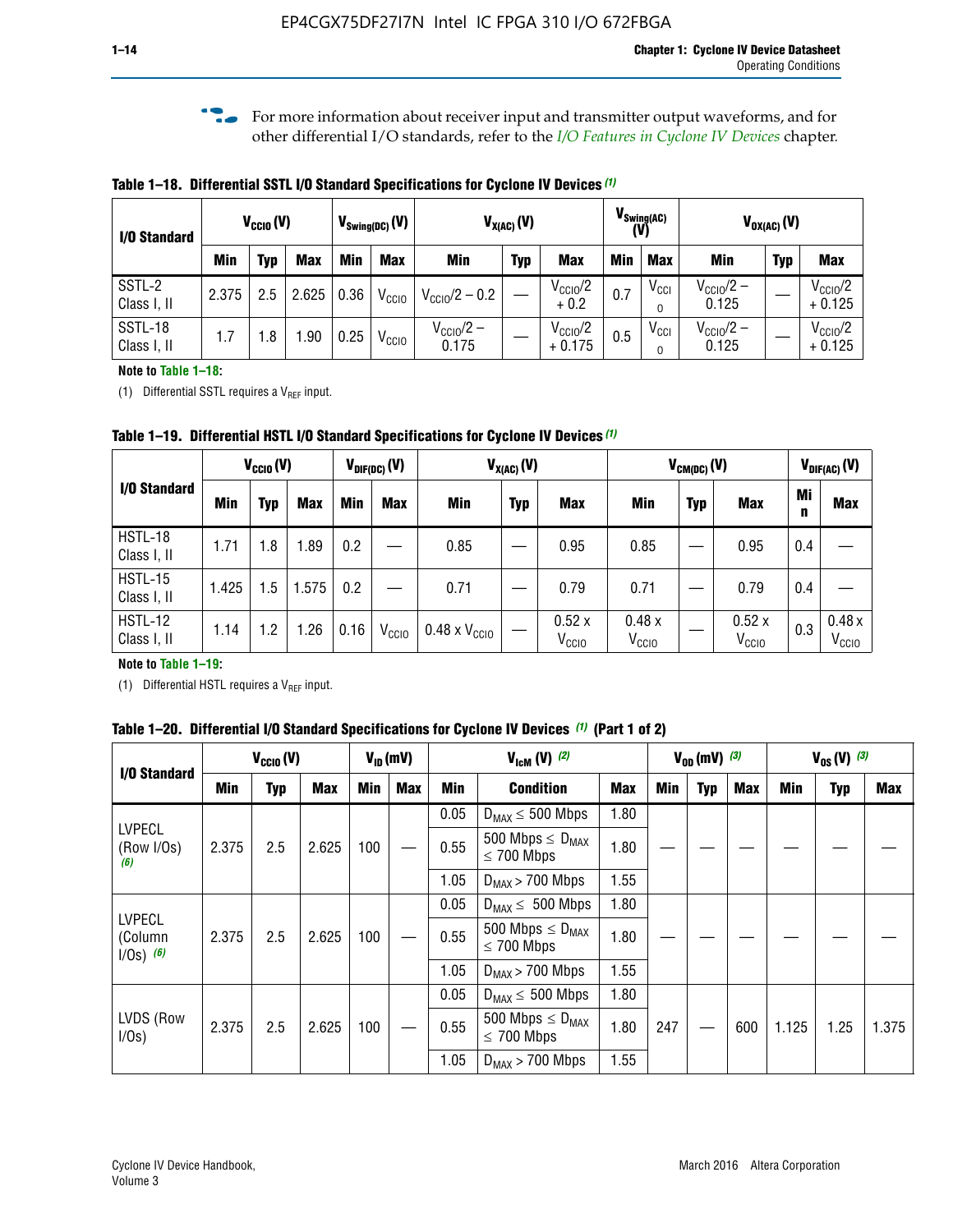### EP4CGX75DF27I7N Intel IC FPGA 310 I/O 672FBGA

| I/O Standard                             |            | $V_{CClO}(V)$ |            |            | $V_{ID}(mV)$ |            | $V_{\text{lcm}}(V)^{(2)}$                  |            |            | $V_{0D}$ (mV) $(3)$ |            |            | $V_{0S} (V)$ (3) |       |
|------------------------------------------|------------|---------------|------------|------------|--------------|------------|--------------------------------------------|------------|------------|---------------------|------------|------------|------------------|-------|
|                                          | <b>Min</b> | <b>Typ</b>    | <b>Max</b> | <b>Min</b> | <b>Max</b>   | <b>Min</b> | <b>Condition</b>                           | <b>Max</b> | <b>Min</b> | <b>Typ</b>          | <b>Max</b> | <b>Min</b> | <b>Typ</b>       | Max   |
|                                          |            |               |            |            |              | 0.05       | $D_{MAX} \leq 500$ Mbps                    | 1.80       |            |                     |            |            |                  |       |
| <b>LVDS</b><br>(Column<br>$I/Os$ )       | 2.375      | 2.5           | 2.625      | 100        |              | 0.55       | 500 Mbps $\leq D_{MAX}$<br>$\leq 700$ Mbps | 1.80       | 247        |                     | 600        | 1.125      | 1.25             | 1.375 |
|                                          |            |               |            |            |              | 1.05       | $D_{MAX}$ > 700 Mbps                       | 1.55       |            |                     |            |            |                  |       |
| <b>BLVDS (Row</b><br>$1/0s)$ (4)         | 2.375      | 2.5           | 2.625      | 100        |              |            |                                            |            |            |                     |            |            |                  |       |
| <b>BLVDS</b><br>(Column<br>$1/0s)$ (4)   | 2.375      | 2.5           | 2.625      | 100        |              |            |                                            |            |            |                     |            |            |                  |       |
| mini-LVDS<br>(Row I/Os)<br>(5)           | 2.375      | 2.5           | 2.625      |            |              |            |                                            |            | 300        |                     | 600        | 1.0        | 1.2              | 1.4   |
| mini-LVDS<br>(Column<br>$1/0s)$ (5)      | 2.375      | 2.5           | 2.625      |            |              |            |                                            |            | 300        |                     | 600        | 1.0        | 1.2              | 1.4   |
| RSDS <sup>®</sup> (Row<br>$1/0s$ ) $(5)$ | 2.375      | 2.5           | 2.625      |            |              |            |                                            |            | 100        | 200                 | 600        | 0.5        | 1.2              | 1.5   |
| <b>RSDS</b><br>(Column<br>$1/0s)$ (5)    | 2.375      | 2.5           | 2.625      |            |              |            |                                            |            | 100        | 200                 | 600        | 0.5        | 1.2              | 1.5   |
| PPDS (Row<br>$1/0s)$ (5)                 | 2.375      | 2.5           | 2.625      |            |              |            |                                            |            | 100        | 200                 | 600        | 0.5        | 1.2              | 1.4   |
| <b>PPDS</b><br>(Column<br>$1/0s)$ (5)    | 2.375      | 2.5           | 2.625      |            |              |            |                                            |            | 100        | 200                 | 600        | 0.5        | 1.2              | 1.4   |

#### **Table 1–20. Differential I/O Standard Specifications for Cyclone IV Devices** *(1)* **(Part 2 of 2)**

#### **Notes to Table 1–20:**

(1) For an explanation of terms used in Table 1–20, refer to "Glossary" on page 1–37.

(2)  $V_{IN}$  range: 0  $V \le V_{IN} \le 1.85$  V.

(3) R<sub>L</sub> range:  $90 \le R_L \le 110 \Omega$ .

(4) There are no fixed  $V_{IN}$ ,  $V_{OD}$ , and  $V_{OS}$  specifications for BLVDS. They depend on the system topology.

(5) The Mini-LVDS, RSDS, and PPDS standards are only supported at the output pins.

(6) The LVPECL I/O standard is only supported on dedicated clock input pins. This I/O standard is not supported for output pins.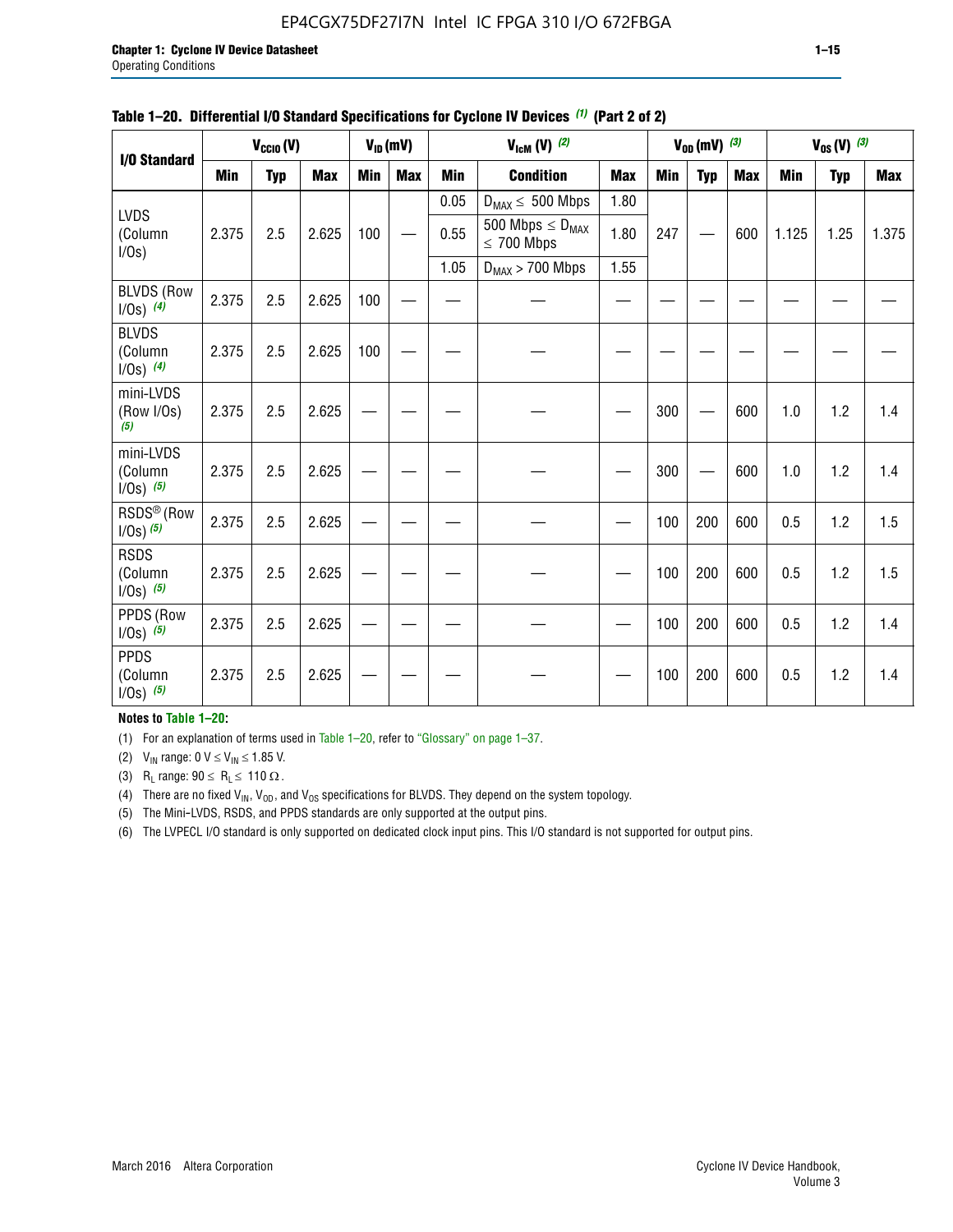# **Power Consumption**

Use the following methods to estimate power for a design:

- the Excel-based EPE
- the Quartus® II PowerPlay power analyzer feature

The interactive Excel-based EPE is used prior to designing the device to get a magnitude estimate of the device power. The Quartus II PowerPlay power analyzer provides better quality estimates based on the specifics of the design after place-and-route is complete. The PowerPlay power analyzer can apply a combination of user-entered, simulation-derived, and estimated signal activities that, combined with detailed circuit models, can yield very accurate power estimates.

f For more information about power estimation tools, refer to the *[Early Power Estimator](http://www.altera.com/literature/ug/ug_epe.pdf
)  [User Guide](http://www.altera.com/literature/ug/ug_epe.pdf
)* and the *[PowerPlay Power Analysis](http://www.altera.com/literature/hb/qts/qts_qii53013.pdf)* chapter in volume 3 of the *Quartus II Handboo*k.

# **Switching Characteristics**

This section provides performance characteristics of Cyclone IV core and periphery blocks for commercial grade devices.

These characteristics can be designated as Preliminary or Final.

- Preliminary characteristics are created using simulation results, process data, and other known parameters. The upper-right hand corner of these tables show the designation as "Preliminary".
- Final numbers are based on actual silicon characterization and testing. The numbers reflect the actual performance of the device under worst-case silicon process, voltage, and junction temperature conditions. There are no designations on finalized tables.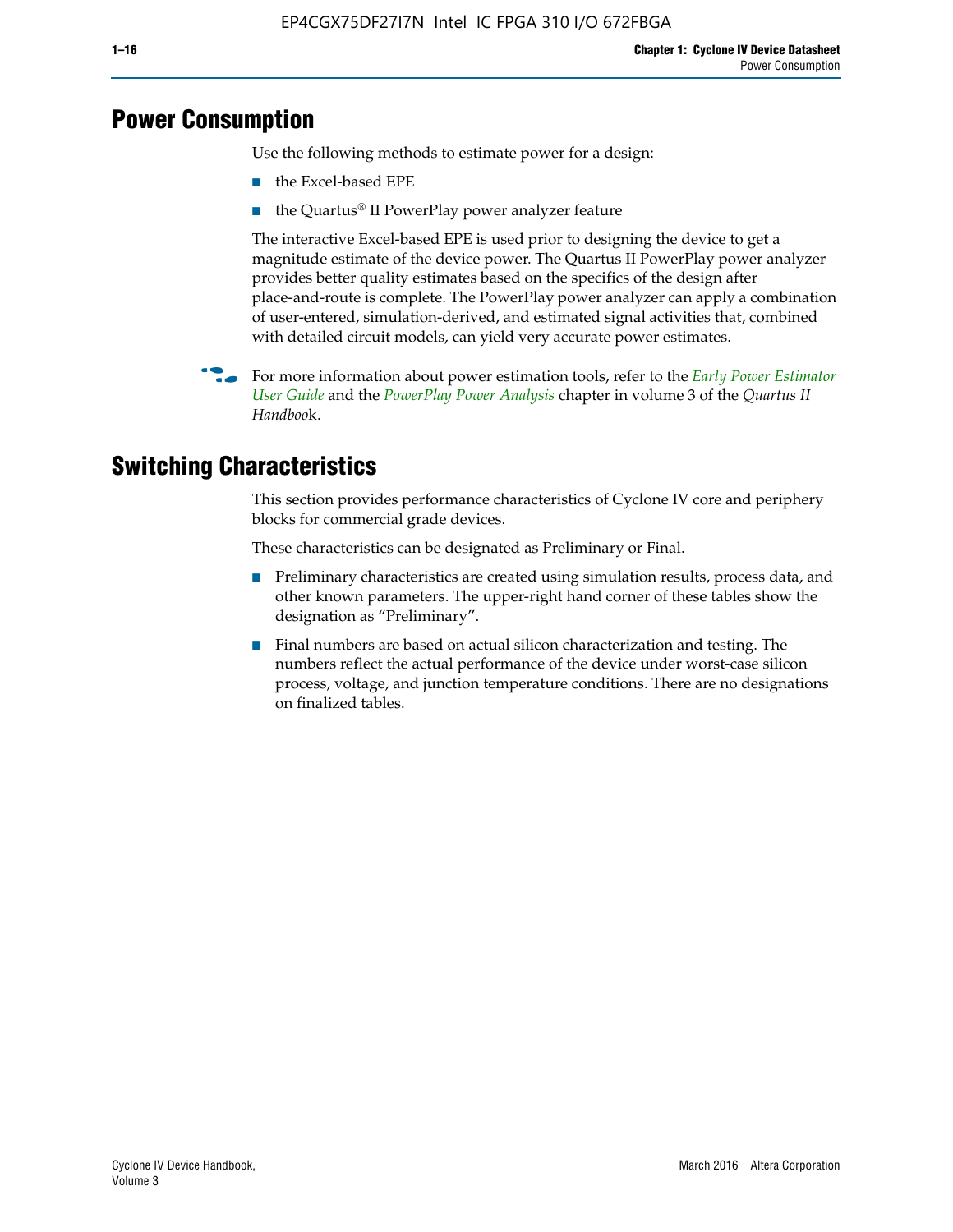# **Transceiver Performance Specifications**

Table 1–21 lists the Cyclone IV GX transceiver specifications.

|  |  | Table 1-21. Transceiver Specification for Cyclone IV GX Devices (Part 1 of 4) |  |
|--|--|-------------------------------------------------------------------------------|--|
|--|--|-------------------------------------------------------------------------------|--|

| Symbol/                                                   |                                                      |                     | C <sub>6</sub>             |                                                                     |                     | C7, I7                     |                   |                     | C <sub>8</sub>             |                |              |
|-----------------------------------------------------------|------------------------------------------------------|---------------------|----------------------------|---------------------------------------------------------------------|---------------------|----------------------------|-------------------|---------------------|----------------------------|----------------|--------------|
| <b>Description</b>                                        | <b>Conditions</b>                                    | <b>Min</b>          | <b>Typ</b>                 | <b>Max</b>                                                          | <b>Min</b>          | <b>Typ</b>                 | <b>Max</b>        | <b>Min</b>          | <b>Typ</b>                 | <b>Max</b>     | <b>Unit</b>  |
| <b>Reference Clock</b>                                    |                                                      |                     |                            |                                                                     |                     |                            |                   |                     |                            |                |              |
| Supported I/O<br><b>Standards</b>                         |                                                      |                     |                            | 1.2 V PCML, 1.5 V PCML, 3.3 V PCML, Differential LVPECL, LVDS, HCSL |                     |                            |                   |                     |                            |                |              |
| Input frequency<br>from REFCLK input<br>pins              |                                                      | 50                  |                            | 156.25                                                              | 50                  |                            | 156.25            | 50                  |                            | 156.25         | <b>MHz</b>   |
| Spread-spectrum<br>modulating clock<br>frequency          | Physical interface<br>for PCI Express<br>(PIPE) mode | 30                  |                            | 33                                                                  | 30                  |                            | 33                | 30                  |                            | 33             | kHz          |
| Spread-spectrum<br>downspread                             | PIPE mode                                            |                     | 0 <sub>to</sub><br>$-0.5%$ |                                                                     |                     | 0 <sub>to</sub><br>$-0.5%$ |                   |                     | 0 <sub>to</sub><br>$-0.5%$ |                |              |
| Peak-to-peak<br>differential input<br>voltage             |                                                      | 0.1                 |                            | 1.6                                                                 | 0.1                 |                            | 1.6               | 0.1                 |                            | 1.6            | $\mathsf{V}$ |
| V <sub>ICM</sub> (AC coupled)                             |                                                      |                     | $1100 \pm 5\%$             |                                                                     |                     | $1100 \pm 5\%$             |                   |                     | $1100 \pm 5\%$             |                | mV           |
| $V_{ICM}$ (DC coupled)                                    | HCSL I/O<br>standard for PCIe<br>reference clock     | 250                 |                            | 550                                                                 | 250                 |                            | 550               | 250                 |                            | 550            | mV           |
| <b>Transmitter REFCLK</b><br>Phase Noise (1)              | Frequency offset                                     |                     |                            | $-123$                                                              |                     |                            | $-123$            |                     |                            | $-123$         | dBc/Hz       |
| <b>Transmitter REFCLK</b><br>Total Jitter (1)             | $= 1$ MHz $- 8$ MHZ                                  |                     |                            | 42.3                                                                |                     |                            | 42.3              |                     |                            | 42.3           | ps           |
| $\mathsf{R}_{\mathsf{ref}}$                               |                                                      |                     | 2000<br>± 1%               |                                                                     |                     | 2000<br>± 1%               |                   |                     | 2000<br>± 1%               |                | Ω            |
| <b>Transceiver Clock</b>                                  |                                                      |                     |                            |                                                                     |                     |                            |                   |                     |                            |                |              |
| cal blk clk clock<br>frequency                            |                                                      | 10                  |                            | 125                                                                 | 10                  |                            | 125               | 10                  | $\overline{\phantom{0}}$   | 125            | MHz          |
| fixedclk clock<br>frequency                               | <b>PCIe Receiver</b><br>Detect                       | $\hspace{0.05cm}$   | 125                        |                                                                     |                     | 125                        | $\hspace{0.05cm}$ | —                   | 125                        |                | <b>MHz</b>   |
| reconfig_clk<br>clock frequency                           | Dynamic<br>reconfiguration<br>clock frequency        | 2.5/<br>37.5<br>(2) |                            | 50                                                                  | 2.5/<br>37.5<br>(2) |                            | 50                | 2.5/<br>37.5<br>(2) |                            | 50             | <b>MHz</b>   |
| Delta time between<br>reconfig clk                        |                                                      |                     |                            | $\overline{2}$                                                      |                     |                            | $\overline{2}$    |                     |                            | $\overline{2}$ | ms           |
| Transceiver block<br>minimum<br>power-down pulse<br>width |                                                      |                     | $\mathbf{1}$               |                                                                     |                     | 1                          |                   |                     | $\mathbf{1}$               |                | $\mu s$      |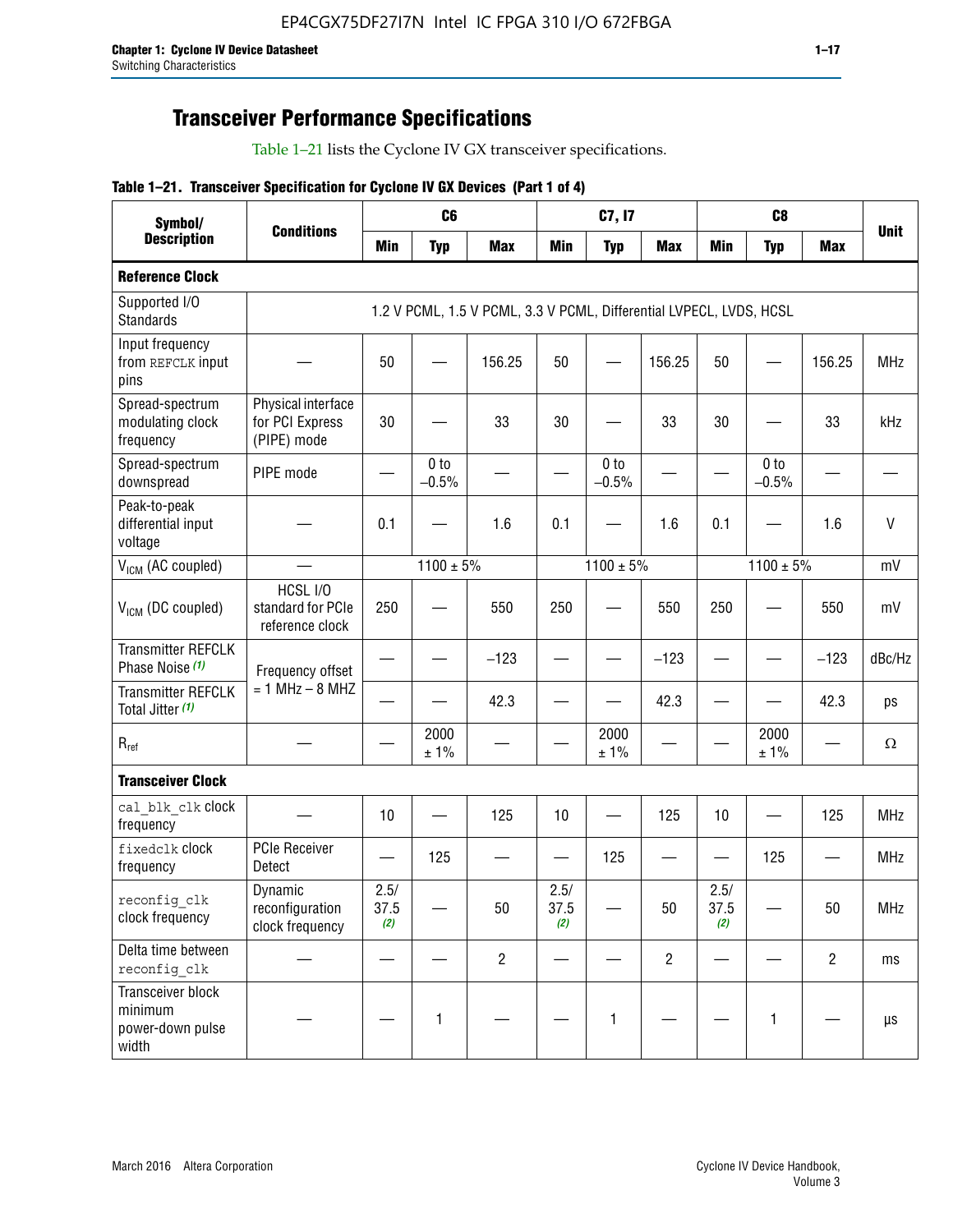| Symbol/                                                                                        |                                                                           | C <sub>8</sub><br>C <sub>6</sub><br>C7, I7<br><b>Min</b><br><b>Min</b><br><b>Max</b><br><b>Max</b><br><b>Min</b><br><b>Max</b> |                  |                                    |                          |                                    |                                     |                          |                          |                                                |              |
|------------------------------------------------------------------------------------------------|---------------------------------------------------------------------------|--------------------------------------------------------------------------------------------------------------------------------|------------------|------------------------------------|--------------------------|------------------------------------|-------------------------------------|--------------------------|--------------------------|------------------------------------------------|--------------|
| <b>Description</b>                                                                             | <b>Conditions</b>                                                         |                                                                                                                                | <b>Typ</b>       |                                    |                          | <b>Typ</b>                         |                                     |                          | <b>Typ</b>               |                                                | <b>Unit</b>  |
| <b>Receiver</b>                                                                                |                                                                           |                                                                                                                                |                  |                                    |                          |                                    |                                     |                          |                          |                                                |              |
| Supported I/O<br>Standards                                                                     | 1.4 V PCML,<br>1.5 V PCML,<br>2.5 V PCML,<br>LVPECL, LVDS                 |                                                                                                                                |                  |                                    |                          |                                    |                                     |                          |                          |                                                |              |
| Data rate (F324 and<br>smaller package) (15)                                                   |                                                                           | 600                                                                                                                            |                  | 2500                               | 600                      |                                    | 2500                                | 600                      |                          | 2500                                           | <b>Mbps</b>  |
| Data rate (F484 and<br>larger package) (15)                                                    |                                                                           | 600                                                                                                                            |                  | 3125                               | 600                      |                                    | 3125                                | 600                      | -                        | 2500                                           | <b>Mbps</b>  |
| Absolute V <sub>MAX</sub> for a<br>receiver pin $(3)$                                          |                                                                           |                                                                                                                                |                  | 1.6                                |                          |                                    | 1.6                                 |                          |                          | 1.6                                            | V            |
| Operational V <sub>MAX</sub> for<br>a receiver pin                                             |                                                                           |                                                                                                                                |                  | 1.5                                |                          |                                    | 1.5                                 |                          |                          | 1.5                                            | $\mathsf{V}$ |
| Absolute V <sub>MIN</sub> for a<br>receiver pin                                                |                                                                           | $-0.4$                                                                                                                         |                  |                                    | $-0.4$                   |                                    |                                     | $-0.4$                   |                          |                                                | V            |
| Peak-to-peak<br>differential input<br>voltage V <sub>ID</sub> (diff p-p)                       | $V_{ICM} = 0.82 V$<br>setting, Data Rate<br>$= 600$ Mbps to<br>3.125 Gbps | 0.1                                                                                                                            |                  | 2.7                                | 0.1                      |                                    | 2.7                                 | 0.1                      |                          | 2.7                                            | $\mathsf{V}$ |
| <b>V<sub>ICM</sub></b>                                                                         | $V_{IGM} = 0.82 V$<br>setting                                             |                                                                                                                                | 820 $\pm$<br>10% |                                    |                          | $820 \pm$<br>10%                   |                                     |                          | $820 \pm$<br>10%         |                                                | mV           |
| Differential on-chip                                                                           | 100 $-\Omega$ setting                                                     |                                                                                                                                | 100              |                                    |                          | 100                                |                                     |                          | 100                      |                                                | $\Omega$     |
| termination resistors                                                                          | 150 $-\Omega$ setting                                                     |                                                                                                                                | 150              |                                    |                          | 150                                |                                     |                          | 150                      |                                                | Ω            |
| Differential and<br>common mode<br>return loss                                                 | PIPE, Serial<br>Rapid I/O SR,<br>SATA, CPRI LV,<br>SDI, XAUI              |                                                                                                                                |                  |                                    |                          | Compliant                          |                                     |                          |                          |                                                |              |
| Programmable ppm<br>detector $(4)$                                                             |                                                                           |                                                                                                                                |                  |                                    |                          | ± 62.5, 100, 125, 200,<br>250, 300 |                                     |                          |                          |                                                | ppm          |
| Clock data recovery<br>(CDR) ppm<br>tolerance (without<br>spread-spectrum<br>clocking enabled) |                                                                           |                                                                                                                                |                  | $\pm 300$ (5),<br>±350<br>(6), (7) |                          |                                    | ±300<br>$(5)$ ,<br>±350<br>(6), (7) |                          |                          | ±300<br>$(5)$ <sub>,</sub><br>±350<br>(6), (7) | ppm          |
| CDR ppm tolerance<br>(with synchronous<br>spread-spectrum<br>clocking enabled) (8)             |                                                                           |                                                                                                                                |                  | 350 to<br>$-5350$<br>(7), (9)      |                          |                                    | 350 to<br>$-5350$<br>(7), (9)       |                          |                          | 350 to<br>$-5350$<br>(7), (9)                  | ppm          |
| Run length                                                                                     |                                                                           |                                                                                                                                | 80               |                                    |                          | 80                                 |                                     |                          | 80                       |                                                | UI           |
|                                                                                                | No Equalization                                                           | $\overline{\phantom{0}}$                                                                                                       |                  | 1.5                                | $\overline{\phantom{0}}$ | <u>—</u>                           | 1.5                                 | $\overline{\phantom{0}}$ | $\overline{\phantom{0}}$ | 1.5                                            | dB           |
| Programmable                                                                                   | <b>Medium Low</b>                                                         |                                                                                                                                | —                | 4.5                                |                          | —                                  | 4.5                                 |                          | $\qquad \qquad$          | 4.5                                            | dB           |
| equalization                                                                                   | Medium High                                                               |                                                                                                                                |                  | 5.5                                |                          |                                    | 5.5                                 | $\overline{\phantom{0}}$ |                          | 5.5                                            | dB           |
|                                                                                                | High                                                                      |                                                                                                                                |                  | $\overline{7}$                     | $\overline{\phantom{0}}$ |                                    | $\boldsymbol{7}$                    | $\overline{\phantom{0}}$ |                          | $\overline{7}$                                 | dB           |

### **Table 1–21. Transceiver Specification for Cyclone IV GX Devices (Part 2 of 4)**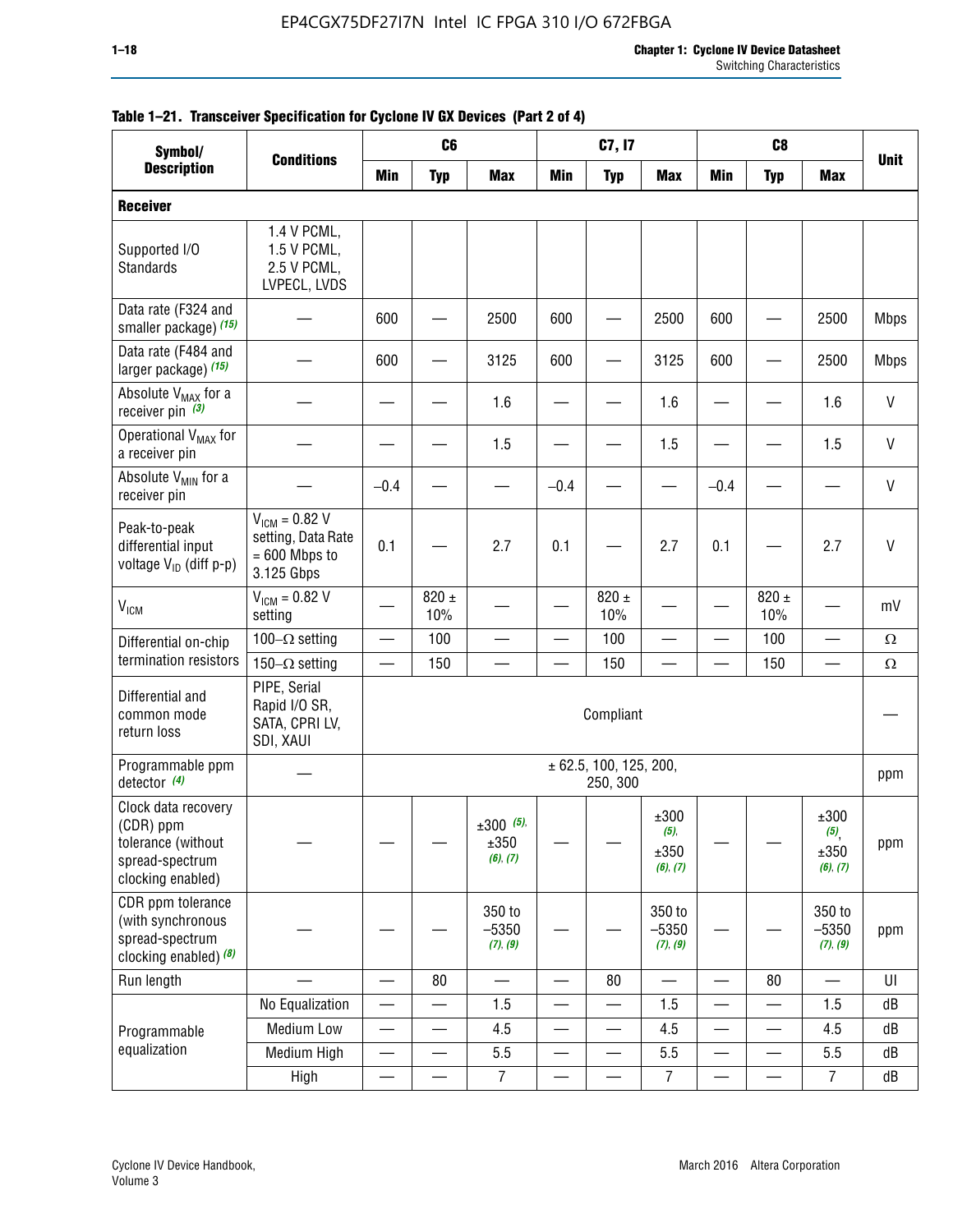| Symbol/                                                                 |                                                                     |                          | C <sub>6</sub>           |                          |                          | C7, I7                   |               |                          | C <sub>8</sub>           |            |                                |
|-------------------------------------------------------------------------|---------------------------------------------------------------------|--------------------------|--------------------------|--------------------------|--------------------------|--------------------------|---------------|--------------------------|--------------------------|------------|--------------------------------|
| <b>Description</b>                                                      | <b>Conditions</b>                                                   | <b>Min</b>               | <b>Typ</b>               | <b>Max</b>               | <b>Min</b>               | <b>Typ</b>               | <b>Max</b>    | <b>Min</b>               | <b>Typ</b>               | <b>Max</b> | <b>Unit</b>                    |
| Signal detect/loss<br>threshold                                         | PIPE mode                                                           | 65                       |                          | 175                      | 65                       |                          | 175           | 65                       |                          | 175        | mV                             |
| $t_{LTR}$ (10)                                                          |                                                                     |                          |                          | 75                       |                          |                          | 75            |                          |                          | 75         | μs                             |
| (11)<br>$t_{\text{LTR-LTD\_Mannual}}$                                   |                                                                     | 15                       | $\overline{\phantom{0}}$ |                          | 15                       | $\overline{\phantom{0}}$ |               | 15                       |                          |            | μs                             |
| $t_{LTD}$ (12)                                                          | $\overline{\phantom{0}}$                                            | 0                        | 100                      | 4000                     | 0                        | 100                      | 4000          | 0                        | 100                      | 4000       | ns                             |
| $t_{\text{LTD\_Manual}}$ (13)                                           | $\overline{\phantom{0}}$                                            |                          | $\overline{\phantom{0}}$ | 4000                     | $\overline{\phantom{0}}$ | $\overline{\phantom{0}}$ | 4000          | $\overline{\phantom{0}}$ | $\qquad \qquad$          | 4000       | ns                             |
| $t_{\text{LTD\_Auto}}$ (14)                                             |                                                                     |                          | $\overline{\phantom{0}}$ | 4000                     | —                        | $\overline{\phantom{0}}$ | 4000          | —                        | $\overline{\phantom{0}}$ | 4000       | ns                             |
| Receiver buffer and<br>CDR offset<br>cancellation time<br>(per channel) |                                                                     |                          |                          | 17000                    |                          |                          | 17000         |                          |                          | 17000      | recon<br>fig_c<br>lk<br>cycles |
|                                                                         | DC Gain Setting =<br>0                                              |                          | 0                        |                          |                          | 0                        |               |                          | 0                        |            | dB                             |
| Programmable DC<br>gain                                                 | DC Gain Setting =<br>1                                              |                          | 3                        |                          |                          | 3                        |               |                          | 3                        |            | dB                             |
|                                                                         | DC Gain Setting =<br>2                                              |                          | 6                        |                          |                          | 6                        |               |                          | 6                        |            | dB                             |
| <b>Transmitter</b>                                                      |                                                                     |                          |                          |                          |                          |                          |               |                          |                          |            |                                |
| Supported I/O<br>Standards                                              | 1.5 V PCML                                                          |                          |                          |                          |                          |                          |               |                          |                          |            |                                |
| Data rate (F324 and<br>smaller package)                                 |                                                                     | 600                      |                          | 2500                     | 600                      |                          | 2500          | 600                      |                          | 2500       | <b>Mbps</b>                    |
| Data rate (F484 and<br>larger package)                                  |                                                                     | 600                      |                          | 3125                     | 600                      |                          | 3125          | 600                      |                          | 2500       | <b>Mbps</b>                    |
| V <sub>OCM</sub>                                                        | 0.65 V setting                                                      | $\overline{\phantom{0}}$ | 650                      | $\overline{\phantom{0}}$ | $\overline{\phantom{0}}$ | 650                      | $\frac{1}{2}$ | $\overline{\phantom{0}}$ | 650                      |            | mV                             |
| Differential on-chip                                                    | 100 $-\Omega$ setting                                               |                          | 100                      |                          |                          | 100                      |               | —                        | 100                      |            | $\Omega$                       |
| termination resistors                                                   | 150 $-\Omega$ setting                                               |                          | 150                      | —                        |                          | 150                      |               | $\sim$                   | 150                      |            | $\Omega$                       |
| Differential and<br>common mode<br>return loss                          | PIPE, CPRI LV,<br>Serial Rapid I/O<br>SR, SDI, XAUI,<br><b>SATA</b> |                          |                          |                          |                          | Compliant                |               |                          |                          |            |                                |
| Rise time                                                               | $\overline{\phantom{0}}$                                            | 50                       | $\overline{\phantom{0}}$ | 200                      | 50                       | $\overline{\phantom{0}}$ | 200           | 50                       | $\overline{\phantom{0}}$ | 200        | ps                             |
| Fall time                                                               |                                                                     | 50                       | —<br>—                   | 200                      | 50                       | $\overline{\phantom{0}}$ | 200           | 50                       |                          | 200        | ps                             |
| Intra-differential pair<br>skew                                         |                                                                     |                          |                          | 15                       |                          |                          | 15            |                          |                          | 15         | ps                             |
| Intra-transceiver<br>block skew                                         |                                                                     |                          |                          | 120                      |                          |                          | 120           |                          |                          | 120        | ps                             |

#### **Table 1–21. Transceiver Specification for Cyclone IV GX Devices (Part 3 of 4)**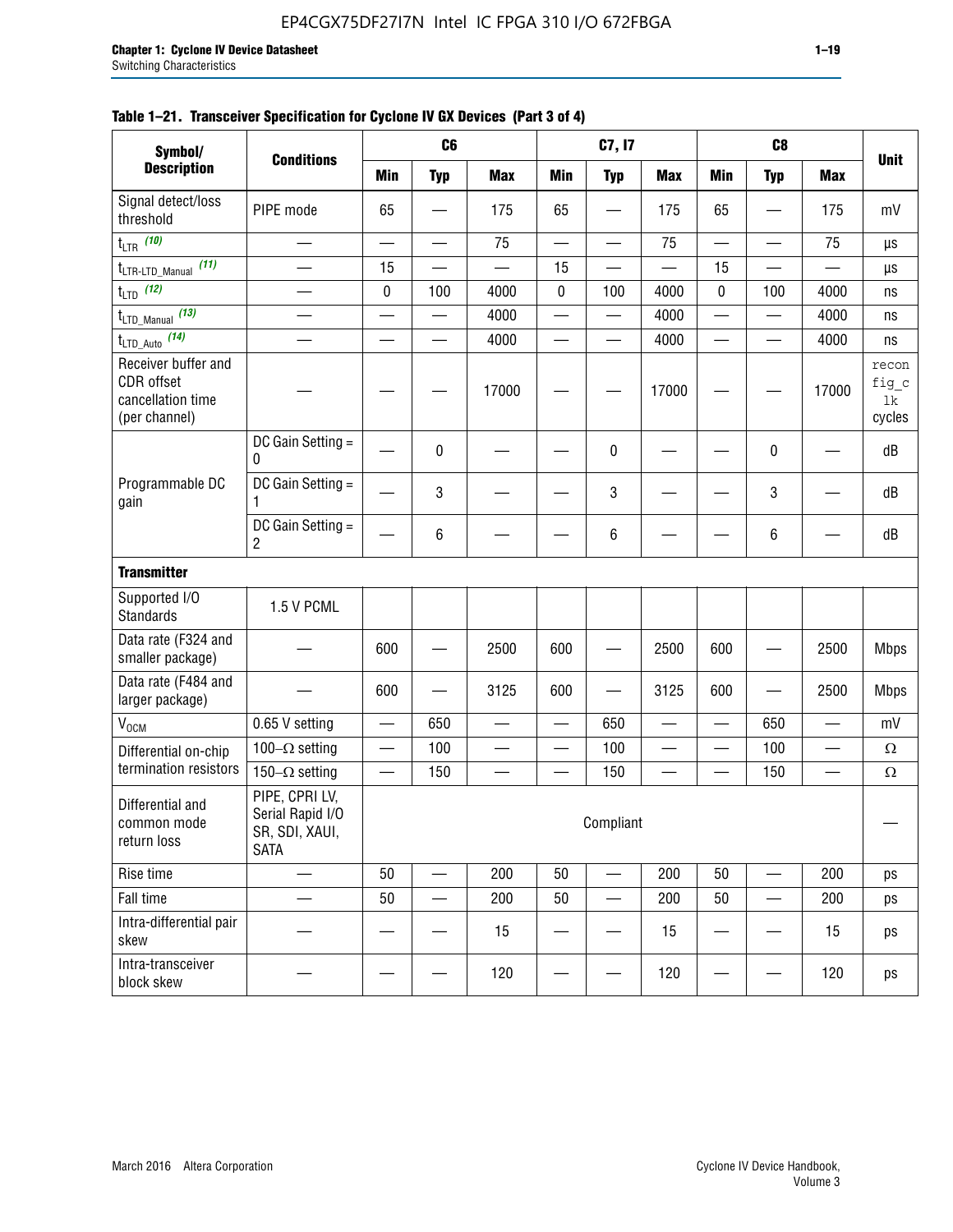#### **Table 1–21. Transceiver Specification for Cyclone IV GX Devices (Part 4 of 4)**

| Symbol/                                          | <b>Conditions</b> | C <sub>6</sub> |     |            | C7, I7     |            |                                    | C8         |     |            | <b>Unit</b> |
|--------------------------------------------------|-------------------|----------------|-----|------------|------------|------------|------------------------------------|------------|-----|------------|-------------|
| <b>Description</b>                               |                   | <b>Min</b>     | Typ | <b>Max</b> | <b>Min</b> | <b>Typ</b> | <b>Max</b>                         | <b>Min</b> | Typ | <b>Max</b> |             |
| <b>PLD-Transceiver Interface</b>                 |                   |                |     |            |            |            |                                    |            |     |            |             |
| Interface speed<br>(F324 and smaller<br>package) |                   | 25             |     | 125        | 25         |            | 125                                | 25         |     | 125        | <b>MHz</b>  |
| Interface speed<br>(F484 and larger<br>package)  |                   | 25             |     | 156.25     | 25         |            | 156.25                             | 25         |     | 156.25     | <b>MHz</b>  |
| Digital reset pulse<br>width                     |                   |                |     |            |            |            | Minimum is 2 parallel clock cycles |            |     |            |             |

#### **Notes to Table 1–21:**

(1) This specification is valid for transmitter output jitter specification with a maximum total jitter value of 112 ps, typically for 3.125 Gbps SRIO and XAUI protocols.

(2) The minimum reconfig\_clk frequency is 2.5 MHz if the transceiver channel is configured in **Transmitter Only** mode. The minimum reconfig\_clk frequency is 37.5 MHz if the transceiver channel is configured in **Receiver Only** or **Receiver and Transmitter** mode.

(3) The device cannot tolerate prolonged operation at this absolute maximum.

- (4) The rate matcher supports only up to  $\pm 300$  parts per million (ppm).
- (5) Supported for the F169 and F324 device packages only.
- (6) Supported for the F484, F672, and F896 device packages only. Pending device characterization.
- (7) To support CDR ppm tolerance greater than ±300 ppm, implement ppm detector in user logic and configure CDR to Manual Lock Mode.
- (8) Asynchronous spread-spectrum clocking is not supported.
- (9) For the EP4CGX30 (F484 package only), EP4CGX50, and EP4CGX75 devices, the CDR ppl tolerance is ±200 ppm.
- (10) Time taken until pll\_locked goes high after pll\_powerdown deasserts.
- (11) Time that the CDR must be kept in lock-to-reference mode after rx analogreset deasserts and before rx locktodata is asserted in manual mode.

(12) Time taken to recover valid data after the rx locktodata signal is asserted in manual mode (Figure 1–2), or after rx freqlocked signal goes high in automatic mode (Figure 1–3).

(13) Time taken to recover valid data after the rx locktodata signal is asserted in manual mode.

- (14) Time taken to recover valid data after the rx freqlocked signal goes high in automatic mode.
- (15) To support data rates lower than the minimum specification through oversampling, use the CDR in LTR mode only.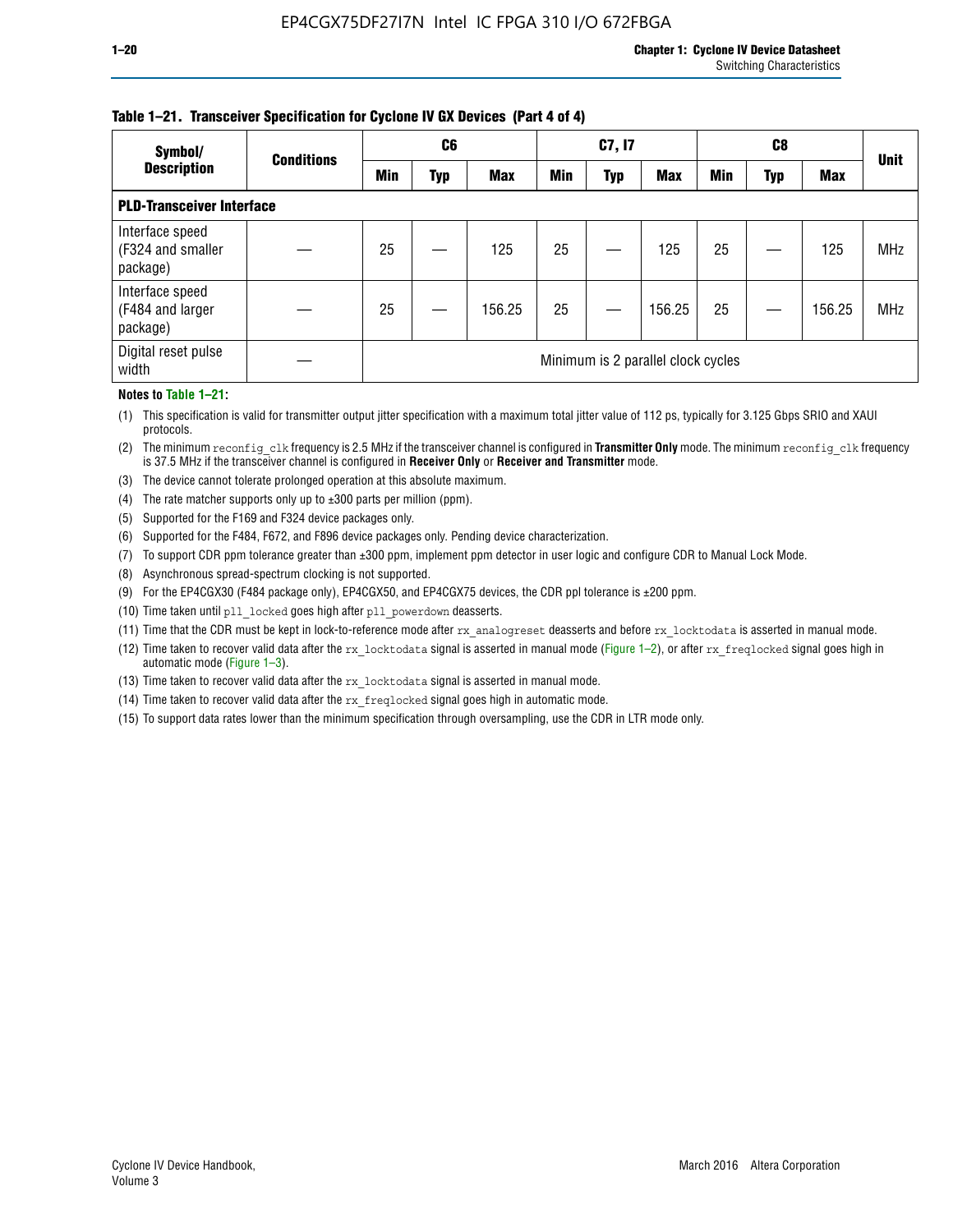Figure 1–2 shows the lock time parameters in manual mode.

 $\Box$  LTD = lock-to-data. LTR = lock-to-reference.





Figure 1–3 shows the lock time parameters in automatic mode.

**Figure 1–3. Lock Time Parameters for Automatic Mode**

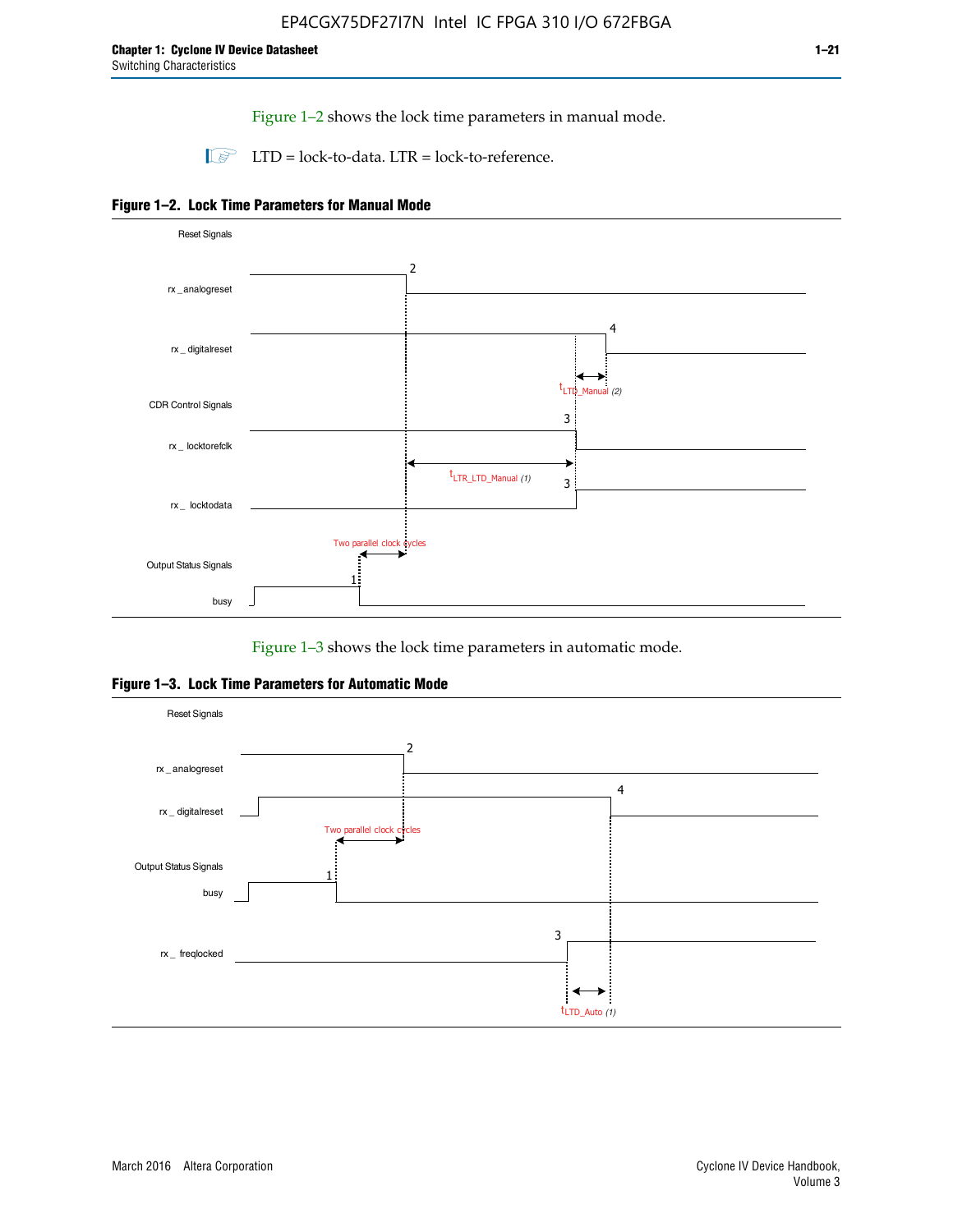#### Figure 1–4 shows the differential receiver input waveform.





Figure 1–5 shows the transmitter output waveform.





Table 1–22 lists the typical V<sub>OD</sub> for Tx term that equals 100  $\Omega$ .

| Table 1–22. Typical V <sub>0D</sub> Setting, Tx Term = 100 $\Omega$ |  |  |  |  |  |  |  |
|---------------------------------------------------------------------|--|--|--|--|--|--|--|
|---------------------------------------------------------------------|--|--|--|--|--|--|--|

|                                                        |     |     |     | V <sub>on</sub> Setting (mV) |      |      |
|--------------------------------------------------------|-----|-----|-----|------------------------------|------|------|
| <b>Symbol</b>                                          |     |     |     | 4(1)                         |      |      |
| $\rm V_{OD}$ differential peak<br>to peak typical (mV) | 400 | 600 | 800 | 900                          | 1000 | 1200 |

**Note to Table 1–22:**

(1) This setting is required for compliance with the PCIe protocol.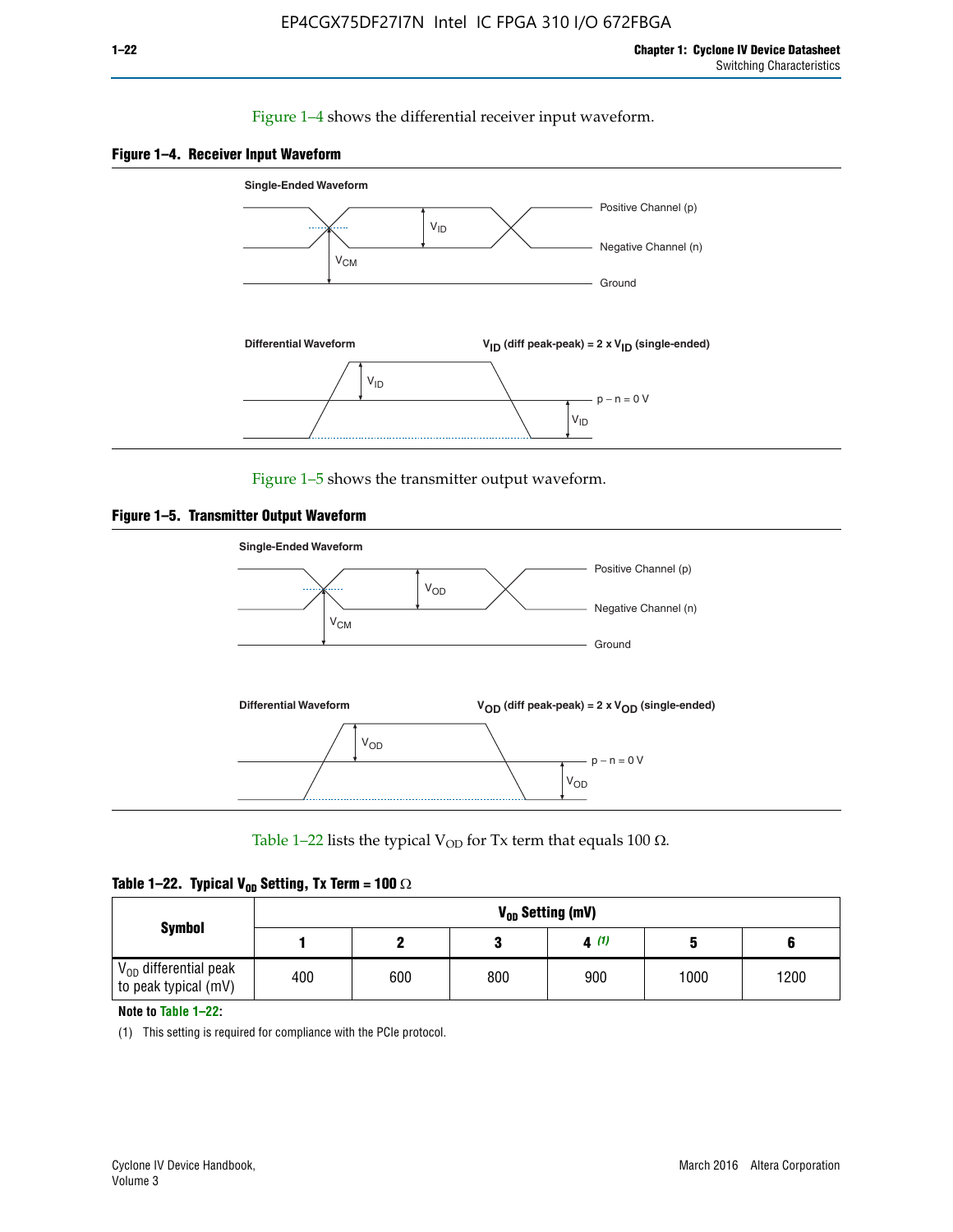Table 1–23 lists the Cyclone IV GX transceiver block AC specifications.

| Symbol/                                                                 | <b>Conditions</b>  |       | C <sub>6</sub> |            |        | C7, I7     |       |        | <b>Unit</b> |            |                |
|-------------------------------------------------------------------------|--------------------|-------|----------------|------------|--------|------------|-------|--------|-------------|------------|----------------|
| <b>Description</b>                                                      |                    | Min   | <b>Typ</b>     | <b>Max</b> | Min    | <b>Typ</b> | Max   | Min    | <b>Typ</b>  | <b>Max</b> |                |
| <b>PCIe Transmit Jitter Generation (3)</b>                              |                    |       |                |            |        |            |       |        |             |            |                |
| Total jitter at 2.5 Gbps<br>(Gen1)                                      | Compliance pattern |       |                | 0.25       |        |            | 0.25  |        |             | 0.25       | UI             |
| <b>PCIe Receiver Jitter Tolerance (3)</b>                               |                    |       |                |            |        |            |       |        |             |            |                |
| Total jitter at 2.5 Gbps<br>(Gen1)                                      | Compliance pattern | > 0.6 |                |            | > 0.6  |            |       | > 0.6  |             |            | UI             |
| <b>GIGE Transmit Jitter Generation (4)</b>                              |                    |       |                |            |        |            |       |        |             |            |                |
| Deterministic jitter                                                    | Pattern = CRPAT    |       |                | 0.14       |        |            | 0.14  |        |             | 0.14       | UI             |
| (peak-to-peak)                                                          |                    |       |                |            |        |            |       |        |             |            |                |
| Total jitter (peak-to-peak)                                             | Pattern = CRPAT    |       |                | 0.279      |        |            | 0.279 |        |             | 0.279      | UI             |
| <b>GIGE Receiver Jitter Tolerance</b> (4)                               |                    |       |                |            |        |            |       |        |             |            |                |
| Deterministic jitter<br>tolerance (peak-to-peak)                        | Pattern = CJPAT    | > 0.4 |                |            |        | > 0.4      |       | > 0.4  |             |            | $\mathsf{III}$ |
| Combined deterministic<br>and random jitter<br>tolerance (peak-to-peak) | Pattern = CJPAT    |       | > 0.66         |            | > 0.66 |            |       | > 0.66 |             |            | UI             |

#### **Table 1–23. Transceiver Block AC Specification for Cyclone IV GX Devices** *(1)***,** *(2)*

**Notes to Table 1–23:**

(1) Dedicated refclk pins were used to drive the input reference clocks.

(2) The jitter numbers specified are valid for the stated conditions only.

(3) The jitter numbers for PIPE are compliant to the PCIe Base Specification 2.0.

(4) The jitter numbers for GIGE are compliant to the IEEE802.3-2002 Specification.

# **Core Performance Specifications**

The following sections describe the clock tree specifications, PLLs, embedded multiplier, memory block, and configuration specifications for Cyclone IV Devices.

# **Clock Tree Specifications**

Table 1–24 lists the clock tree specifications for Cyclone IV devices.

**Table 1–24. Clock Tree Performance for Cyclone IV Devices** *(Part 1 of 2)*

| <b>Device</b> |     | <b>Performance</b> |     |           |             |       |       |     |             |  |  |  |  |  |  |
|---------------|-----|--------------------|-----|-----------|-------------|-------|-------|-----|-------------|--|--|--|--|--|--|
|               | C6  | C7                 | C8  | $C8L$ (1) | $C9L$ $(1)$ | 17    | 8L(1) | A7  | <b>Unit</b> |  |  |  |  |  |  |
| EP4CE6        | 500 | 437.5              | 402 | 362       | 265         | 437.5 | 362   | 402 | <b>MHz</b>  |  |  |  |  |  |  |
| EP4CE10       | 500 | 437.5              | 402 | 362       | 265         | 437.5 | 362   | 402 | <b>MHz</b>  |  |  |  |  |  |  |
| EP4CE15       | 500 | 437.5              | 402 | 362       | 265         | 437.5 | 362   | 402 | <b>MHz</b>  |  |  |  |  |  |  |
| EP4CE22       | 500 | 437.5              | 402 | 362       | 265         | 437.5 | 362   | 402 | <b>MHz</b>  |  |  |  |  |  |  |
| EP4CE30       | 500 | 437.5              | 402 | 362       | 265         | 437.5 | 362   | 402 | <b>MHz</b>  |  |  |  |  |  |  |
| EP4CE40       | 500 | 437.5              | 402 | 362       | 265         | 437.5 | 362   | 402 | <b>MHz</b>  |  |  |  |  |  |  |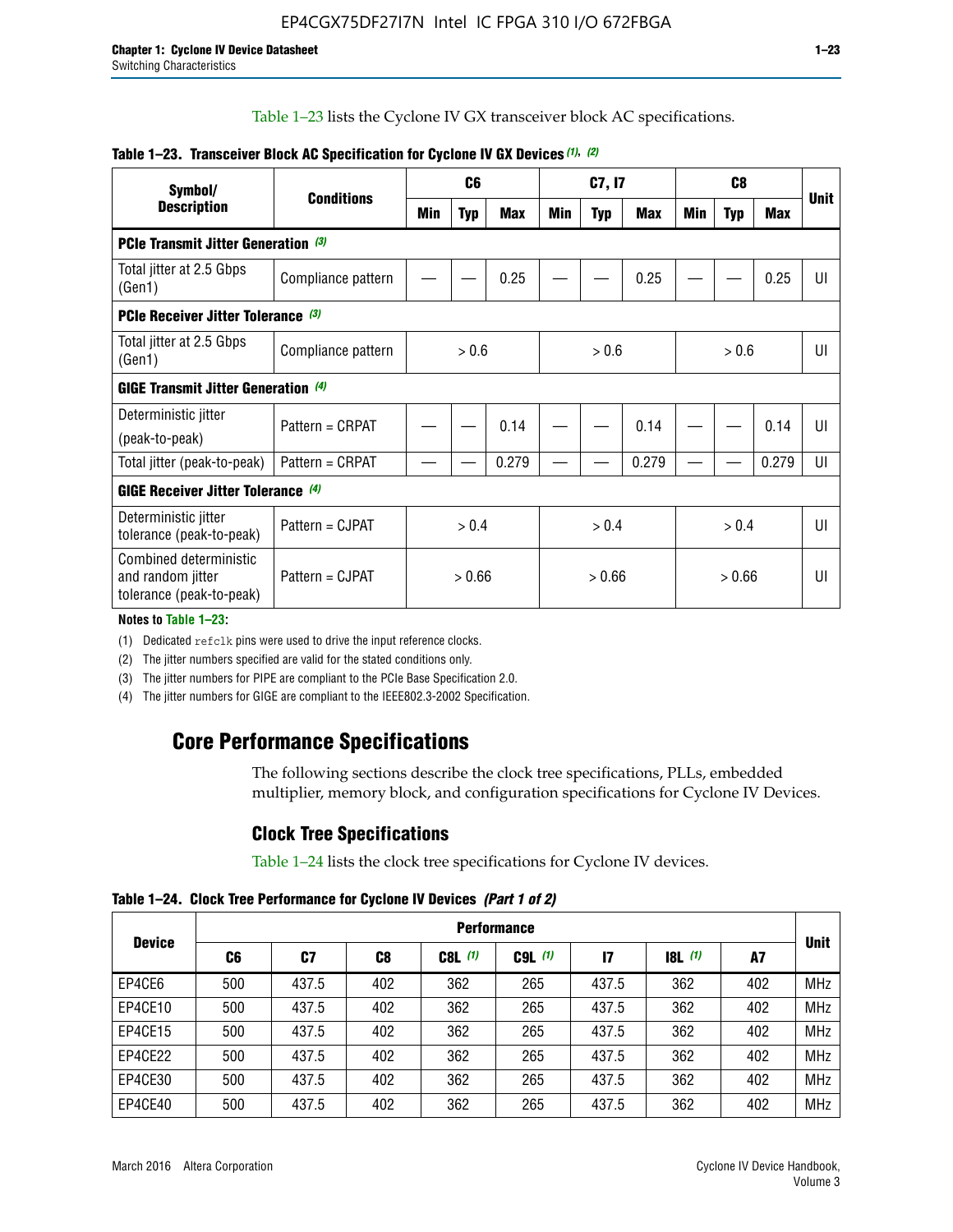|               |     |       |     |           | <b>Performance</b> |               |           |    |             |
|---------------|-----|-------|-----|-----------|--------------------|---------------|-----------|----|-------------|
| <b>Device</b> | C6  | C7    | C8  | $C8L$ (1) | $C9L$ $(1)$        | $\mathsf{I}7$ | $18L$ (1) | A7 | <b>Unit</b> |
| EP4CE55       | 500 | 437.5 | 402 | 362       | 265                | 437.5         | 362       |    | <b>MHz</b>  |
| EP4CE75       | 500 | 437.5 | 402 | 362       | 265                | 437.5         | 362       |    | <b>MHz</b>  |
| EP4CE115      |     | 437.5 | 402 | 362       | 265                | 437.5         | 362       |    | <b>MHz</b>  |
| EP4CGX15      | 500 | 437.5 | 402 |           |                    | 437.5         |           |    | <b>MHz</b>  |
| EP4CGX22      | 500 | 437.5 | 402 |           |                    | 437.5         |           |    | <b>MHz</b>  |
| EP4CGX30      | 500 | 437.5 | 402 |           |                    | 437.5         |           |    | <b>MHz</b>  |
| EP4CGX50      | 500 | 437.5 | 402 |           |                    | 437.5         |           |    | <b>MHz</b>  |
| EP4CGX75      | 500 | 437.5 | 402 |           |                    | 437.5         |           |    | <b>MHz</b>  |
| EP4CGX110     | 500 | 437.5 | 402 |           |                    | 437.5         |           |    | <b>MHz</b>  |
| EP4CGX150     | 500 | 437.5 | 402 |           |                    | 437.5         |           |    | <b>MHz</b>  |

**Table 1–24. Clock Tree Performance for Cyclone IV Devices** *(Part 2 of 2)*

**Note to Table 1–24:**

(1) Cyclone IV E 1.0 V core voltage devices only support C8L, C9L, and I8L speed grades.

## **PLL Specifications**

Table 1–25 lists the PLL specifications for Cyclone IV devices when operating in the commercial junction temperature range (0°C to 85°C), the industrial junction temperature range (–40°C to 100°C), the extended industrial junction temperature range (–40°C to 125°C), and the automotive junction temperature range (–40°C to 125°C). For more information about the PLL block, refer to "Glossary" on page 1–37.

|  |  | Table 1–25. PLL Specifications for Cyclone IV Devices $(1)$ , $(2)$ (Part 1 of 2) |  |
|--|--|-----------------------------------------------------------------------------------|--|
|--|--|-----------------------------------------------------------------------------------|--|

| <b>Symbol</b>                                          | <b>Parameter</b>                                            | Min      | <b>Typ</b>               | <b>Max</b> | <b>Unit</b>   |
|--------------------------------------------------------|-------------------------------------------------------------|----------|--------------------------|------------|---------------|
|                                                        | Input clock frequency $(-6, -7, -8)$ speed grades)          | 5        | $\qquad \qquad$          | 472.5      | <b>MHz</b>    |
| $f_{\text{IN}}(3)$                                     | Input clock frequency (-8L speed grade)                     | 5        |                          | 362        | <b>MHz</b>    |
|                                                        | Input clock frequency (-9L speed grade)                     | 5        |                          | 265        | <b>MHz</b>    |
| f <sub>INPFD</sub>                                     | PFD input frequency                                         | 5        | $\overline{\phantom{0}}$ | 325        | <b>MHz</b>    |
| $f_{VCO}$ (4)                                          | PLL internal VCO operating range                            | 600      |                          | 1300       | <b>MHz</b>    |
| f <sub>INDUTY</sub>                                    | Input clock duty cycle                                      | 40       |                          | 60         | $\frac{0}{0}$ |
| $t_{\text{INJITTER\_CCJ}}$ (5)                         | Input clock cycle-to-cycle jitter<br>$F_{REF} \geq 100$ MHz |          |                          | 0.15       | UI            |
|                                                        | $F_{RFF}$ < 100 MHz                                         |          |                          | ±750       | ps            |
| $f_{\text{OUT\_EXT}}$ (external clock<br>output) $(3)$ | PLL output frequency                                        |          |                          | 472.5      | <b>MHz</b>    |
|                                                        | PLL output frequency (-6 speed grade)                       |          |                          | 472.5      | <b>MHz</b>    |
|                                                        | PLL output frequency (-7 speed grade)                       |          |                          | 450        | <b>MHz</b>    |
| $f_{OUT}$ (to global clock)                            | PLL output frequency (-8 speed grade)                       |          |                          | 402.5      | <b>MHz</b>    |
|                                                        | PLL output frequency (-8L speed grade)                      |          |                          | 362        | <b>MHz</b>    |
|                                                        | PLL output frequency (-9L speed grade)                      | 45<br>50 | 265                      | <b>MHz</b> |               |
| t <sub>outduty</sub>                                   | Duty cycle for external clock output (when set to 50%)      |          |                          | 55         | $\frac{0}{0}$ |
| $t_{\text{LOCK}}$                                      | Time required to lock from end of device configuration      |          |                          |            | ms            |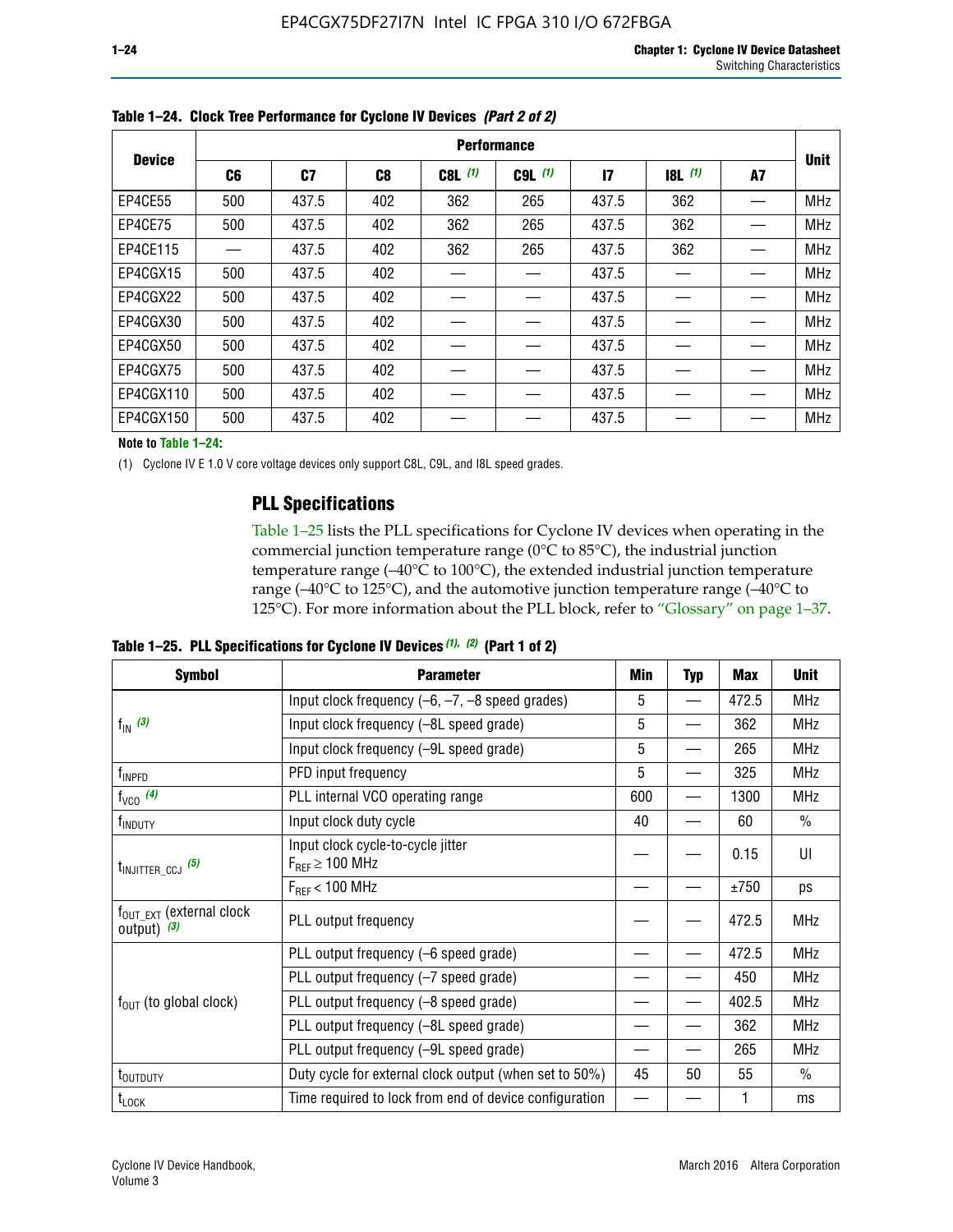#### **Table 1–25. PLL Specifications for Cyclone IV Devices** *(1), (2)* **(Part 2 of 2)**

| <b>Symbol</b>                                | <b>Parameter</b>                                                                                                                     | Min                                                   | <b>Typ</b> | <b>Max</b> | <b>Unit</b>              |
|----------------------------------------------|--------------------------------------------------------------------------------------------------------------------------------------|-------------------------------------------------------|------------|------------|--------------------------|
| t <sub>DLOCK</sub>                           | Time required to lock dynamically (after switchover,<br>reconfiguring any non-post-scale counters/delays or<br>areset is deasserted) |                                                       |            | 1          | ms                       |
| t <sub>outjitter_period_dedclk</sub> (6)     | Dedicated clock output period jitter<br>$F_{\text{OUT}} \geq 100 \text{ MHz}$                                                        |                                                       |            | 300        | ps                       |
|                                              | $F_{OUT}$ < 100 MHz                                                                                                                  |                                                       |            | 30         | mUI                      |
| t <sub>outjitter_ccj_dedclk</sub> (6)        | Dedicated clock output cycle-to-cycle jitter<br>$F_{\text{OUT}} \geq 100 \text{ MHz}$                                                |                                                       |            | 300        | ps                       |
|                                              | $F_{\text{OUT}}$ < 100 MHz                                                                                                           |                                                       |            | 30         | mUI                      |
| $t_{\text{OUTJITTER}_P \text{ERIOD}_10}$ (6) | Regular I/O period jitter<br>$F_{OIII} \geq 100$ MHz                                                                                 |                                                       |            | 650        | ps                       |
|                                              | $F_{OUT}$ < 100 MHz                                                                                                                  |                                                       |            | 75         | mUI                      |
| t <sub>outjitter_ccj_io</sub> (6)            | Regular I/O cycle-to-cycle jitter<br>$F_{OUT} \geq 100$ MHz                                                                          |                                                       |            | 650        | ps                       |
|                                              | $F_{OIII}$ < 100 MHz                                                                                                                 | 75<br>±50<br>ps<br>10<br>3.5(7)<br>100<br>425<br>42.5 | mUI        |            |                          |
| t <sub>PLL_PSERR</sub>                       | Accuracy of PLL phase shift                                                                                                          |                                                       |            |            |                          |
| t <sub>areset</sub>                          | Minimum pulse width on areset signal.                                                                                                |                                                       |            |            | ns                       |
| <b><i>LCONFIGPLL</i></b>                     | Time required to reconfigure scan chains for PLLs                                                                                    |                                                       |            |            | <b>SCANCLK</b><br>cycles |
| f <sub>SCANCLK</sub>                         | scanclk frequency                                                                                                                    |                                                       |            |            | <b>MHz</b>               |
| t <sub>CASC_OUTJITTER_PERIOD_DEDCLK</sub>    | Period jitter for dedicated clock output in cascaded<br>PLLs ( $F_{OUT} \ge 100$ MHz)                                                |                                                       |            |            | ps                       |
| (8), (9)                                     | Period jitter for dedicated clock output in cascaded<br>PLLs ( $F_{OUT}$ < 100 MHz)                                                  |                                                       |            |            | mUI                      |

#### **Notes to Table 1–25:**

- (1) This table is applicable for general purpose PLLs and multipurpose PLLs.
- (2) You must connect  $V_{CCD-PLL}$  to  $V_{CCINT}$  through the decoupling capacitor and ferrite bead.
- (3) This parameter is limited in the Quartus II software by the I/O maximum frequency. The maximum I/O frequency is different for each I/O standard.
- (4) The  $V_{CO}$  frequency reported by the Quartus II software in the PLL Summary section of the compilation report takes into consideration the  $V_{CO}$ post-scale counter K value. Therefore, if the counter K has a value of 2, the frequency reported can be lower than the f<sub>VCO</sub> specification.
- (5) A high input jitter directly affects the PLL output jitter. To have low PLL output clock jitter, you must provide a clean clock source that is less than 200 ps.
- (6) Peak-to-peak jitter with a probability level of 10–12 (14 sigma, 99.99999999974404% confidence level). The output jitter specification applies to the intrinsic jitter of the PLL when an input jitter of 30 ps is applied.
- (7) With 100-MHz scanclk frequency.
- (8) The cascaded PLLs specification is applicable only with the following conditions:
	- **■** Upstream PLL—0.59 MHz  $\leq$  Upstream PLL bandwidth  $<$  1 MHz
	- Downstream PLL—Downstream PLL bandwidth > 2 MHz
- (9) PLL cascading is not supported for transceiver applications.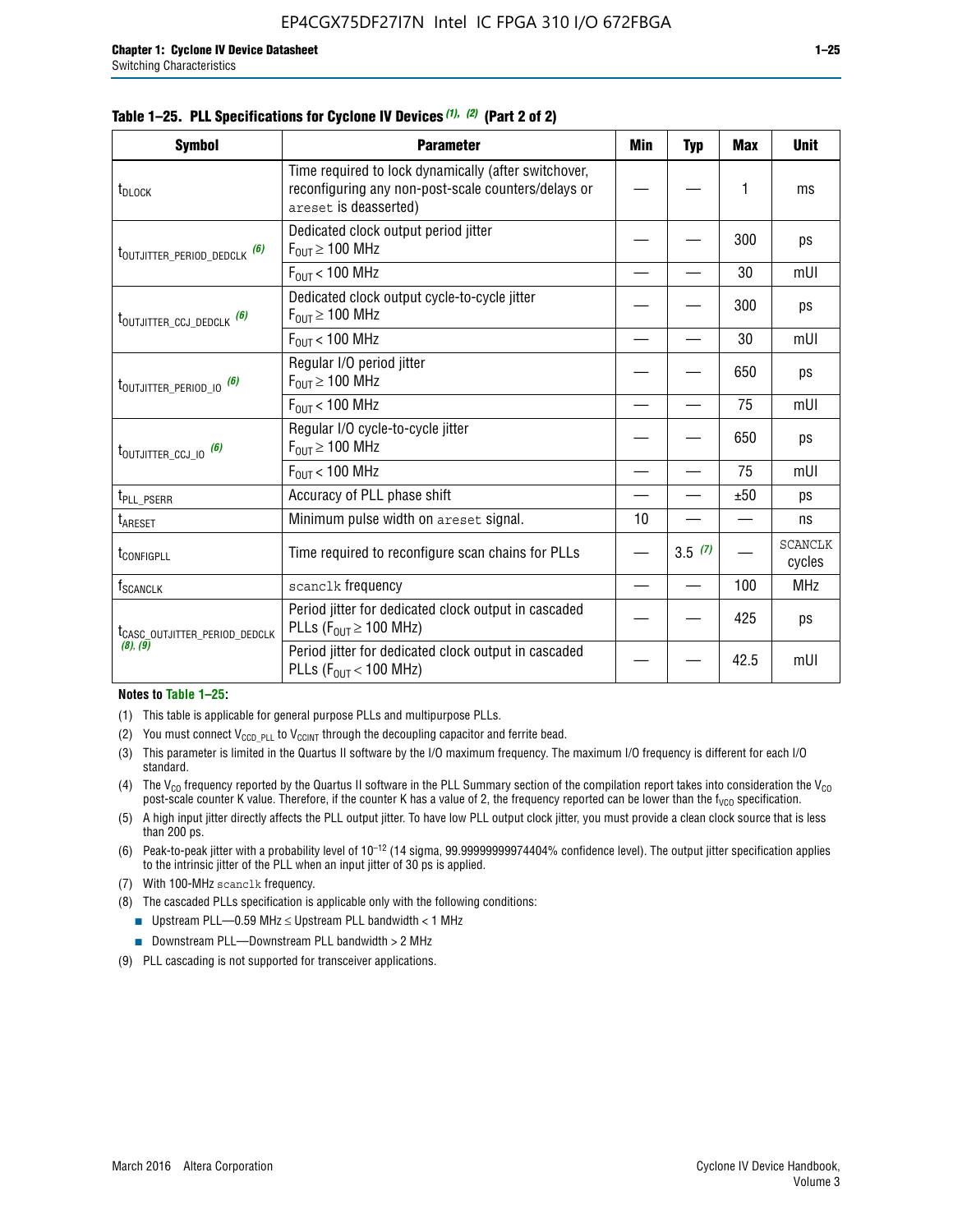# **Embedded Multiplier Specifications**

Table 1–26 lists the embedded multiplier specifications for Cyclone IV devices.

#### **Table 1–26. Embedded Multiplier Specifications for Cyclone IV Devices**

|                                | <b>Resources Used</b>        |     | <b>Performance</b> |     |                        |     |             |  |  |  |  |  |
|--------------------------------|------------------------------|-----|--------------------|-----|------------------------|-----|-------------|--|--|--|--|--|
| Mode                           | <b>Number of Multipliers</b> | C6  | C7, I7, A7         | C8  | C9L<br><b>C8L, I8L</b> |     | <b>Unit</b> |  |  |  |  |  |
| $9 \times 9$ -bit multiplier   |                              | 340 | 300                | 260 | 240                    | 175 | <b>MHz</b>  |  |  |  |  |  |
| $18 \times 18$ -bit multiplier |                              | 287 | 250                | 200 | 185                    | 135 | <b>MHz</b>  |  |  |  |  |  |

# **Memory Block Specifications**

Table 1–27 lists the M9K memory block specifications for Cyclone IV devices.

#### **Table 1–27. Memory Block Performance Specifications for Cyclone IV Devices**

|               |                                           |            | <b>Resources Used</b>       |                |            |                |                 |     |             |
|---------------|-------------------------------------------|------------|-----------------------------|----------------|------------|----------------|-----------------|-----|-------------|
| <b>Memory</b> | <b>Mode</b>                               | <b>LEs</b> | <b>M9K</b><br><b>Memory</b> | C <sub>6</sub> | C7, I7, A7 | C <sub>8</sub> | <b>C8L, I8L</b> | C9L | <b>Unit</b> |
|               | FIFO 256 $\times$ 36                      | 47         |                             | 315            | 274        | 238            | 200             | 157 | <b>MHz</b>  |
| M9K Block     | Single-port $256 \times 36$               | 0          |                             | 315            | 274        | 238            | 200             | 157 | <b>MHz</b>  |
|               | Simple dual-port $256 \times 36$ CLK      | 0          |                             | 315            | 274        | 238            | 200             | 157 | <b>MHz</b>  |
|               | True dual port $512 \times 18$ single CLK | 0          |                             | 315            | 274        | 238            | 200             | 157 | <b>MHz</b>  |

### **Configuration and JTAG Specifications**

Table 1–28 lists the configuration mode specifications for Cyclone IV devices.

#### **Table 1–28. Passive Configuration Mode Specifications for Cyclone IV Devices** *(1)*

| <b>Programming Mode</b>         | V <sub>CCINT</sub> Voltage Level (V) | <b>DCLK f<sub>MAX</sub></b> | <b>Unit</b> |
|---------------------------------|--------------------------------------|-----------------------------|-------------|
| Passive Serial (PS)             | 1.0 $(3)$                            | 66                          | MHz         |
|                                 | 1.2                                  | 133                         | MHz         |
| Fast Passive Parallel (FPP) (2) | 1.0 $(3)$                            | 66                          | <b>MHz</b>  |
|                                 | 12(4)                                | 100                         | <b>MHz</b>  |

#### **Notes to Table 1–28:**

- (1) For more information about PS and FPP configuration timing parameters, refer to the *[Configuration and Remote](http://www.altera.com/literature/hb/cyclone-iv/cyiv-51008.pdf)  [System Upgrades in Cyclone IV Devices](http://www.altera.com/literature/hb/cyclone-iv/cyiv-51008.pdf)* chapter.
- (2) FPP configuration mode supports all Cyclone IV E devices (except for E144 package devices) and EP4CGX50, EP4CGX75, EP4CGX110, and EP4CGX150 only.
- (3)  $V_{CCMT}$  = 1.0 V is only supported for Cyclone IV E 1.0 V core voltage devices.
- (4) Cyclone IV E devices support 1.2 V V<sub>CCINT</sub>. Cyclone IV E 1.2 V core voltage devices support 133 MHz DCLK f<sub>MAX</sub> for EP4CE6, EP4CE10, EP4CE15, EP4CE22, EP4CE30, and EP4CE40 only.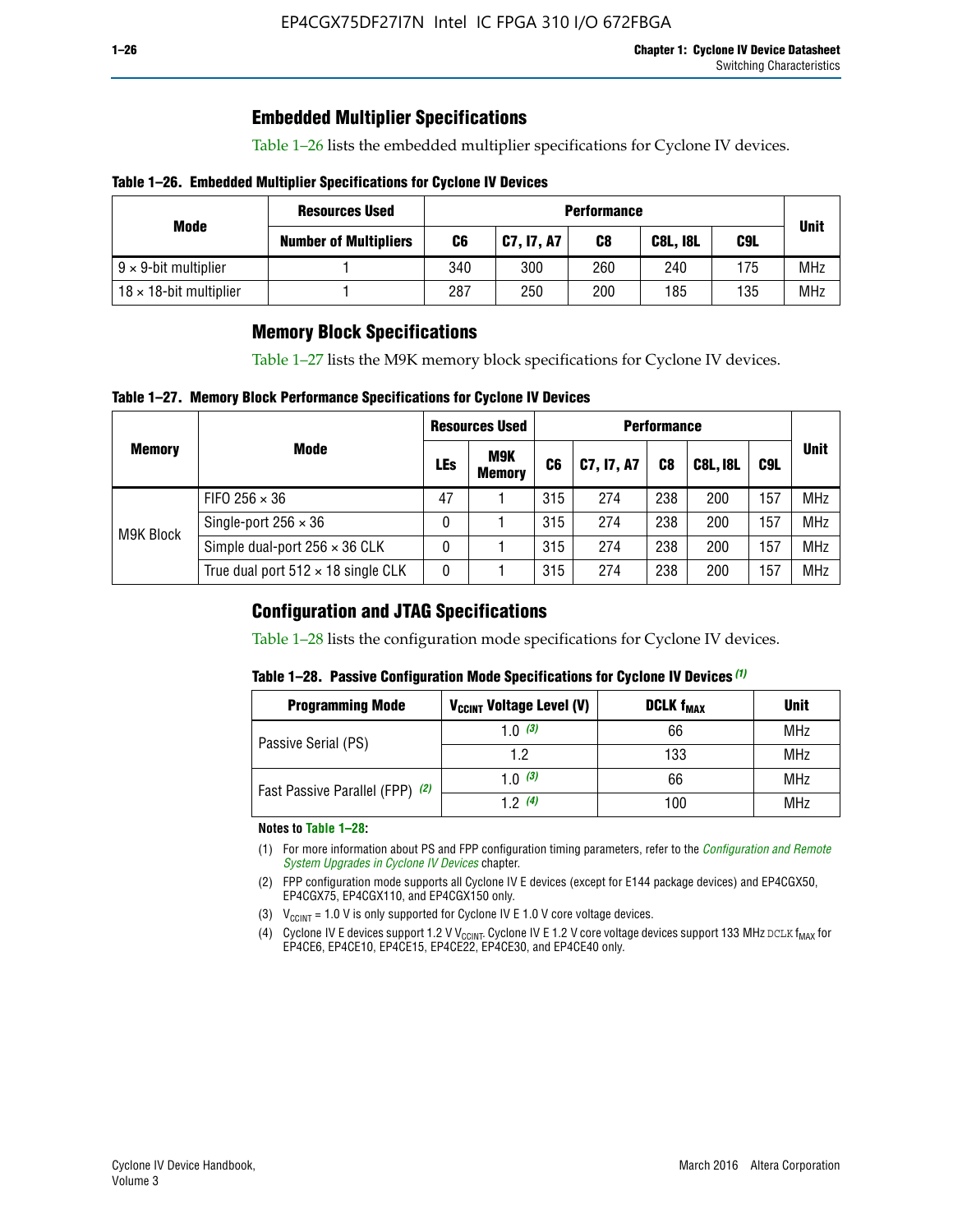Table 1–29 lists the active configuration mode specifications for Cyclone IV devices.

**Table 1–29. Active Configuration Mode Specifications for Cyclone IV Devices**

| <b>Programming Mode</b>  | <b>DCLK Range</b> | <b>Typical DCLK</b> | Unit |
|--------------------------|-------------------|---------------------|------|
| Active Parallel (AP) (1) | 20 to 40          | 33                  | MHz  |
| Active Serial (AS)       | 20 to 40          | 33                  | MHz  |

**Note to Table 1–29:**

(1) AP configuration mode is only supported for Cyclone IV E devices.

Table 1–30 lists the JTAG timing parameters and values for Cyclone IV devices.

**Table 1–30. JTAG Timing Parameters for Cyclone IV Devices** *(1)*

| <b>Symbol</b>         | <b>Parameter</b>                                       | Min | <b>Max</b> | <b>Unit</b> |
|-----------------------|--------------------------------------------------------|-----|------------|-------------|
| $t_{JCP}$             | <b>TCK clock period</b>                                | 40  |            | ns          |
| $t_{\rm JCH}$         | TCK clock high time                                    | 19  |            | ns          |
| $t_{JCL}$             | TCK clock low time                                     | 19  |            | ns          |
| $t_{JPSU\_TDI}$       | JTAG port setup time for TDI                           | 1   |            | ns          |
| t <sub>JPSU_TMS</sub> | JTAG port setup time for TMS                           | 3   |            | ns          |
| t <sub>JPH</sub>      | JTAG port hold time                                    | 10  |            | ns          |
| t <sub>JPCO</sub>     | JTAG port clock to output $(2)$ , $(3)$                |     | 15         | ns          |
| t <sub>JPZX</sub>     | JTAG port high impedance to valid output $(2)$ , $(3)$ |     | 15         | ns          |
| t <sub>JPXZ</sub>     | JTAG port valid output to high impedance $(2)$ , $(3)$ |     | 15         | ns          |
| $t_{\rm JSSU}$        | Capture register setup time                            | 5   |            | ns          |
| $t_{\mathsf{JSH}}$    | Capture register hold time                             | 10  |            | ns          |
| $t_{\rm JSCO}$        | Update register clock to output                        |     | 25         | ns          |
| $t_{\text{JSZX}}$     | Update register high impedance to valid output         |     | 25         | ns          |
| $t_{JSXZ}$            | Update register valid output to high impedance         |     | 25         | ns          |

**Notes to Table 1–30:**

(1) For more information about JTAG waveforms, refer to "JTAG Waveform" in "Glossary" on page 1–37.

(2) The specification is shown for 3.3-, 3.0-, and 2.5-V LVTTL/LVCMOS operation of JTAG pins. For 1.8-V LVTTL/LVCMOS and 1.5-V LVCMOS, the output time specification is 16 ns.

(3) For EP4CGX22, EP4CGX30 (F324 and smaller package), EP4CGX110, and EP4CGX150 devices, the output time specification for 3.3-, 3.0-, and 2.5-V LVTTL/LVCMOS operation of JTAG pins is 16 ns. For 1.8-V LVTTL/LVCMOS and 1.5-V LVCMOS, the output time specification is 18 ns.

# **Periphery Performance**

This section describes periphery performance, including high-speed I/O and external memory interface.

I/O performance supports several system interfaces, such as the high-speed I/O interface, external memory interface, and the PCI/PCI-X bus interface. I/Os using the SSTL-18 Class I termination standard can achieve up to the stated DDR2 SDRAM interfacing speeds. I/Os using general-purpose I/O standards such as 3.3-, 3.0-, 2.5-, 1.8-, or 1.5-LVTTL/LVCMOS are capable of a typical 200 MHz interfacing frequency with a 10 pF load.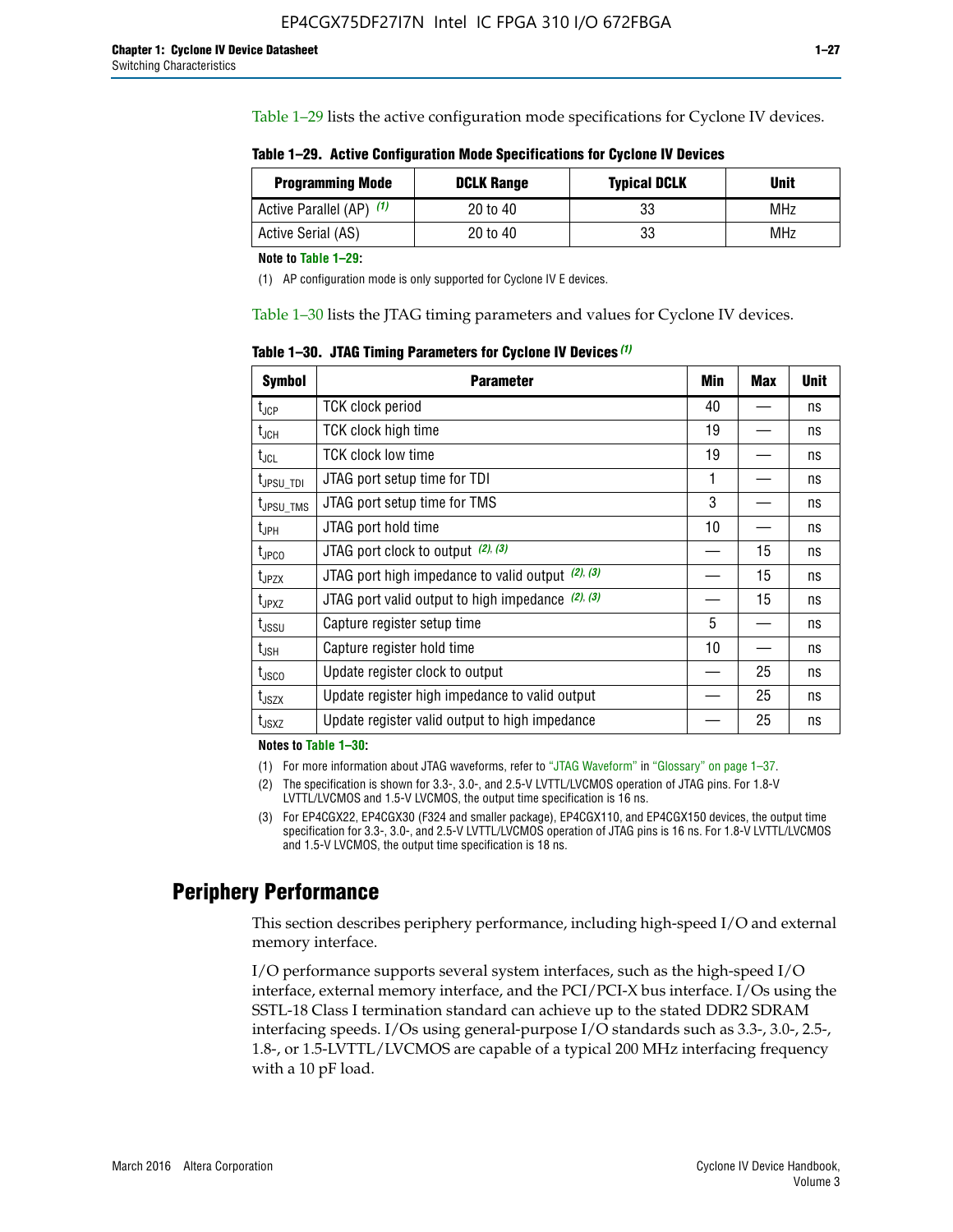- For more information about the supported maximum clock rate, device and pin planning, IP implementation, and device termination, refer to *[Section III: System](http://www.altera.com/literature/hb/external-memory/emi_intro_specs.pdf)  [Performance Specifications](http://www.altera.com/literature/hb/external-memory/emi_intro_specs.pdf)* of the *External Memory Interfaces Handbook*.
- **1 Actual achievable frequency depends on design- and system-specific factors. Perform** HSPICE/IBIS simulations based on your specific design and system setup to determine the maximum achievable frequency in your system.

# **High-Speed I/O Specifications**

Table 1–31 through Table 1–36 list the high-speed I/O timing for Cyclone IV devices. For definitions of high-speed timing specifications, refer to "Glossary" on page 1–37.

**Table 1–31. RSDS Transmitter Timing Specifications for Cyclone IV Devices** *(1)***,** *(2)***,** *(4)* **(Part 1 of 2)**

|                                                      |                                     |            | C6                       |            |            | C7, I7                   |            |                 | <b>C8, A7</b>            |            |            | <b>C8L, I8L</b>          |            | C <sub>9</sub> L |                          |            |             |
|------------------------------------------------------|-------------------------------------|------------|--------------------------|------------|------------|--------------------------|------------|-----------------|--------------------------|------------|------------|--------------------------|------------|------------------|--------------------------|------------|-------------|
| <b>Symbol</b>                                        | <b>Modes</b>                        | <b>Min</b> | <b>Typ</b>               | <b>Max</b> | <b>Min</b> | <b>Typ</b>               | <b>Max</b> | <b>Min</b>      | <b>Typ</b>               | <b>Max</b> | <b>Min</b> | <b>Typ</b>               | <b>Max</b> | Min              | <b>Typ</b>               | <b>Max</b> | <b>Unit</b> |
|                                                      | $\times$ 10                         | 5          | $\overline{\phantom{0}}$ | 180        | 5          | —                        | 155.5      | 5               | $\overline{\phantom{0}}$ | 155.5      | 5          |                          | 155.5      | 5                |                          | 132.5      | <b>MHz</b>  |
|                                                      | $\times 8$                          | 5          |                          | 180        | 5          |                          | 155.5      | $5\phantom{.0}$ | $\overline{\phantom{0}}$ | 155.5      | 5          |                          | 155.5      | 5                |                          | 132.5      | <b>MHz</b>  |
| f <sub>HSCLK</sub><br>(input clock                   | $\times 7$                          | 5          | $\overline{\phantom{0}}$ | 180        | 5          |                          | 155.5      | 5               | $\overline{\phantom{0}}$ | 155.5      | 5          |                          | 155.5      | 5                |                          | 132.5      | <b>MHz</b>  |
| frequency)                                           | $\times$ 4                          | 5          | $\overline{\phantom{0}}$ | 180        | 5          | $\overline{\phantom{0}}$ | 155.5      | 5               | $\equiv$                 | 155.5      | 5          | $\overline{\phantom{0}}$ | 155.5      | 5                | $\overline{\phantom{0}}$ | 132.5      | <b>MHz</b>  |
|                                                      | $\times 2$                          | 5          | $\equiv$                 | 180        | 5          |                          | 155.5      | 5               | $\equiv$                 | 155.5      | 5          | $\equiv$                 | 155.5      | 5                | $\overline{\phantom{0}}$ | 132.5      | <b>MHz</b>  |
|                                                      | $\times$ 1                          | 5          |                          | 360        | 5          |                          | 311        | 5               | $\overline{\phantom{0}}$ | 311        | 5          | $\overline{\phantom{0}}$ | 311        | 5                |                          | 265        | <b>MHz</b>  |
|                                                      | $\times$ 10                         | 100        | $\overline{\phantom{0}}$ | 360        | 100        |                          | 311        | 100             | $\overline{\phantom{0}}$ | 311        | 100        | $\overline{\phantom{0}}$ | 311        | 100              |                          | 265        | <b>Mbps</b> |
|                                                      | $\times 8$                          | 80         |                          | 360        | 80         |                          | 311        | 80              | $\overline{\phantom{0}}$ | 311        | 80         | $\overline{\phantom{0}}$ | 311        | 80               | $\overline{\phantom{0}}$ | 265        | <b>Mbps</b> |
| Device<br>operation in                               | $\times 7$                          | 70         |                          | 360        | 70         |                          | 311        | 70              | $\overline{\phantom{0}}$ | 311        | 70         | $\overline{\phantom{0}}$ | 311        | 70               | $\overline{\phantom{0}}$ | 265        | <b>Mbps</b> |
| <b>Mbps</b>                                          | $\times$ 4                          | 40         |                          | 360        | 40         |                          | 311        | 40              |                          | 311        | 40         |                          | 311        | 40               | $\overline{\phantom{0}}$ | 265        | <b>Mbps</b> |
|                                                      | $\times 2$                          | 20         |                          | 360        | 20         | $\equiv$                 | 311        | 20              | $\overline{\phantom{0}}$ | 311        | 20         |                          | 311        | 20               | $\equiv$                 | 265        | <b>Mbps</b> |
|                                                      | $\times$ 1                          | 10         |                          | 360        | 10         |                          | 311        | 10              |                          | 311        | 10         |                          | 311        | 10               | $\overline{\phantom{0}}$ | 265        | <b>Mbps</b> |
| t <sub>DUTY</sub>                                    | —                                   | 45         | $\overline{\phantom{0}}$ | 55         | 45         |                          | 55         | 45              | $\overline{\phantom{0}}$ | 55         | 45         |                          | 55         | 45               |                          | 55         | $\%$        |
| Transmitter<br>channel-to-<br>channel skew<br>(TCCS) |                                     |            |                          | 200        |            |                          | 200        |                 |                          | 200        |            |                          | 200        |                  |                          | 200        | ps          |
| Output jitter<br>(peak to peak)                      |                                     |            |                          | 500        |            |                          | 500        |                 |                          | 550        |            |                          | 600        |                  |                          | 700        | ps          |
| $t_{\text{RISE}}$                                    | $20 - 80\%$<br>$C_{LOAD} =$<br>5 pF |            | 500                      |            |            | 500                      |            |                 | 500                      |            |            | 500                      |            |                  | 500                      |            | ps          |
| t <sub>FALL</sub>                                    | $20 - 80\%$<br>$C_{LOAD} =$<br>5 pF |            | 500                      |            |            | 500                      |            |                 | 500                      |            |            | 500                      |            |                  | 500                      |            | ps          |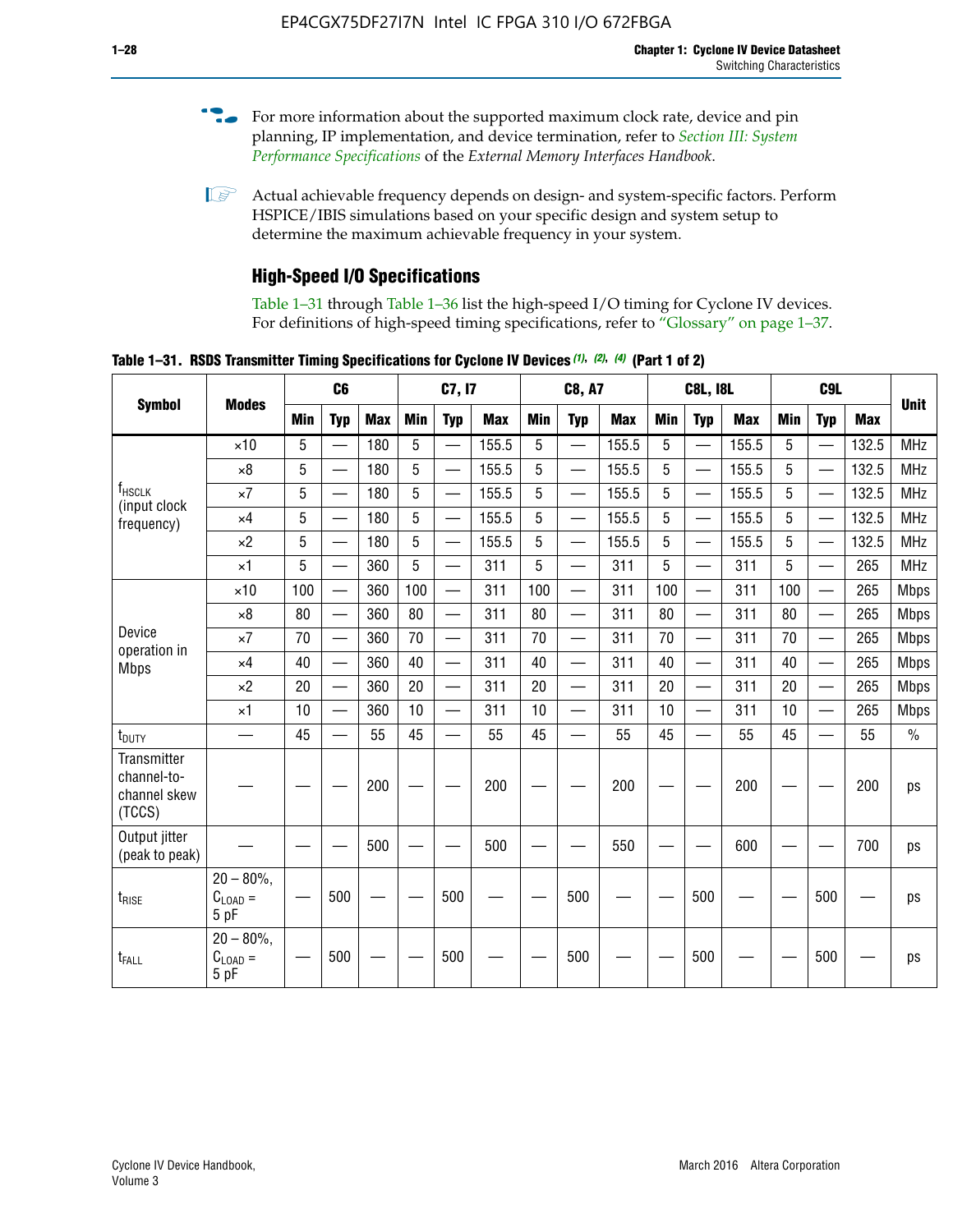#### **Table 1–31. RSDS Transmitter Timing Specifications for Cyclone IV Devices** *(1)***,** *(2)***,** *(4)* **(Part 2 of 2)**

**Notes to Table 1–31:**

(1) Applicable for true RSDS and emulated RSDS\_E\_3R transmitter.

(2) Cyclone IV E devices—true RSDS transmitter is only supported at the output pin of Row I/O Banks 1, 2, 5, and 6. Emulated RSDS transmitter is supported at the output pin of all I/O Banks. Cyclone IV GX devices—true RSDS transmitter is only supported at the output pin of Row I/O Banks 5 and 6. Emulated RSDS transmitter is supported at the output

pin of I/O Banks 3, 4, 5, 6, 7, 8, and 9.

(3)  $t_{\text{LOCK}}$  is the time required for the PLL to lock from the end-of-device configuration.

(4) Cyclone IV E 1.0 V core voltage devices only support C8L, C9L, and I8L speed grades. Cyclone IV E 1.2 V core voltage devices only support C6, C7, C8, I7, and A7 speed grades. Cyclone IV GX devices only support C6, C7, C8, and I7 speed grades.

|                                 |                                       |     | C6                       |            |     | C7, I7                                    |            |                          | <b>C8, A7</b>                             |     |     | <b>C8L, I8L</b>          |            |     | C <sub>9</sub> L                              |            |               |
|---------------------------------|---------------------------------------|-----|--------------------------|------------|-----|-------------------------------------------|------------|--------------------------|-------------------------------------------|-----|-----|--------------------------|------------|-----|-----------------------------------------------|------------|---------------|
| <b>Symbol</b>                   | <b>Modes</b>                          | Min | <b>Typ</b>               | <b>Max</b> | Min | <b>Typ</b>                                | <b>Max</b> | Min                      | <b>Typ</b>                                | Max | Min | <b>Typ</b>               | <b>Max</b> | Min | <b>Typ</b>                                    | <b>Max</b> | <b>Unit</b>   |
|                                 | $\times$ 10                           | 5   |                          | 85         | 5   |                                           | 85         | 5                        |                                           | 85  | 5   |                          | 85         | 5   |                                               | 72.5       | <b>MHz</b>    |
|                                 | $\times 8$                            | 5   | $\overline{\phantom{0}}$ | 85         | 5   | $\overline{\phantom{0}}$                  | 85         | 5                        | $\overline{\phantom{0}}$                  | 85  | 5   | $\overline{\phantom{0}}$ | 85         | 5   | $\hspace{0.05cm}$                             | 72.5       | <b>MHz</b>    |
| f <sub>HSCLK</sub> (input       | $\times 7$                            | 5   | —                        | 85         | 5   | —                                         | 85         | 5                        | $\equiv$                                  | 85  | 5   | —                        | 85         | 5   | $\qquad \qquad \overline{\qquad \qquad }$     | 72.5       | <b>MHz</b>    |
| clock<br>frequency)             | $\times$ 4                            | 5   | $\overline{\phantom{0}}$ | 85         | 5   | $\overline{\phantom{0}}$                  | 85         | 5                        | $\overline{\phantom{0}}$                  | 85  | 5   | —                        | 85         | 5   | $\overline{\phantom{0}}$                      | 72.5       | <b>MHz</b>    |
|                                 | $\times 2$                            | 5   | —                        | 85         | 5   | $\qquad \qquad \overline{\qquad \qquad }$ | 85         | 5                        | $\qquad \qquad \overline{\qquad \qquad }$ | 85  | 5   | —                        | 85         | 5   | $\qquad \qquad \overbrace{\qquad \qquad }^{}$ | 72.5       | <b>MHz</b>    |
|                                 | $\times$ 1                            | 5   | $\overline{\phantom{0}}$ | 170        | 5   | $\overline{\phantom{0}}$                  | 170        | 5                        | $\equiv$                                  | 170 | 5   | —                        | 170        | 5   |                                               | 145        | <b>MHz</b>    |
|                                 | $\times$ 10                           | 100 | $\overline{\phantom{0}}$ | 170        | 100 | $\overline{\phantom{0}}$                  | 170        | 100                      | $\overline{\phantom{0}}$                  | 170 | 100 | $\overline{\phantom{0}}$ | 170        | 100 |                                               | 145        | <b>Mbps</b>   |
|                                 | $\times 8$                            | 80  | $\overline{\phantom{0}}$ | 170        | 80  | $\overline{\phantom{0}}$                  | 170        | 80                       | $\qquad \qquad \qquad$                    | 170 | 80  | $\overline{\phantom{0}}$ | 170        | 80  |                                               | 145        | <b>Mbps</b>   |
| Device                          | $\times 7$                            | 70  | $\overline{\phantom{0}}$ | 170        | 70  |                                           | 170        | 70                       | $\qquad \qquad \qquad$                    | 170 | 70  | $\overline{\phantom{0}}$ | 170        | 70  |                                               | 145        | <b>Mbps</b>   |
| operation in<br><b>Mbps</b>     | $\times$ 4                            | 40  |                          | 170        | 40  | $\overline{\phantom{0}}$                  | 170        | 40                       | $\overline{\phantom{m}}$                  | 170 | 40  | $\overline{\phantom{0}}$ | 170        | 40  |                                               | 145        | <b>Mbps</b>   |
|                                 | $\times 2$                            | 20  |                          | 170        | 20  | $\overline{\phantom{0}}$                  | 170        | 20                       | $\overline{\phantom{0}}$                  | 170 | 20  | $\overline{\phantom{0}}$ | 170        | 20  | $\overline{\phantom{0}}$                      | 145        | <b>Mbps</b>   |
|                                 | $\times$ 1                            | 10  | $\overline{\phantom{0}}$ | 170        | 10  |                                           | 170        | 10                       | $\overline{\phantom{0}}$                  | 170 | 10  | $\overline{\phantom{0}}$ | 170        | 10  |                                               | 145        | <b>Mbps</b>   |
| t <sub>DUTY</sub>               |                                       | 45  | $\equiv$                 | 55         | 45  | $\overline{\phantom{0}}$                  | 55         | 45                       |                                           | 55  | 45  | $\overline{\phantom{0}}$ | 55         | 45  |                                               | 55         | $\frac{0}{0}$ |
| <b>TCCS</b>                     |                                       |     |                          | 200        |     |                                           | 200        | $\overline{\phantom{0}}$ |                                           | 200 |     | $\overline{\phantom{0}}$ | 200        |     |                                               | 200        | ps            |
| Output jitter<br>(peak to peak) |                                       |     |                          | 500        |     |                                           | 500        |                          |                                           | 550 |     |                          | 600        |     |                                               | 700        | ps            |
| $t_{\text{RISE}}$               | $20 - 80\%$ ,<br>$C_{LOAD} =$<br>5 pF |     | 500                      |            |     | 500                                       |            |                          | 500                                       |     |     | 500                      |            |     | 500                                           |            | ps            |
| $t_{FALL}$                      | $20 - 80\%$ .<br>$C_{LOAD} =$<br>5 pF |     | 500                      |            |     | 500                                       |            |                          | 500                                       |     |     | 500                      |            |     | 500                                           |            | ps            |

### **Table 1–32. Emulated RSDS\_E\_1R Transmitter Timing Specifications for Cyclone IV Devices** *(1), (3)* **(Part 1 of 2)**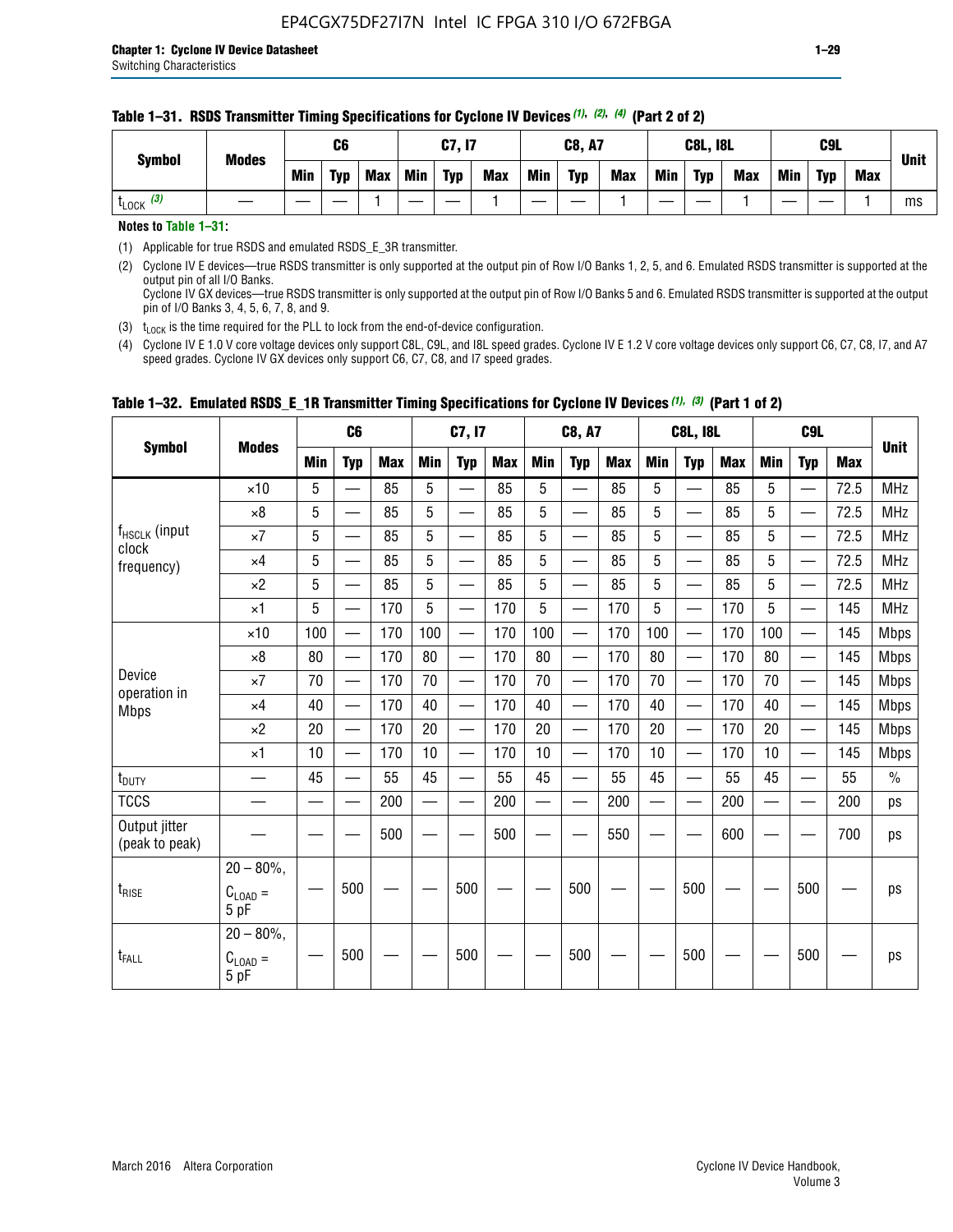| <b>Symbol</b> | <b>Modes</b> |            | C6         |     |            | C7, I7     |            |            | <b>C8, A7</b> |            |            | <b>C8L, I8L</b> |            |     | C <sub>9</sub> L |            | <b>Unit</b> |
|---------------|--------------|------------|------------|-----|------------|------------|------------|------------|---------------|------------|------------|-----------------|------------|-----|------------------|------------|-------------|
|               |              | <b>Min</b> | <b>Typ</b> | Max | <b>Min</b> | <b>Typ</b> | <b>Max</b> | <b>Min</b> | <b>Typ</b>    | <b>Max</b> | <b>Min</b> | <b>Typ</b>      | <b>Max</b> | Min | <b>Typ</b>       | <b>Max</b> |             |
| (2)<br>LOCK   |              |            |            |     |            |            |            |            |               |            |            |                 |            |     |                  |            | ms          |

#### **Table 1–32. Emulated RSDS\_E\_1R Transmitter Timing Specifications for Cyclone IV Devices** *(1), (3)* **(Part 2 of 2)**

**Notes to Table 1–32:**

(1) Emulated RSDS\_E\_1R transmitter is supported at the output pin of all I/O Banks of Cyclone IV E devices and I/O Banks 3, 4, 5, 6, 7, 8, and 9 of Cyclone IV GX devices.

(2)  $t_{\text{LOCK}}$  is the time required for the PLL to lock from the end-of-device configuration.

(3) Cyclone IV E 1.0 V core voltage devices only support C8L, C9L, and I8L speed grades. Cyclone IV E 1.2 V core voltage devices only support C6, C7, C8, I7, and A7 speed grades. Cyclone IV GX devices only support C6, C7, C8, and I7 speed grades.

|                                    |                                            |            | C <sub>6</sub>                                |            |                          | C7, I7                   |            |            | <b>C8, A7</b>            |              |                          | <b>C8L, I8L</b>          |            |            | C <sub>9</sub> L |            |               |
|------------------------------------|--------------------------------------------|------------|-----------------------------------------------|------------|--------------------------|--------------------------|------------|------------|--------------------------|--------------|--------------------------|--------------------------|------------|------------|------------------|------------|---------------|
| <b>Symbol</b>                      | <b>Modes</b>                               | <b>Min</b> | <b>Typ</b>                                    | <b>Max</b> | <b>Min</b>               | <b>Typ</b>               | <b>Max</b> | <b>Min</b> | <b>Typ</b>               | <b>Max</b>   | <b>Min</b>               | <b>Typ</b>               | <b>Max</b> | <b>Min</b> | <b>Typ</b>       | <b>Max</b> | <b>Unit</b>   |
|                                    | $\times$ 10                                | 5          | —<br>—                                        | 200        | 5                        | —                        | 155.5      | 5          | ÷,                       | 155.5        | 5                        | $\overline{\phantom{0}}$ | 155.5      | 5          |                  | 132.5      | <b>MHz</b>    |
|                                    | $\times 8$                                 | 5          | $\overline{\phantom{0}}$                      | 200        | $5\phantom{.0}$          | <u>—</u>                 | 155.5      | 5          | $\overline{\phantom{0}}$ | 155.5        | 5                        | $\overline{\phantom{0}}$ | 155.5      | 5          |                  | 132.5      | <b>MHz</b>    |
| f <sub>HSCLK</sub> (input<br>clock | $\times 7$                                 | 5          | $\overline{\phantom{0}}$                      | 200        | 5                        | ÷,                       | 155.5      | 5          | —<br>——                  | 155.5        | 5                        |                          | 155.5      | 5          |                  | 132.5      | <b>MHz</b>    |
| frequency)                         | $\times$ 4                                 | 5          | $\overline{\phantom{0}}$                      | 200        | 5                        | $\overline{\phantom{0}}$ | 155.5      | 5          | $\overline{\phantom{0}}$ | 155.5        | 5                        |                          | 155.5      | 5          | $\qquad \qquad$  | 132.5      | MHz           |
|                                    | $\times 2$                                 | 5          | $\overline{\phantom{0}}$                      | 200        | 5                        | —                        | 155.5      | 5          | $\overline{\phantom{0}}$ | 155.5        | 5                        | $\overline{\phantom{0}}$ | 155.5      | 5          |                  | 132.5      | <b>MHz</b>    |
|                                    | $\times$ 1                                 | 5          | $\overline{\phantom{0}}$                      | 400        | 5                        | —                        | 311        | 5          | $\overline{\phantom{0}}$ | 311          | 5                        | $\overline{\phantom{0}}$ | 311        | 5          |                  | 265        | <b>MHz</b>    |
|                                    | $\times$ 10                                | 100        | $\overline{\phantom{0}}$                      | 400        | 100                      | $\overline{\phantom{0}}$ | 311        | 100        | $\overline{\phantom{0}}$ | 311          | 100                      |                          | 311        | 100        |                  | 265        | <b>Mbps</b>   |
|                                    | $\times 8$                                 | 80         | $\overline{\phantom{0}}$                      | 400        | 80                       |                          | 311        | 80         | $\overline{\phantom{0}}$ | 311          | 80                       | $\overline{\phantom{0}}$ | 311        | 80         |                  | 265        | <b>Mbps</b>   |
| Device                             | $\times 7$                                 | 70         | $\overline{\phantom{0}}$                      | 400        | 70                       | $\overline{\phantom{0}}$ | 311        | 70         | $\overline{\phantom{0}}$ | 311          | 70                       | $\overline{\phantom{0}}$ | 311        | 70         |                  | 265        | <b>Mbps</b>   |
| operation in<br><b>Mbps</b>        | $\times 4$                                 | 40         | $\overline{\phantom{0}}$                      | 400        | 40                       | —                        | 311        | 40         | $\overline{\phantom{0}}$ | 311          | 40                       | $\overline{\phantom{0}}$ | 311        | 40         |                  | 265        | <b>Mbps</b>   |
|                                    | $\times 2$                                 | 20         | $\qquad \qquad \overbrace{\qquad \qquad }^{}$ | 400        | 20                       | —                        | 311        | 20         | —                        | 311          | 20                       | —                        | 311        | 20         | —                | 265        | <b>Mbps</b>   |
|                                    | $\times$ 1                                 | 10         |                                               | 400        | 10                       | —                        | 311        | 10         | $\overline{\phantom{0}}$ | 311          | 10                       | $\overline{\phantom{0}}$ | 311        | 10         |                  | 265        | <b>Mbps</b>   |
| t <sub>DUTY</sub>                  |                                            | 45         | $\overbrace{\phantom{aaaaa}}$                 | 55         | 45                       |                          | 55         | 45         | —                        | 55           | 45                       | $\overline{\phantom{0}}$ | 55         | 45         |                  | 55         | $\frac{0}{0}$ |
| <b>TCCS</b>                        |                                            |            |                                               | 200        | $\overline{\phantom{0}}$ |                          | 200        |            |                          | 200          | $\overline{\phantom{0}}$ |                          | 200        |            |                  | 200        | ps            |
| Output jitter<br>(peak to peak)    |                                            |            |                                               | 500        |                          |                          | 500        |            |                          | 550          |                          |                          | 600        |            |                  | 700        | ps            |
| $t_{\text{RISE}}$                  | $20 - 80\%$ ,<br>$C_{LOAD} =$<br>5 pF      |            | 500                                           |            |                          | 500                      |            |            | 500                      |              |                          | 500                      |            |            | 500              |            | ps            |
| t <sub>FALL</sub>                  | $20 - 80\%$<br>$C_{\text{LOAD}} =$<br>5 pF |            | 500                                           |            |                          | 500                      |            |            | 500                      |              |                          | 500                      |            |            | 500              |            | ps            |
| $t_{\text{LOCK}}$ (3)              |                                            |            |                                               | 1          |                          |                          | 1          |            |                          | $\mathbf{1}$ |                          |                          | 1          |            |                  | 1          | ms            |

**Table 1–33. Mini-LVDS Transmitter Timing Specifications for Cyclone IV Devices** *(1)***,** *(2)***,** *(4)*

**Notes to Table 1–33:**

(1) Applicable for true and emulated mini-LVDS transmitter.

(2) Cyclone IV E—true mini-LVDS transmitter is only supported at the output pin of Row I/O Banks 1, 2, 5, and 6. Emulated mini-LVDS transmitter is supported at the output pin of all I/O banks.

Cyclone IV GX—true mini-LVDS transmitter is only supported at the output pin of Row I/O Banks 5 and 6. Emulated mini-LVDS transmitter is supported at the output pin of I/O Banks 3, 4, 5, 6, 7, 8, and 9.

(3)  $t_{\text{LOCK}}$  is the time required for the PLL to lock from the end-of-device configuration.

(4) Cyclone IV E 1.0 V core voltage devices only support C8L, C9L, and I8L speed grades. Cyclone IV E 1.2 V core voltage devices only support C6, C7, C8, I7, and A7 speed grades. Cyclone IV GX devices only support C6, C7, C8, and I7 speed grades.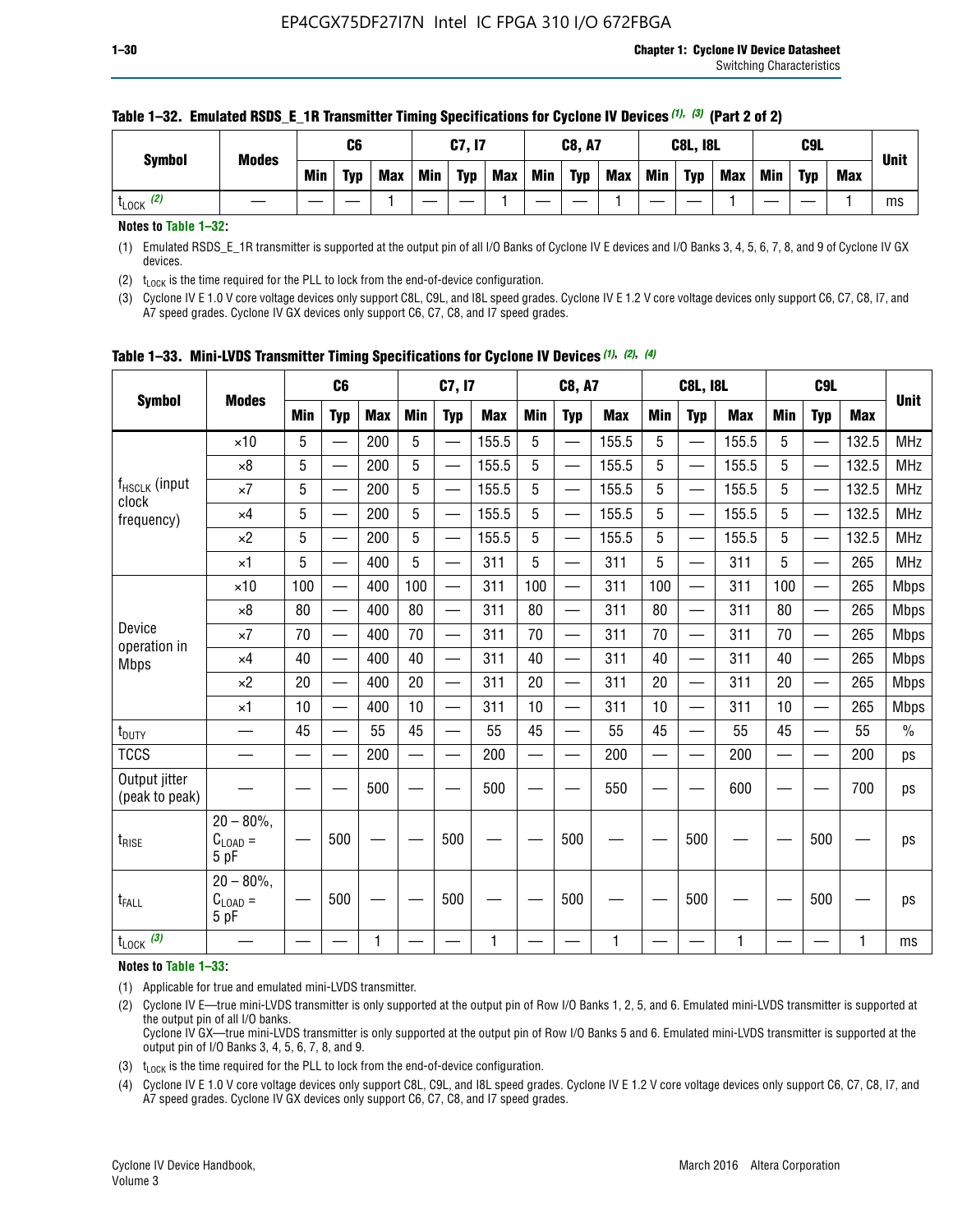|                                 |              |     | C <sub>6</sub> |     | C7, I7     |     | <b>C8, A7</b> |     | <b>C8L, I8L</b> |            | C <sub>9</sub> L |               |
|---------------------------------|--------------|-----|----------------|-----|------------|-----|---------------|-----|-----------------|------------|------------------|---------------|
| <b>Symbol</b>                   | <b>Modes</b> | Min | <b>Max</b>     | Min | <b>Max</b> | Min | <b>Max</b>    | Min | <b>Max</b>      | <b>Min</b> | <b>Max</b>       | <b>Unit</b>   |
|                                 | $\times$ 10  | 5   | 420            | 5   | 370        | 5   | 320           | 5   | 320             | 5          | 250              | <b>MHz</b>    |
|                                 | $\times 8$   | 5   | 420            | 5   | 370        | 5   | 320           | 5   | 320             | 5          | 250              | <b>MHz</b>    |
| f <sub>HSCLK</sub> (input       | $\times 7$   | 5   | 420            | 5   | 370        | 5   | 320           | 5   | 320             | 5          | 250              | MHz           |
| clock<br>frequency)             | $\times$ 4   | 5   | 420            | 5   | 370        | 5   | 320           | 5   | 320             | 5          | 250              | <b>MHz</b>    |
|                                 | $\times 2$   | 5   | 420            | 5   | 370        | 5   | 320           | 5   | 320             | 5          | 250              | <b>MHz</b>    |
|                                 | $\times$ 1   | 5   | 420            | 5   | 402.5      | 5   | 402.5         | 5   | 362             | 5          | 265              | <b>MHz</b>    |
|                                 | $\times$ 10  | 100 | 840            | 100 | 740        | 100 | 640           | 100 | 640             | 100        | 500              | <b>Mbps</b>   |
|                                 | $\times 8$   | 80  | 840            | 80  | 740        | 80  | 640           | 80  | 640             | 80         | 500              | <b>Mbps</b>   |
| <b>HSIODR</b>                   | $\times 7$   | 70  | 840            | 70  | 740        | 70  | 640           | 70  | 640             | 70         | 500              | <b>Mbps</b>   |
|                                 | $\times$ 4   | 40  | 840            | 40  | 740        | 40  | 640           | 40  | 640             | 40         | 500              | <b>Mbps</b>   |
|                                 | $\times 2$   | 20  | 840            | 20  | 740        | 20  | 640           | 20  | 640             | 20         | 500              | <b>Mbps</b>   |
|                                 | $\times$ 1   | 10  | 420            | 10  | 402.5      | 10  | 402.5         | 10  | 362             | 10         | 265              | <b>Mbps</b>   |
| t <sub>DUTY</sub>               |              | 45  | 55             | 45  | 55         | 45  | 55            | 45  | 55              | 45         | 55               | $\frac{0}{0}$ |
| <b>TCCS</b>                     |              |     | 200            |     | 200        |     | 200           |     | 200             |            | 200              | ps            |
| Output jitter<br>(peak to peak) |              |     | 500            |     | 500        |     | 550           |     | 600             |            | 700              | ps            |
| $t_{\text{LOCK}}$ (2)           |              |     | 1              |     | 1          |     | 1             |     | 1               |            | 1                | ms            |

**Table 1–34. True LVDS Transmitter Timing Specifications for Cyclone IV Devices** *(1)***,** *(3)*

**Notes to Table 1–34:**

(1) Cyclone IV E—true LVDS transmitter is only supported at the output pin of Row I/O Banks 1, 2, 5, and 6. Cyclone IV GX—true LVDS transmitter is only supported at the output pin of Row I/O Banks 5 and 6.

(2)  $t_{\text{LOCK}}$  is the time required for the PLL to lock from the end-of-device configuration.

(3) Cyclone IV E 1.0 V core voltage devices only support C8L, C9L, and I8L speed grades. Cyclone IV E 1.2 V core voltage devices only support C6, C7, C8, I7, and A7 speed grades. Cyclone IV GX devices only support C6, C7, C8, and I7 speed grades.

|  |  |  |  | Table 1–35. Emulated LVDS Transmitter Timing Specifications for Cyclone IV Devices <sup>(1),</sup> <sup>(3)</sup> (Part 1 of 2) |  |  |
|--|--|--|--|---------------------------------------------------------------------------------------------------------------------------------|--|--|
|--|--|--|--|---------------------------------------------------------------------------------------------------------------------------------|--|--|

| <b>Symbol</b>               |              | C <sub>6</sub> |            | C7, I7     |            | <b>C8, A7</b> |            | <b>C8L, I8L</b> |            |            | C <sub>9</sub> L |             |
|-----------------------------|--------------|----------------|------------|------------|------------|---------------|------------|-----------------|------------|------------|------------------|-------------|
|                             | <b>Modes</b> | Min            | <b>Max</b> | <b>Min</b> | <b>Max</b> | <b>Min</b>    | <b>Max</b> | <b>Min</b>      | <b>Max</b> | <b>Min</b> | <b>Max</b>       | <b>Unit</b> |
|                             | $\times$ 10  | 5              | 320        | 5          | 320        | 5             | 275        | 5               | 275        | 5          | 250              | <b>MHz</b>  |
|                             | $\times 8$   | 5              | 320        | 5          | 320        | 5             | 275        | 5               | 275        | 5          | 250              | <b>MHz</b>  |
| $f_{HSCLK}$ (input<br>clock | $\times 7$   | 5              | 320        | 5          | 320        | 5             | 275        | 5               | 275        | 5          | 250              | <b>MHz</b>  |
| frequency)                  | $\times$ 4   | 5              | 320        | 5          | 320        | 5             | 275        | 5               | 275        | 5          | 250              | <b>MHz</b>  |
|                             | $\times 2$   | 5              | 320        | 5          | 320        | 5             | 275        | 5               | 275        | 5          | 250              | <b>MHz</b>  |
|                             | $\times$ 1   | 5              | 402.5      | 5          | 402.5      | 5             | 402.5      | 5               | 362        | 5          | 265              | <b>MHz</b>  |
|                             | $\times$ 10  | 100            | 640        | 100        | 640        | 100           | 550        | 100             | 550        | 100        | 500              | <b>Mbps</b> |
|                             | $\times 8$   | 80             | 640        | 80         | 640        | 80            | 550        | 80              | 550        | 80         | 500              | <b>Mbps</b> |
| <b>HSIODR</b>               | $\times 7$   | 70             | 640        | 70         | 640        | 70            | 550        | 70              | 550        | 70         | 500              | <b>Mbps</b> |
|                             | $\times$ 4   | 40             | 640        | 40         | 640        | 40            | 550        | 40              | 550        | 40         | 500              | <b>Mbps</b> |
|                             | $\times 2$   | 20             | 640        | 20         | 640        | 20            | 550        | 20              | 550        | 20         | 500              | <b>Mbps</b> |
|                             | $\times$ 1   | 10             | 402.5      | 10         | 402.5      | 10            | 402.5      | 10              | 362        | 10         | 265              | <b>Mbps</b> |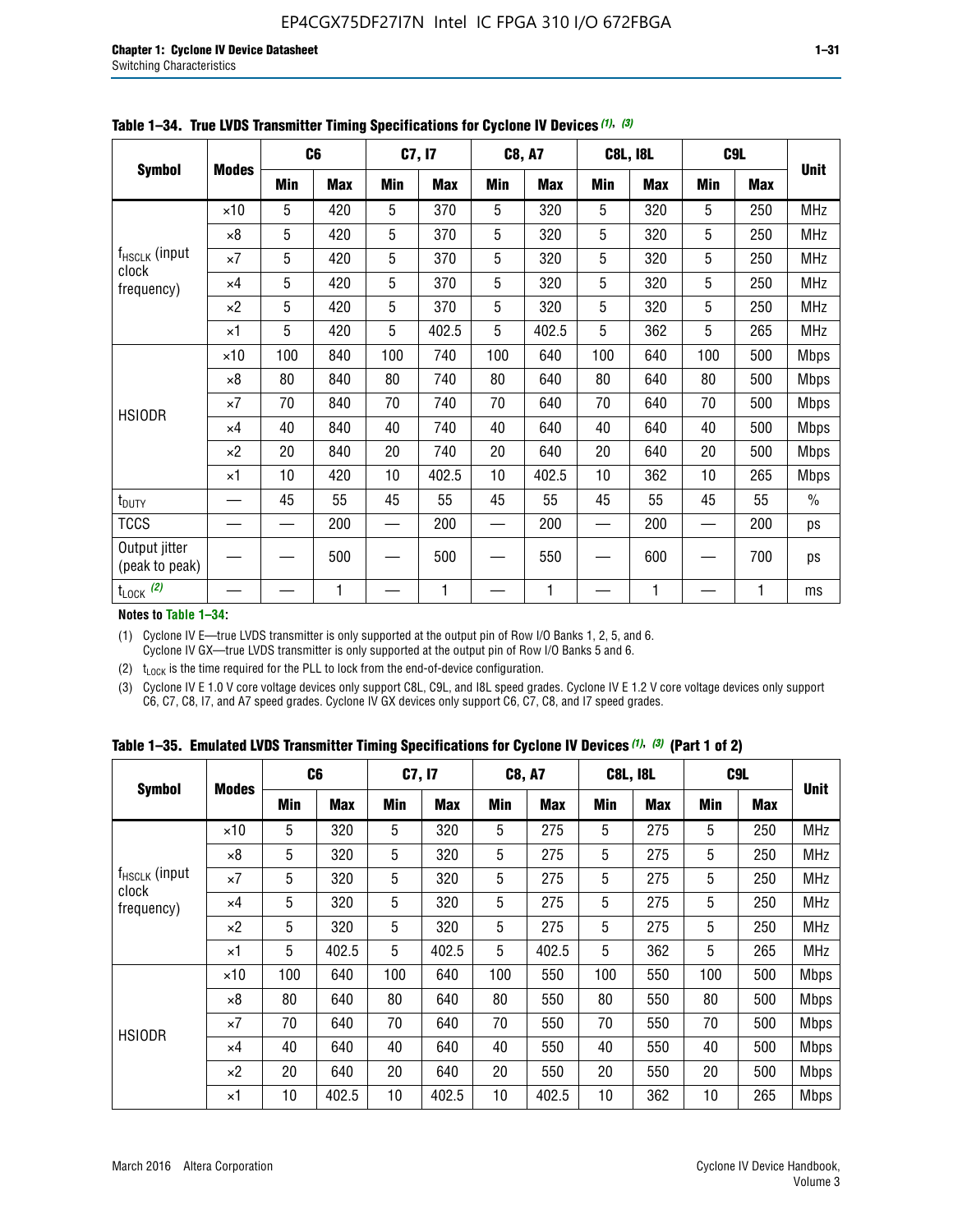| <b>Symbol</b>                   |              | C <sub>6</sub> |            | C7, I7     |            | <b>C8, A7</b> |            | <b>C8L, I8L</b> |            |     | C <sub>9</sub> L |               |
|---------------------------------|--------------|----------------|------------|------------|------------|---------------|------------|-----------------|------------|-----|------------------|---------------|
|                                 | <b>Modes</b> | Min            | <b>Max</b> | <b>Min</b> | <b>Max</b> | <b>Min</b>    | <b>Max</b> | Min             | <b>Max</b> | Min | <b>Max</b>       | <b>Unit</b>   |
| t <sub>DUTY</sub>               |              | 45             | 55         | 45         | 55         | 45            | 55         | 45              | 55         | 45  | 55               | $\frac{0}{0}$ |
| <b>TCCS</b>                     |              |                | 200        |            | 200        |               | 200        |                 | 200        | –   | 200              | ps            |
| Output jitter<br>(peak to peak) |              |                | 500        |            | 500        |               | 550        |                 | 600        | __  | 700              | ps            |
| $t_{\text{LOCK}}$ (2)           |              |                |            |            |            |               |            |                 |            |     |                  | ms            |

#### **Table 1–35. Emulated LVDS Transmitter Timing Specifications for Cyclone IV Devices** *(1)***,** *(3)* **(Part 2 of 2)**

#### **Notes to Table 1–35:**

(1) Cyclone IV E—emulated LVDS transmitter is supported at the output pin of all I/O Banks.

Cyclone IV GX—emulated LVDS transmitter is supported at the output pin of I/O Banks 3, 4, 5, 6, 7, 8, and 9.

(2)  $t_{\text{LOCK}}$  is the time required for the PLL to lock from the end-of-device configuration.

(3) Cyclone IV E 1.0 V core voltage devices only support C8L, C9L, and I8L speed grades. Cyclone IV E 1.2 V core voltage devices only support C6, C7, C8, I7, and A7 speed grades. Cyclone IV GX devices only support C6, C7, C8, and I7 speed grades.

|                                    |              |            | C <sub>6</sub> | C7, I7     |            | <b>C8, A7</b> |            |     | <b>C8L, I8L</b> | C <sub>9</sub> L         |            |             |
|------------------------------------|--------------|------------|----------------|------------|------------|---------------|------------|-----|-----------------|--------------------------|------------|-------------|
| <b>Symbol</b>                      | <b>Modes</b> | <b>Min</b> | <b>Max</b>     | <b>Min</b> | <b>Max</b> | Min           | <b>Max</b> | Min | <b>Max</b>      | <b>Min</b>               | <b>Max</b> | <b>Unit</b> |
|                                    | $\times$ 10  | 10         | 437.5          | 10         | 370        | 10            | 320        | 10  | 320             | 10                       | 250        | <b>MHz</b>  |
|                                    | $\times 8$   | 10         | 437.5          | 10         | 370        | 10            | 320        | 10  | 320             | 10                       | 250        | <b>MHz</b>  |
| f <sub>HSCLK</sub> (input<br>clock | $\times 7$   | 10         | 437.5          | 10         | 370        | 10            | 320        | 10  | 320             | 10                       | 250        | <b>MHz</b>  |
| frequency)                         | $\times 4$   | 10         | 437.5          | 10         | 370        | 10            | 320        | 10  | 320             | 10                       | 250        | <b>MHz</b>  |
|                                    | $\times 2$   | 10         | 437.5          | 10         | 370        | 10            | 320        | 10  | 320             | 10                       | 250        | <b>MHz</b>  |
|                                    | ×1           | 10         | 437.5          | 10         | 402.5      | 10            | 402.5      | 10  | 362             | 10                       | 265        | <b>MHz</b>  |
|                                    | $\times$ 10  | 100        | 875            | 100        | 740        | 100           | 640        | 100 | 640             | 100                      | 500        | <b>Mbps</b> |
|                                    | $\times 8$   | 80         | 875            | 80         | 740        | 80            | 640        | 80  | 640             | 80                       | 500        | <b>Mbps</b> |
| <b>HSIODR</b>                      | $\times 7$   | 70         | 875            | 70         | 740        | 70            | 640        | 70  | 640             | 70                       | 500        | <b>Mbps</b> |
|                                    | $\times 4$   | 40         | 875            | 40         | 740        | 40            | 640        | 40  | 640             | 40                       | 500        | <b>Mbps</b> |
|                                    | $\times 2$   | 20         | 875            | 20         | 740        | 20            | 640        | 20  | 640             | 20                       | 500        | <b>Mbps</b> |
|                                    | ×1           | 10         | 437.5          | 10         | 402.5      | 10            | 402.5      | 10  | 362             | 10                       | 265        | <b>Mbps</b> |
| SW                                 |              |            | 400            |            | 400        |               | 400        |     | 550             | —                        | 640        | ps          |
| Input jitter<br>tolerance          |              |            | 500            |            | 500        |               | 550        |     | 600             | $\overline{\phantom{0}}$ | 700        | ps          |
| $t_{\text{LOCK}}$ (2)              |              |            | 1              |            | 1          |               | 1          |     | 1               |                          |            | ms          |

**Table 1–36. LVDS Receiver Timing Specifications for Cyclone IV Devices** *(1)***,** *(3)*

#### **Notes to Table 1–36:**

(1) Cyclone IV E—LVDS receiver is supported at all I/O Banks.

Cyclone IV GX—LVDS receiver is supported at I/O Banks 3, 4, 5, 6, 7, 8, and 9.

(2)  $t_{\text{LOCK}}$  is the time required for the PLL to lock from the end-of-device configuration.

(3) Cyclone IV E 1.0 V core voltage devices only support C8L, C9L, and I8L speed grades. Cyclone IV E 1.2 V core voltage devices only support C6, C7, C8, I7, and A7 speed grades. Cyclone IV GX devices only support C6, C7, C8, and I7 speed grades.

### **External Memory Interface Specifications**

The external memory interfaces for Cyclone IV devices are auto-calibrating and easy to implement.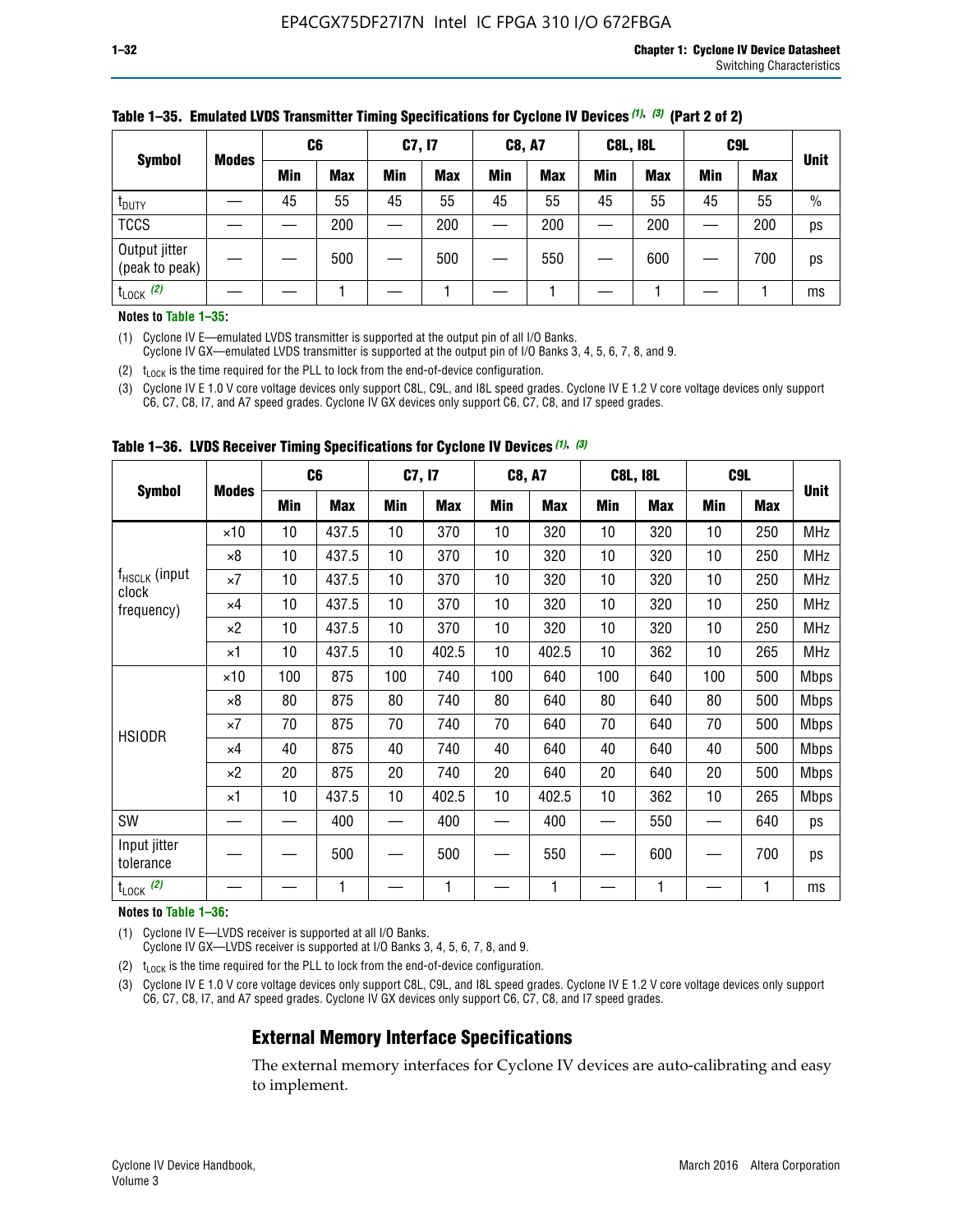**for more information about the supported maximum clock rate, device and pin** planning, IP implementation, and device termination, refer to *[Section III: System](http://www.altera.com/literature/hb/external-memory/emi_intro_specs.pdf)  [Performance Specifications](http://www.altera.com/literature/hb/external-memory/emi_intro_specs.pdf)* of the *External Memory Interface Handbook*.

Table 1–37 lists the memory output clock jitter specifications for Cyclone IV devices.

**Table 1–37. Memory Output Clock Jitter Specifications for Cyclone IV Devices** *(1)***,** *(2)*

| <b>Parameter</b>             | <b>Symbol</b>  | Min    | <b>Max</b> | <b>Unit</b> |
|------------------------------|----------------|--------|------------|-------------|
| Clock period jitter          | $L$ JIT(per)   | $-125$ | 125        | ps          |
| Cycle-to-cycle period jitter | $L$ JIT $(cc)$ | $-200$ | 200        | ps          |
| Duty cycle jitter            | LJIT(duty)     | $-150$ | 150        | рs          |

**Notes to Table 1–37:**

- (1) Memory output clock jitter measurements are for 200 consecutive clock cycles, as specified in the JEDEC DDR2 standard.
- (2) The clock jitter specification applies to memory output clock pins generated using DDIO circuits clocked by a PLL output routed on a global clock (GCLK) network.

# **Duty Cycle Distortion Specifications**

Table 1–38 lists the worst case duty cycle distortion for Cyclone IV devices.

**Table 1–38. Duty Cycle Distortion on Cyclone IV Devices I/O Pins** *(1)***,** *(2), (3)*

| <b>Symbol</b>     | C <sub>6</sub> |            | C7, I7     |            | <b>C8, I8L, A7</b> |            |            | C9L        | <b>Unit</b>   |
|-------------------|----------------|------------|------------|------------|--------------------|------------|------------|------------|---------------|
|                   | Min            | <b>Max</b> | <b>Min</b> | <b>Max</b> | Min                | <b>Max</b> | <b>Min</b> | <b>Max</b> |               |
| Output Duty Cycle | 45             | 55         | 45         | 55         | 45                 | 55         | 45         | 55         | $\frac{0}{0}$ |

**Notes to Table 1–38:**

(1) The duty cycle distortion specification applies to clock outputs from the PLLs, global clock tree, and IOE driving the dedicated and general purpose I/O pins.

(2) Cyclone IV devices meet the specified duty cycle distortion at the maximum output toggle rate for each combination of I/O standard and current strength.

(3) Cyclone IV E 1.0 V core voltage devices only support C8L, C9L, and I8L speed grades. Cyclone IV E 1.2 V core voltage devices only support C6, C7, C8, I7, and A7 speed grades. Cyclone IV GX devices only support C6, C7, C8, and I7 speed grades.

# **OCT Calibration Timing Specification**

Table 1–39 lists the duration of calibration for series OCT with calibration at device power-up for Cyclone IV devices.

#### **Table 1–39. Timing Specification for Series OCT with Calibration at Device Power-Up for Cyclone IV Devices** *(1)*

| Symbol  | <b>Description</b>                                            | <b>Maximum</b> | <b>Units</b> |
|---------|---------------------------------------------------------------|----------------|--------------|
| LOCTCAL | Duration of series OCT with<br>calibration at device power-up | 20             | μs           |

#### **Note to Table 1–39***:*

(1) OCT calibration takes place after device configuration and before entering user mode.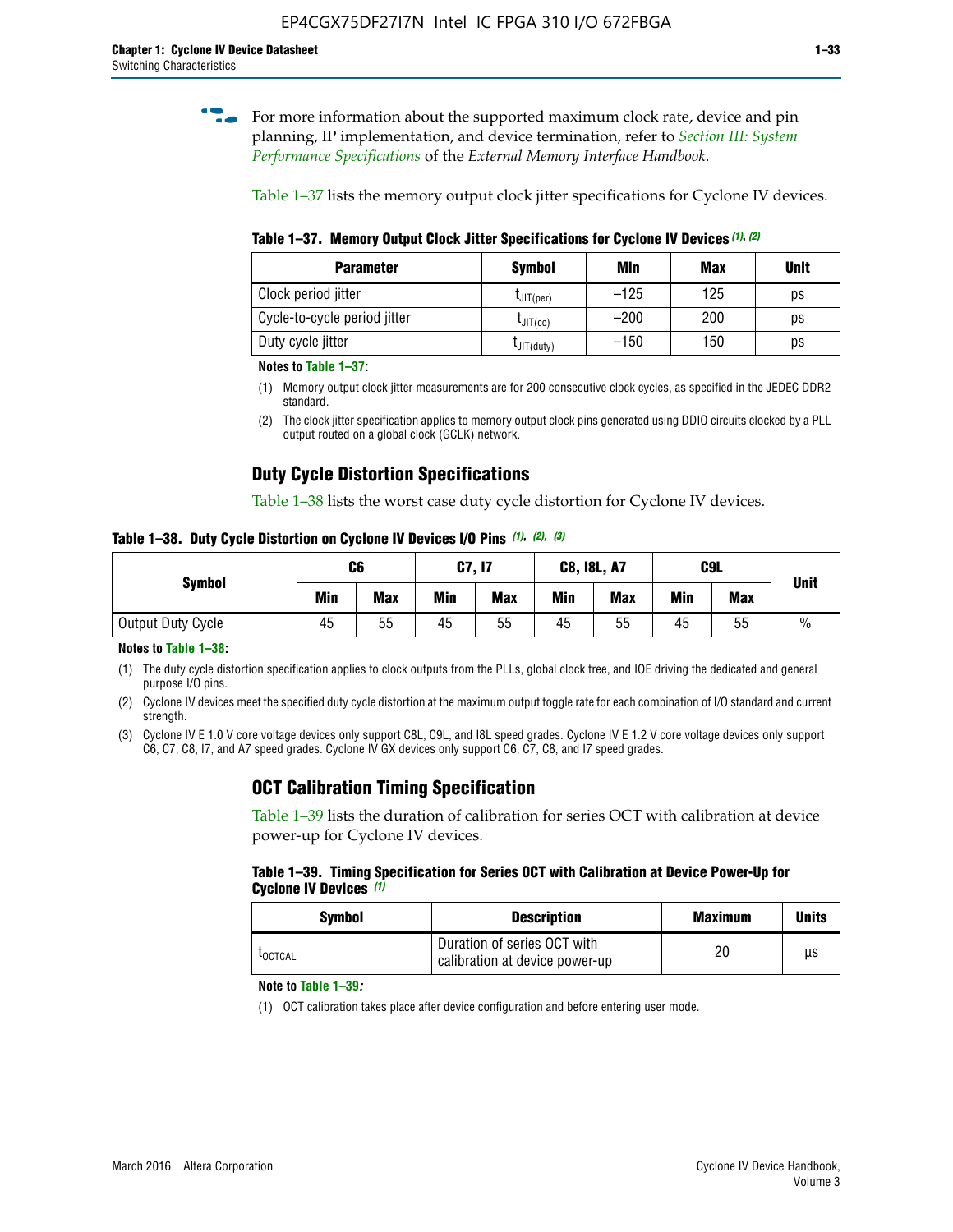# **IOE Programmable Delay**

Table 1–40 and Table 1–41 list the IOE programmable delay for Cyclone IV E 1.0 V core voltage devices.

#### **Table 1–40. IOE Programmable Delay on Column Pins for Cyclone IV E 1.0 V Core Voltage Devices** *(1)***,** *(2)*

|                                                                       |                                | <b>Number</b>  |                      |                    |            | <b>Max Offset</b> |                    |       |             |
|-----------------------------------------------------------------------|--------------------------------|----------------|----------------------|--------------------|------------|-------------------|--------------------|-------|-------------|
| <b>Parameter</b>                                                      | <b>Paths Affected</b>          | 0f             | Min<br><b>Offset</b> | <b>Fast Corner</b> |            |                   | <b>Slow Corner</b> |       | <b>Unit</b> |
|                                                                       |                                | <b>Setting</b> |                      | C8L                | <b>18L</b> | C8L               | C9L                | 18L   |             |
| Input delay from pin to<br>internal cells                             | Pad to I/O<br>dataout to core  |                | 0                    | 2.054              | 1.924      | 3.387             | 4.017              | 3.411 | ns          |
| Input delay from pin to<br>input register                             | Pad to I/O input<br>register   | 8              | 0                    | 2.010              | 1.875      | 3.341             | 4.252              | 3.367 | ns          |
| Delay from output register<br>to output pin                           | I/O output<br>register to pad  | 2              | 0                    | 0.641              | 0.631      | 1.111             | 1.377              | 1.124 | ns          |
| Input delay from<br>dual-purpose clock pin to<br>fan-out destinations | Pad to global<br>clock network | 12             | 0                    | 0.971              | 0.931      | 1.684             | 2.298              | 1.684 | ns          |

#### **Notes to Table 1–40:**

(1) The incremental values for the settings are generally linear. For the exact values for each setting, use the latest version of the Quartus II software.

(2) The minimum and maximum offset timing numbers are in reference to setting **0** as available in the Quartus II software.

| Table 1–41. IOE Programmable Delay on Row Pins for Cyclone IV E 1.0 V Core Voltage Devices (1), (2) |  |  |
|-----------------------------------------------------------------------------------------------------|--|--|
|-----------------------------------------------------------------------------------------------------|--|--|

|                                                                       |                                | <b>Number</b>  |                      |       | <b>Max Offset</b>  |                    |             |       |    |  |
|-----------------------------------------------------------------------|--------------------------------|----------------|----------------------|-------|--------------------|--------------------|-------------|-------|----|--|
| <b>Parameter</b>                                                      | <b>Paths Affected</b>          | 0f             | Min<br><b>Offset</b> |       | <b>Fast Corner</b> | <b>Slow Corner</b> | <b>Unit</b> |       |    |  |
|                                                                       |                                | <b>Setting</b> |                      | C8L   | <b>18L</b>         | C8L                | C9L         | 18L   |    |  |
| Input delay from pin to<br>internal cells                             | Pad to I/O<br>dataout to core  |                | 0                    | 2.057 | 1.921              | 3.389              | 4.146       | 3.412 | ns |  |
| Input delay from pin to<br>input register                             | Pad to I/O input<br>register   | 8              | 0                    | 2.059 | 1.919              | 3.420              | 4.374       | 3.441 | ns |  |
| Delay from output register<br>to output pin                           | I/O output<br>register to pad  | 2              | 0                    | 0.670 | 0.623              | 1.160              | 1.420       | 1.168 | ns |  |
| Input delay from<br>dual-purpose clock pin to<br>fan-out destinations | Pad to global<br>clock network | 12             | 0                    | 0.960 | 0.919              | 1.656              | 2.258       | 1.656 | ns |  |

#### **Notes to Table 1–41:**

(1) The incremental values for the settings are generally linear. For the exact values for each setting, use the latest version of the Quartus II software.

(2) The minimum and maximum offset timing numbers are in reference to setting **0** as available in the Quartus II software.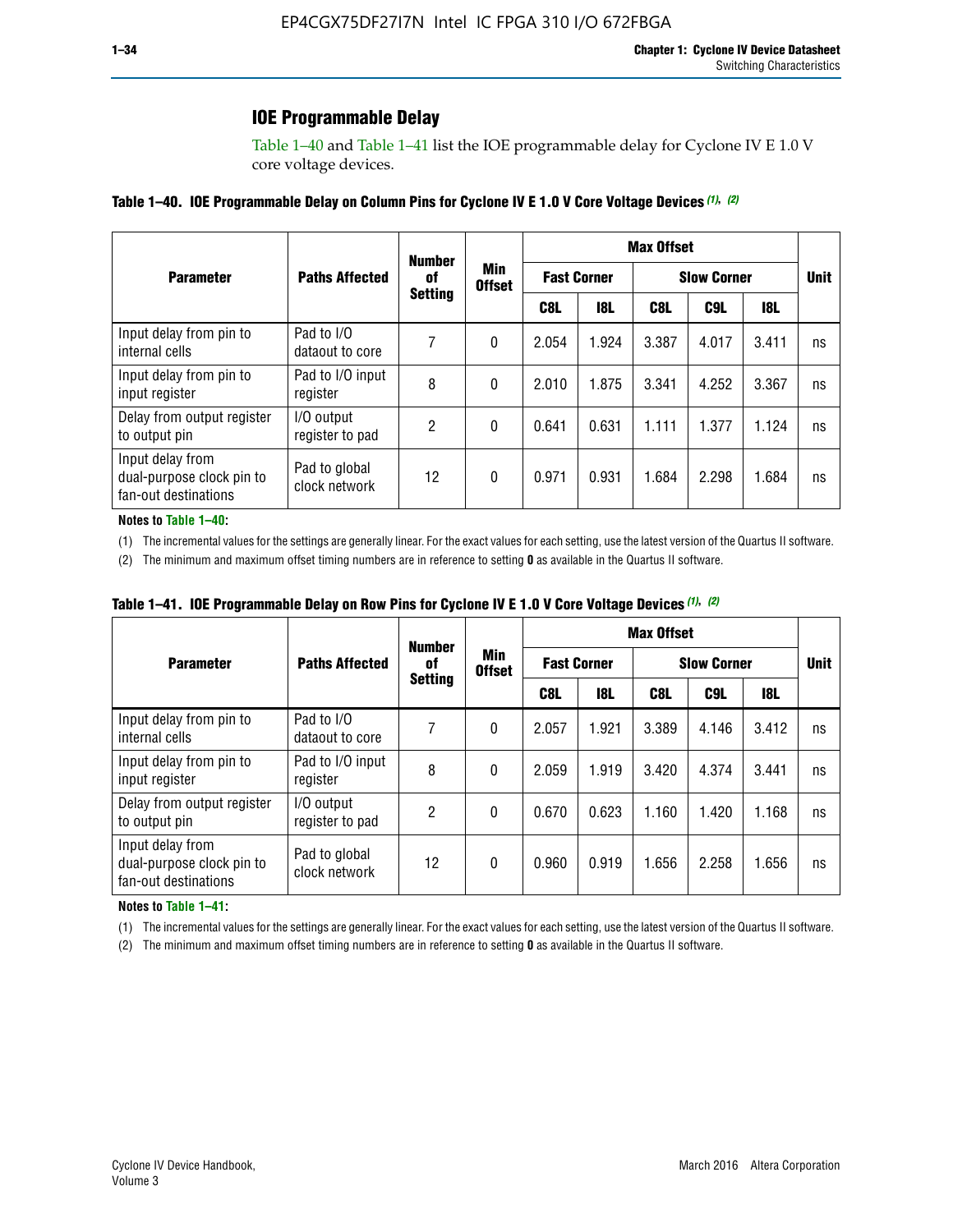Table 1–42 and Table 1–43 list the IOE programmable delay for Cyclone IV E 1.2 V core voltage devices.

|                                                                       |                                   | <b>Number</b>  |                             |       |                    |           |                    | <b>Max Offset</b> |       |               |       |             |
|-----------------------------------------------------------------------|-----------------------------------|----------------|-----------------------------|-------|--------------------|-----------|--------------------|-------------------|-------|---------------|-------|-------------|
| <b>Parameter</b>                                                      | <b>Paths</b><br><b>Affected</b>   | of             | <b>Min</b><br><b>Offset</b> |       | <b>Fast Corner</b> |           | <b>Slow Corner</b> |                   |       |               |       | <b>Unit</b> |
|                                                                       |                                   | <b>Setting</b> |                             | C6    | $\mathbf{I}$       | <b>A7</b> | C6                 | C7                | C8    | $\mathsf{I}7$ | A7    |             |
| Input delay from pin to<br>internal cells                             | Pad to I/O<br>dataout to<br>core  | 7              | $\Omega$                    | 1.314 | 1.211              | 1.211     | 2.177              | 2.340             | 2.433 | 2.388         | 2.508 | ns          |
| Input delay from pin to<br>input register                             | Pad to I/O<br>input register      | 8              | $\Omega$                    | 1.307 | 1.203              | 1.203     | 2.19               | 2.387             | 2.540 | 2.430         | 2.545 | ns          |
| Delay from output<br>register to output pin                           | I/O output<br>register to<br>pad  | 2              | $\Omega$                    | 0.437 | 0.402              | 0.402     | 0.747              | 0.820             | 0.880 | 0.834         | 0.873 | ns          |
| Input delay from<br>dual-purpose clock pin<br>to fan-out destinations | Pad to global<br>clock<br>network | 12             | 0                           | 0.693 | 0.665              | 0.665     | 1.200              | 1.379             | 1.532 | 1.393         | 1.441 | ns          |

**Notes to Table 1–42:**

(1) The incremental values for the settings are generally linear. For the exact values for each setting, use the latest version of the Quartus II software.

(2) The minimum and maximum offset timing numbers are in reference to setting **0** as available in the Quartus II software.

|                                                                       |                                   | <b>Number</b>  |                             |       |                    |       |       | <b>Max Offset</b>  |       |               |       |    |
|-----------------------------------------------------------------------|-----------------------------------|----------------|-----------------------------|-------|--------------------|-------|-------|--------------------|-------|---------------|-------|----|
| <b>Parameter</b>                                                      | <b>Paths</b><br><b>Affected</b>   | of             | <b>Min</b><br><b>Offset</b> |       | <b>Fast Corner</b> |       |       | <b>Slow Corner</b> |       |               |       |    |
|                                                                       |                                   | <b>Setting</b> |                             | C6    | 17                 | A7    | C6    | C7                 | C8    | $\mathsf{I}7$ | A7    |    |
| Input delay from pin to<br>internal cells                             | Pad to I/O<br>dataout to<br>core  | 7              | 0                           | 1.314 | 1.209              | 1.209 | 2.201 | 2.386              | 2.510 | 2.429         | 2.548 | ns |
| Input delay from pin to<br>input register                             | Pad to I/O<br>input register      | 8              | $\Omega$                    | 1.312 | 1.207              | 1.207 | 2.202 | 2.402              | 2.558 | 2.447         | 2.557 | ns |
| Delay from output<br>register to output pin                           | I/O output<br>register to<br>pad  | 2              | $\Omega$                    | 0.458 | 0.419              | 0.419 | 0.783 | 0.861              | 0.924 | 0.875         | 0.915 | ns |
| Input delay from<br>dual-purpose clock pin<br>to fan-out destinations | Pad to global<br>clock<br>network | 12             | 0                           | 0.686 | 0.657              | 0.657 | 1.185 | 1.360              | 1.506 | 1.376         | 1.422 | ns |

**Table 1–43. IOE Programmable Delay on Row Pins for Cyclone IV E 1.2 V Core Voltage Devices** *(1)***,** *(2)*

#### **Notes to Table 1–43:**

(1) The incremental values for the settings are generally linear. For the exact values for each setting, use the latest version of the Quartus II software.

(2) The minimum and maximum offset timing numbers are in reference to setting **0** as available in the Quartus II software.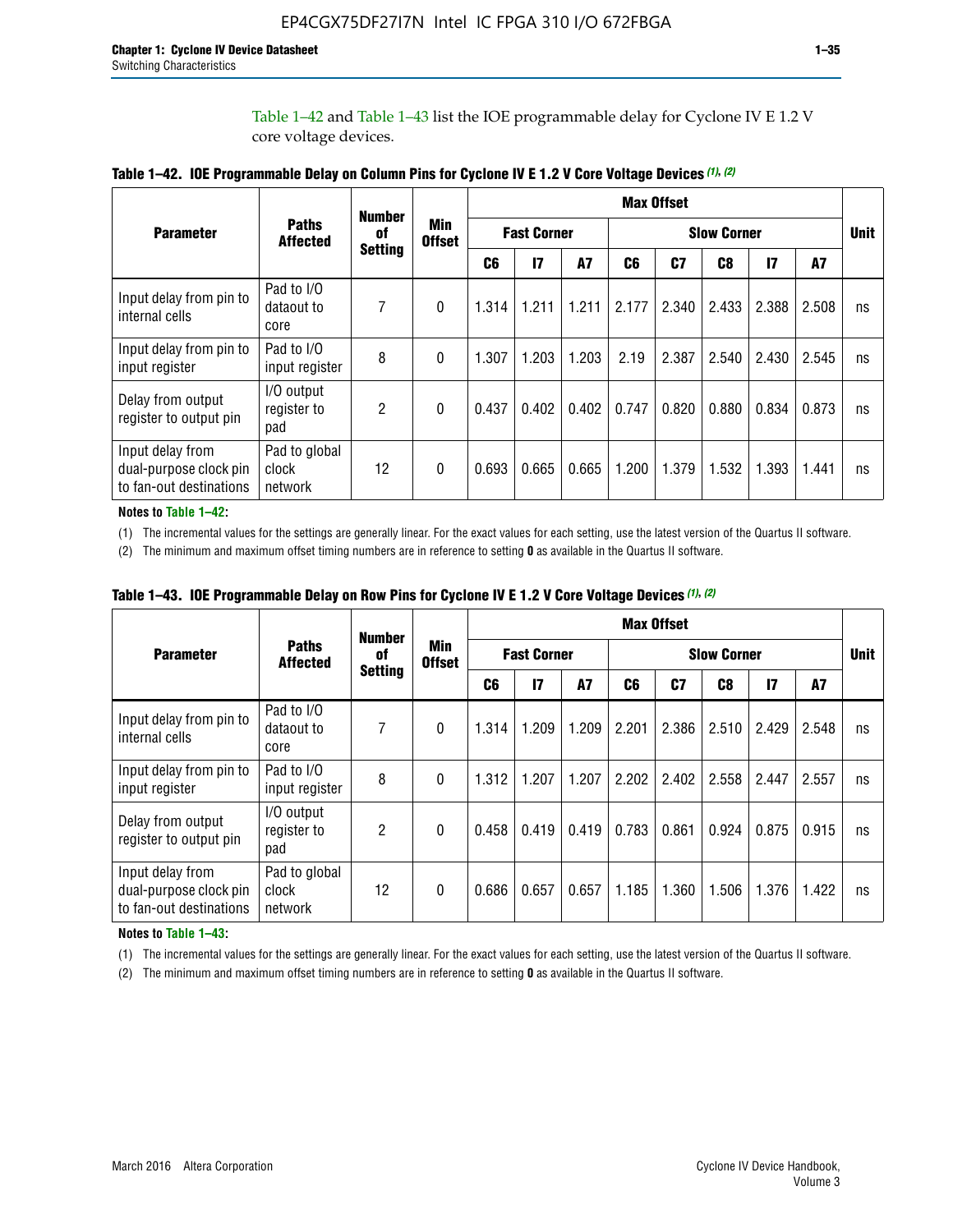Table 1–44 and Table 1–45 list the IOE programmable delay for Cyclone IV GX devices.

|                                                                       |                                   | <b>Number</b>   |                             |                    |              |       | <b>Max Offset</b>  |       |               |             |
|-----------------------------------------------------------------------|-----------------------------------|-----------------|-----------------------------|--------------------|--------------|-------|--------------------|-------|---------------|-------------|
| <b>Parameter</b>                                                      | <b>Paths</b><br><b>Affected</b>   | 0f              | <b>Min</b><br><b>Offset</b> | <b>Fast Corner</b> |              |       | <b>Slow Corner</b> |       |               | <b>Unit</b> |
|                                                                       |                                   | <b>Settings</b> |                             | C6                 | $\mathbf{I}$ | C6    | C7                 | C8    | $\mathsf{I}7$ |             |
| Input delay from pin to<br>internal cells                             | Pad to I/O<br>dataout to<br>core  | 7               | $\mathbf{0}$                | 1.313              | 1.209        | 2.184 | 2.336              | 2.451 | 2.387         | ns          |
| Input delay from pin to<br>input register                             | Pad to I/O<br>input register      | 8               | $\theta$                    | 1.312              | 1.208        | 2.200 | 2.399              | 2.554 | 2.446         | ns          |
| Delay from output<br>register to output pin                           | I/O output<br>register to<br>pad  | 2               | $\mathbf 0$                 | 0.438              | 0.404        | 0.751 | 0.825              | 0.886 | 0.839         | ns          |
| Input delay from<br>dual-purpose clock pin<br>to fan-out destinations | Pad to global<br>clock<br>network | 12              | 0                           | 0.713              | 0.682        | 1.228 | 1.41               | 1.566 | 1.424         | ns          |

**Table 1–44. IOE Programmable Delay on Column Pins for Cyclone IV GX Devices** *(1)***,** *(2)*

**Notes to Table 1–44:**

(1) The incremental values for the settings are generally linear. For exact values of each setting, use the latest version of the Quartus II software.

(2) The minimum and maximum offset timing numbers are in reference to setting **0** as available in the Quartus II software.

|                                                                       |                                  | <b>Number</b>   |                             |       |                    |                    | <b>Max Offset</b> |       |              |             |
|-----------------------------------------------------------------------|----------------------------------|-----------------|-----------------------------|-------|--------------------|--------------------|-------------------|-------|--------------|-------------|
| <b>Parameter</b>                                                      | <b>Paths</b><br><b>Affected</b>  | 0f              | <b>Min</b><br><b>Offset</b> |       | <b>Fast Corner</b> | <b>Slow Corner</b> |                   |       |              | <b>Unit</b> |
|                                                                       |                                  | <b>Settings</b> |                             | C6    | 17                 | C6                 | C7                | C8    | $\mathbf{I}$ |             |
| Input delay from pin to<br>internal cells                             | Pad to I/O<br>dataout to<br>core | 7               | $\mathbf{0}$                | 1.314 | 1.210              | 2.209              | 2.398             | 2.526 | 2.443        | ns          |
| Input delay from pin to<br>input register                             | Pad to I/O<br>input register     | 8               | $\mathbf{0}$                | 1.313 | 1.208              | 2.205              | 2.406             | 2.563 | 2.450        | ns          |
| Delay from output<br>register to output pin                           | I/O output<br>register to<br>pad | $\overline{2}$  | $\mathbf{0}$                | 0.461 | 0.421              | 0.789              | 0.869             | 0.933 | 0.884        | ns          |
| Input delay from<br>dual-purpose clock pin<br>to fan-out destinations | Pad to global<br>clock network   | 12              | 0                           | 0.712 | 0.682              | 1.225              | 1.407             | 1.562 | 1.421        | ns          |

**Table 1–45. IOE Programmable Delay on Row Pins for Cyclone IV GX Devices** *(1)***,** *(2)*

#### **Notes to Table 1–45:**

(1) The incremental values for the settings are generally linear. For exact values of each setting, use the latest version of Quartus II software.

(2) The minimum and maximum offset timing numbers are in reference to setting **0** as available in the Quartus II software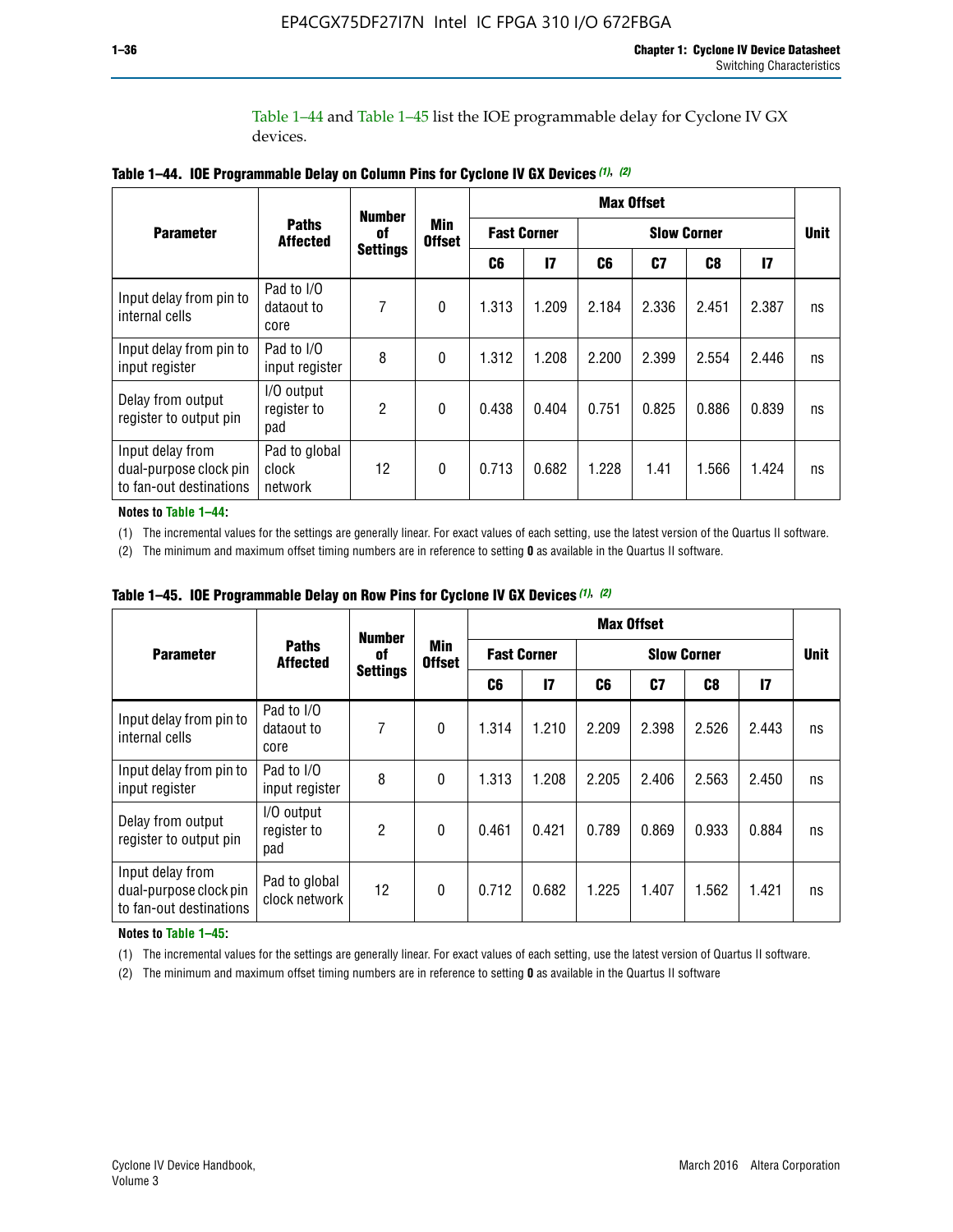# **I/O Timing**

Use the following methods to determine I/O timing:

- the Excel-based I/O Timing
- the Quartus II timing analyzer

The Excel-based I/O timing provides pin timing performance for each device density and speed grade. The data is typically used prior to designing the FPGA to get a timing budget estimation as part of the link timing analysis. The Quartus II timing analyzer provides a more accurate and precise I/O timing data based on the specifics of the design after place-and-route is complete.

**For The Excel-based I/O Timing spreadsheet is downloadable from Cyclone IV Devices** [Literature](http://www.altera.com/literature/lit-cyclone-iv.jsp) website.

# **Glossary**

Table 1–46 lists the glossary for this chapter.

| <b>Letter</b> | <b>Term</b>                                                     | <b>Definitions</b>                                                                                                                               |
|---------------|-----------------------------------------------------------------|--------------------------------------------------------------------------------------------------------------------------------------------------|
| A             |                                                                 |                                                                                                                                                  |
| B             |                                                                 |                                                                                                                                                  |
| C             |                                                                 |                                                                                                                                                  |
| D             |                                                                 |                                                                                                                                                  |
| E             |                                                                 |                                                                                                                                                  |
| F             | $f_{\sf HSCLK}$                                                 | High-speed I/O block: High-speed receiver/transmitter input and output clock frequency.                                                          |
| G             | <b>GCLK</b>                                                     | Input pin directly to Global Clock network.                                                                                                      |
|               | <b>GCLK PLL</b>                                                 | Input pin to Global Clock network through the PLL.                                                                                               |
| н             | <b>HSIODR</b>                                                   | High-speed I/O block: Maximum/minimum LVDS data transfer rate (HSIODR = 1/TUI).                                                                  |
|               | Input Waveforms<br>for the SSTL<br>Differential I/O<br>Standard | $\frac{1}{\sqrt{1+\frac{1}{2}}}\left\{ \frac{1}{\sqrt{1+\frac{1}{2}}}\right\}$<br><b>V</b> swing<br>$\cdots$ $V_{REF}$<br>\<br>$\sim V_{\rm IL}$ |

#### **Table 1–46. Glossary (Part 1 of 5)**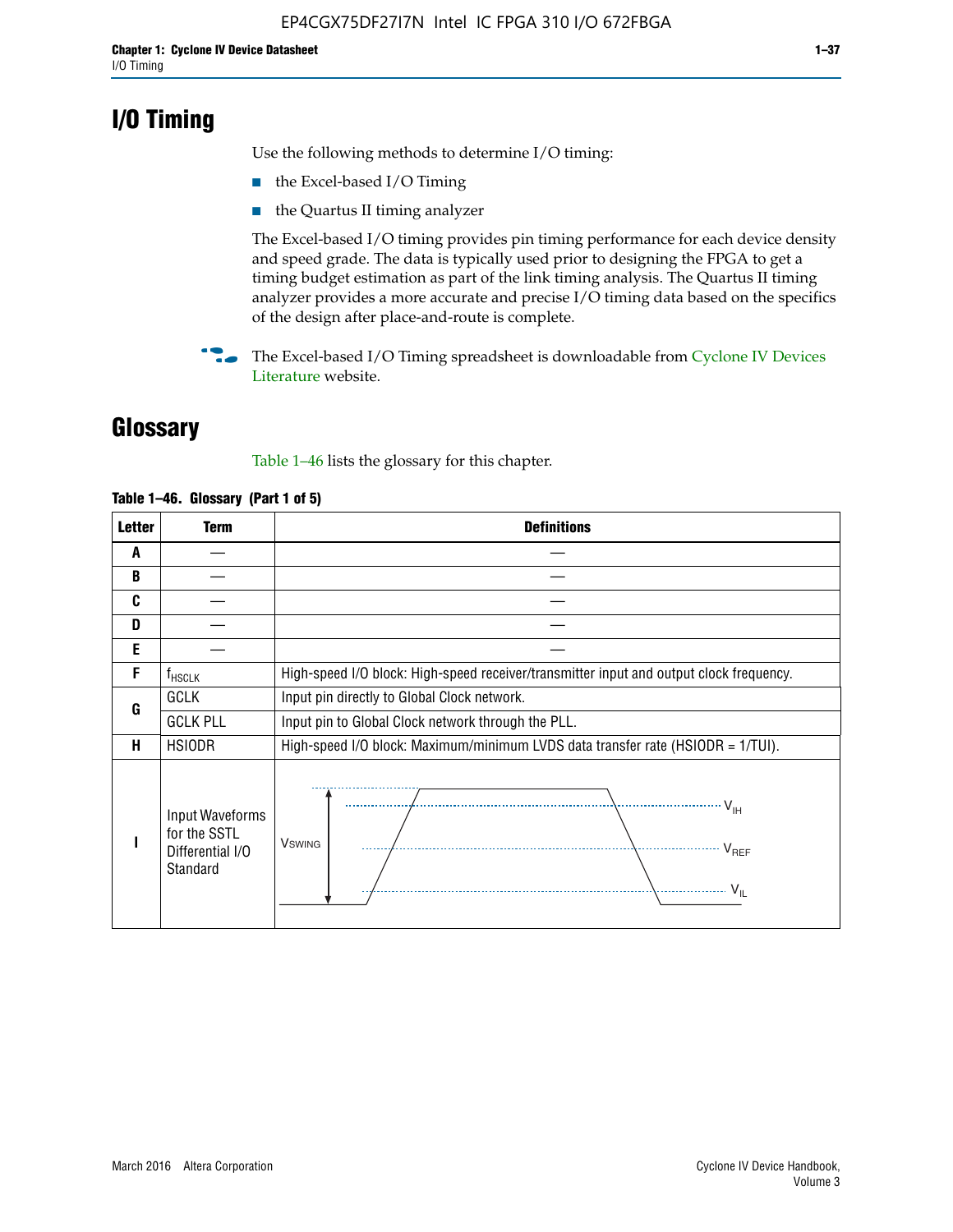### **Table 1–46. Glossary (Part 2 of 5)**

| <b>Letter</b>             | <b>Term</b>      | <b>Definitions</b>                                                                                                                                                                                                                                                                                                                                                                                                                                          |
|---------------------------|------------------|-------------------------------------------------------------------------------------------------------------------------------------------------------------------------------------------------------------------------------------------------------------------------------------------------------------------------------------------------------------------------------------------------------------------------------------------------------------|
| $\mathsf J$               | JTAG Waveform    | TMS<br><b>TDI</b><br>– t <sub>JCP</sub><br>tJPSU_TDI:<br>t <sub>JPSU_TMS</sub><br>t <sub>JPH</sub><br>${\sf TCK}$<br>t <sub>JPZX</sub> :<br>$t_{\text{JPCO}}$<br>$\star$ t <sub>JPXZ</sub><br><b>TDO</b><br>t <sub>JSSU</sub><br>$\overline{t}_{\mathsf{JSH}}$<br>Signal<br>to be<br>Captured<br>$t_{\text{JSZX}}$<br>$t_{\text{JSCO}}$<br>$t_{JSXZ}$<br>Signal<br>to be<br>Driven                                                                          |
| K                         |                  |                                                                                                                                                                                                                                                                                                                                                                                                                                                             |
| L                         |                  |                                                                                                                                                                                                                                                                                                                                                                                                                                                             |
| M                         |                  |                                                                                                                                                                                                                                                                                                                                                                                                                                                             |
| N                         |                  |                                                                                                                                                                                                                                                                                                                                                                                                                                                             |
| $\pmb{0}$                 |                  |                                                                                                                                                                                                                                                                                                                                                                                                                                                             |
| $\boldsymbol{\mathsf{P}}$ | <b>PLL Block</b> | The following highlights the PLL specification parameters:<br><b>CLKOUT Pins</b><br>Switchover<br>$f_{\text{OUT\_EXT}}$<br>$CLK -$<br>$f_{IN}$<br>fINPFD<br>$\overline{N}$<br>PFD<br>$\mathsf{LF}% _{0}\left( t\right) \equiv\mathsf{LF}_{0}\left( t\right)$<br>$vco$ $ f_{VCO} $<br>$\mathsf{CP}$<br><b>GCLK</b><br>$f_{\text{OUT}}$<br>Counters<br>Core Clock<br>CO., C4<br>Phase tap<br>${\sf M}$<br>Key<br>$\mathcal{L}$<br>Reconfigurable in User Mode |
| $\pmb{0}$                 |                  | $\overline{\phantom{a}}$                                                                                                                                                                                                                                                                                                                                                                                                                                    |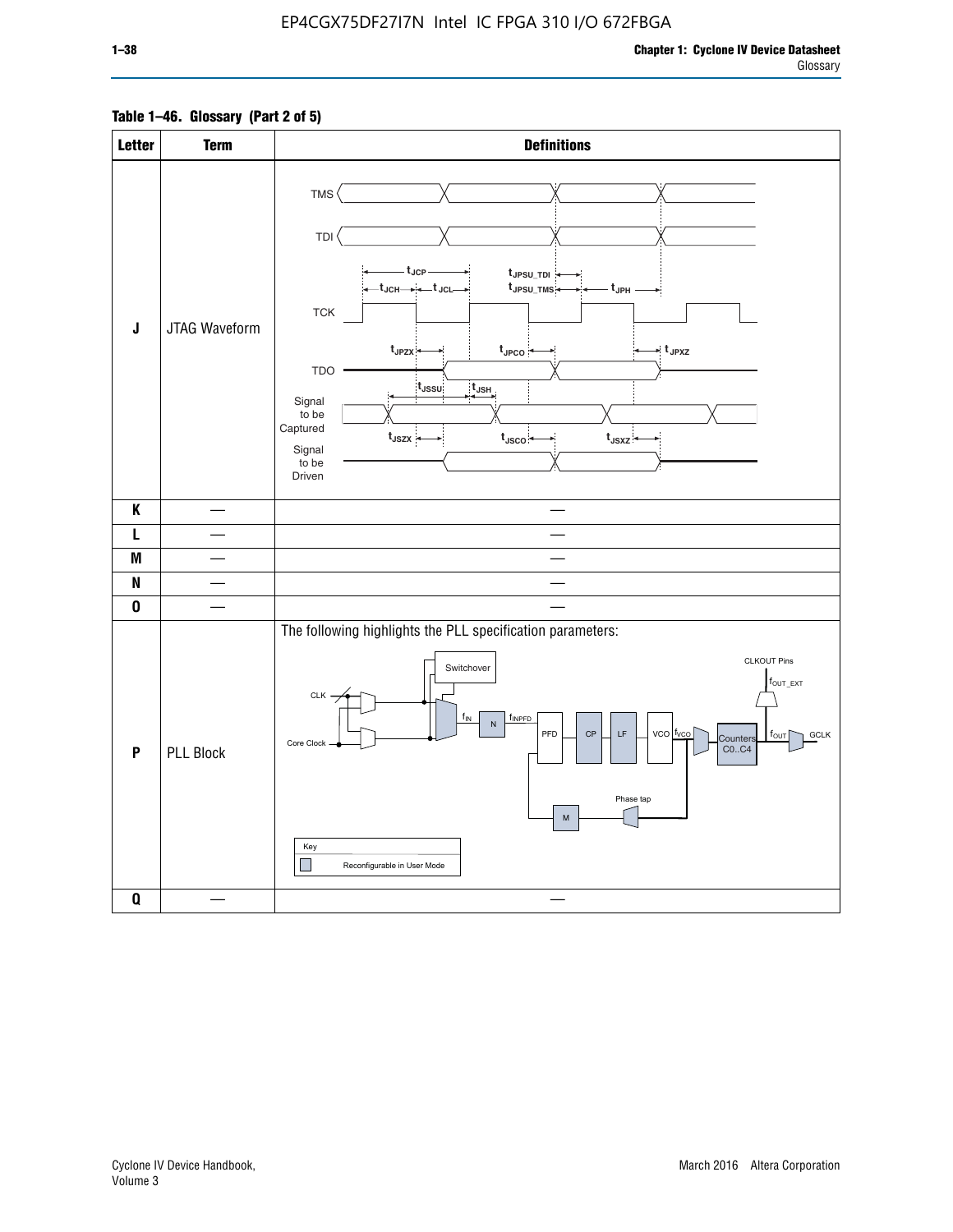### **Table 1–46. Glossary (Part 3 of 5)**

| <b>Letter</b> | <b>Term</b>                                                            | <b>Definitions</b>                                                                                                                                                                                                                                                                                                                                                                                                                                                                                                                                                                                                                                                                                                                                                                                                                                                                                                      |
|---------------|------------------------------------------------------------------------|-------------------------------------------------------------------------------------------------------------------------------------------------------------------------------------------------------------------------------------------------------------------------------------------------------------------------------------------------------------------------------------------------------------------------------------------------------------------------------------------------------------------------------------------------------------------------------------------------------------------------------------------------------------------------------------------------------------------------------------------------------------------------------------------------------------------------------------------------------------------------------------------------------------------------|
|               | $R_L$                                                                  | Receiver differential input discrete resistor (external to Cyclone IV devices).                                                                                                                                                                                                                                                                                                                                                                                                                                                                                                                                                                                                                                                                                                                                                                                                                                         |
|               |                                                                        | Receiver input waveform for LVDS and LVPECL differential standards:                                                                                                                                                                                                                                                                                                                                                                                                                                                                                                                                                                                                                                                                                                                                                                                                                                                     |
|               |                                                                        | <b>Single-Ended Waveform</b>                                                                                                                                                                                                                                                                                                                                                                                                                                                                                                                                                                                                                                                                                                                                                                                                                                                                                            |
|               |                                                                        | Positive Channel (p) = $V_{\text{H}}$                                                                                                                                                                                                                                                                                                                                                                                                                                                                                                                                                                                                                                                                                                                                                                                                                                                                                   |
|               |                                                                        | $V_{ID}$                                                                                                                                                                                                                                                                                                                                                                                                                                                                                                                                                                                                                                                                                                                                                                                                                                                                                                                |
|               |                                                                        | Negative Channel (n) = $V_{\parallel}$<br>$V_{CM}$                                                                                                                                                                                                                                                                                                                                                                                                                                                                                                                                                                                                                                                                                                                                                                                                                                                                      |
|               | Receiver Input                                                         | Ground                                                                                                                                                                                                                                                                                                                                                                                                                                                                                                                                                                                                                                                                                                                                                                                                                                                                                                                  |
| $\mathbf{R}$  | Waveform                                                               |                                                                                                                                                                                                                                                                                                                                                                                                                                                                                                                                                                                                                                                                                                                                                                                                                                                                                                                         |
|               |                                                                        | Differential Waveform (Mathematical Function of Positive & Negative Channel)                                                                                                                                                                                                                                                                                                                                                                                                                                                                                                                                                                                                                                                                                                                                                                                                                                            |
|               |                                                                        |                                                                                                                                                                                                                                                                                                                                                                                                                                                                                                                                                                                                                                                                                                                                                                                                                                                                                                                         |
|               |                                                                        | $V_{ID}$<br>0 <sup>V</sup>                                                                                                                                                                                                                                                                                                                                                                                                                                                                                                                                                                                                                                                                                                                                                                                                                                                                                              |
|               |                                                                        | $V_{ID}$                                                                                                                                                                                                                                                                                                                                                                                                                                                                                                                                                                                                                                                                                                                                                                                                                                                                                                                |
|               |                                                                        | $p - n$                                                                                                                                                                                                                                                                                                                                                                                                                                                                                                                                                                                                                                                                                                                                                                                                                                                                                                                 |
|               | Receiver input<br>skew margin                                          | High-speed I/O block: The total margin left after accounting for the sampling window and TCCS.                                                                                                                                                                                                                                                                                                                                                                                                                                                                                                                                                                                                                                                                                                                                                                                                                          |
|               | (RSKM)                                                                 | $RSKM = (TUI - SW - TCCS) / 2.$                                                                                                                                                                                                                                                                                                                                                                                                                                                                                                                                                                                                                                                                                                                                                                                                                                                                                         |
| S             | Single-ended<br>voltage-<br>referenced I/O<br>Standard<br>SW (Sampling | $V_{CCIO}$<br>$V_{\text{\tiny OH}}^-$<br>V <sub>IH</sub> (AC)<br>$V_{IH(DC)}$<br>V <sub>REF</sub><br>$V_{I L (DC)}$<br>$\overline{V}_{IL(AC)}$<br>$V_{OL}$<br>$V_{ss}$<br>The JEDEC standard for SSTI and HSTL I/O standards defines both the AC and DC input signal<br>values. The AC values indicate the voltage levels at which the receiver must meet its timing<br>specifications. The DC values indicate the voltage levels at which the final logic state of the<br>receiver is unambiguously defined. After the receiver input crosses the AC value, the receiver<br>changes to the new logic state. The new logic state is then maintained as long as the input stays<br>beyond the DC threshold. This approach is intended to provide predictable receiver timing in the<br>presence of input waveform ringing.<br>High-speed I/O block: The period of time during which the data must be valid to capture it |
|               | Window)                                                                | correctly. The setup and hold times determine the ideal strobe position in the sampling window.                                                                                                                                                                                                                                                                                                                                                                                                                                                                                                                                                                                                                                                                                                                                                                                                                         |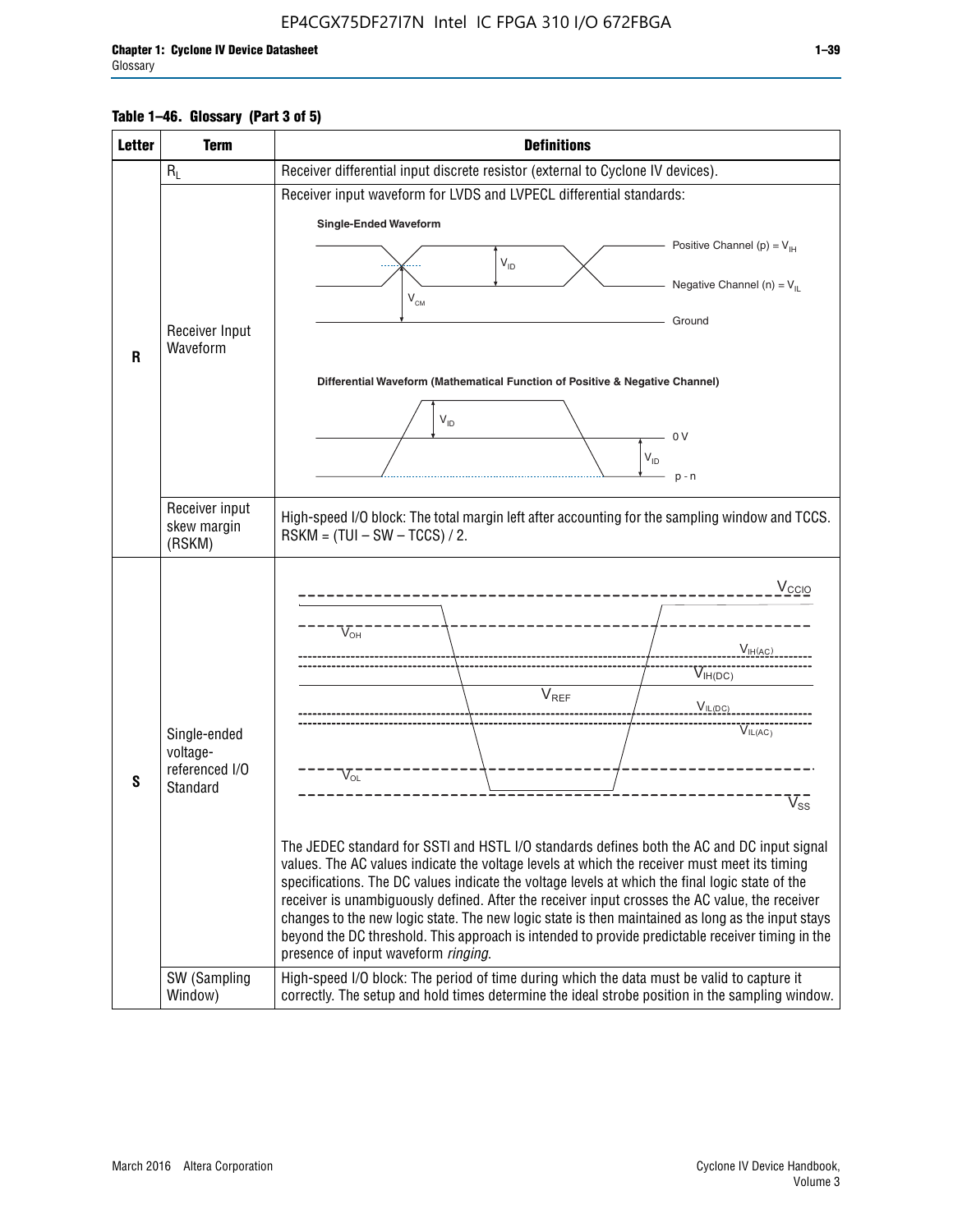| <b>Letter</b> | <b>Term</b>                              | <b>Definitions</b>                                                                                                                                                                                                                                                                                                                                              |  |  |  |  |  |  |
|---------------|------------------------------------------|-----------------------------------------------------------------------------------------------------------------------------------------------------------------------------------------------------------------------------------------------------------------------------------------------------------------------------------------------------------------|--|--|--|--|--|--|
|               | $t_{\rm C}$                              | High-speed receiver and transmitter input and output clock period.                                                                                                                                                                                                                                                                                              |  |  |  |  |  |  |
|               | Channel-to-<br>channel-skew<br>(TCCS)    | High-speed I/O block: The timing difference between the fastest and slowest output edges,<br>including $t_{C0}$ variation and clock skew. The clock is included in the TCCS measurement.                                                                                                                                                                        |  |  |  |  |  |  |
|               | $t_{\text{cin}}$                         | Delay from the clock pad to the I/O input register.                                                                                                                                                                                                                                                                                                             |  |  |  |  |  |  |
|               | $t_{CO}$                                 | Delay from the clock pad to the I/O output.                                                                                                                                                                                                                                                                                                                     |  |  |  |  |  |  |
|               | $t_{\rm cout}$                           | Delay from the clock pad to the I/O output register.                                                                                                                                                                                                                                                                                                            |  |  |  |  |  |  |
|               | $t_{\text{DUTY}}$                        | High-speed I/O block: Duty cycle on high-speed transmitter output clock.                                                                                                                                                                                                                                                                                        |  |  |  |  |  |  |
|               | t <sub>FALL</sub>                        | Signal high-to-low transition time (80-20%).                                                                                                                                                                                                                                                                                                                    |  |  |  |  |  |  |
|               | $t_{H}$                                  | Input register hold time.                                                                                                                                                                                                                                                                                                                                       |  |  |  |  |  |  |
|               | <b>Timing Unit</b><br>Interval (TUI)     | High-speed I/O block: The timing budget allowed for skew, propagation delays, and data<br>sampling window. (TUI = $1/($ Receiver Input Clock Frequency Multiplication Factor) = $tC/w$ ).                                                                                                                                                                       |  |  |  |  |  |  |
|               | t <sub>INJITTER</sub>                    | Period jitter on the PLL clock input.                                                                                                                                                                                                                                                                                                                           |  |  |  |  |  |  |
|               | t <sub>outjitter_dedclk</sub>            | Period jitter on the dedicated clock output driven by a PLL.                                                                                                                                                                                                                                                                                                    |  |  |  |  |  |  |
|               | t <sub>outjitter_io</sub>                | Period jitter on the general purpose I/O driven by a PLL.                                                                                                                                                                                                                                                                                                       |  |  |  |  |  |  |
|               | $t_{\text{pllcin}}$                      | Delay from the PLL inclk pad to the I/O input register.                                                                                                                                                                                                                                                                                                         |  |  |  |  |  |  |
| T             | t <sub>plicout</sub>                     | Delay from the PLL inclk pad to the I/O output register.                                                                                                                                                                                                                                                                                                        |  |  |  |  |  |  |
|               | <b>Transmitter</b><br>Output<br>Waveform | Transmitter output waveforms for the LVDS, mini-LVDS, PPDS and RSDS Differential I/O<br>Standards:<br><b>Single-Ended Waveform</b><br>Positive Channel (p) = $V_{OH}$<br>VOD<br>Negative Channel (n) = $V_{OL}$<br>$V_{OS}$<br>Ground<br>Differential Waveform (Mathematical Function of Positive & Negative Channel)<br>$V_{OD}$<br>n v<br>$V_{OD}$<br>$p - n$ |  |  |  |  |  |  |
|               | $t_{\text{RISE}}$                        | Signal low-to-high transition time (20-80%).                                                                                                                                                                                                                                                                                                                    |  |  |  |  |  |  |
|               | $t_{\scriptstyle\text{SU}}$              | Input register setup time.                                                                                                                                                                                                                                                                                                                                      |  |  |  |  |  |  |
| U             |                                          |                                                                                                                                                                                                                                                                                                                                                                 |  |  |  |  |  |  |

#### **Table 1–46. Glossary (Part 4 of 5)**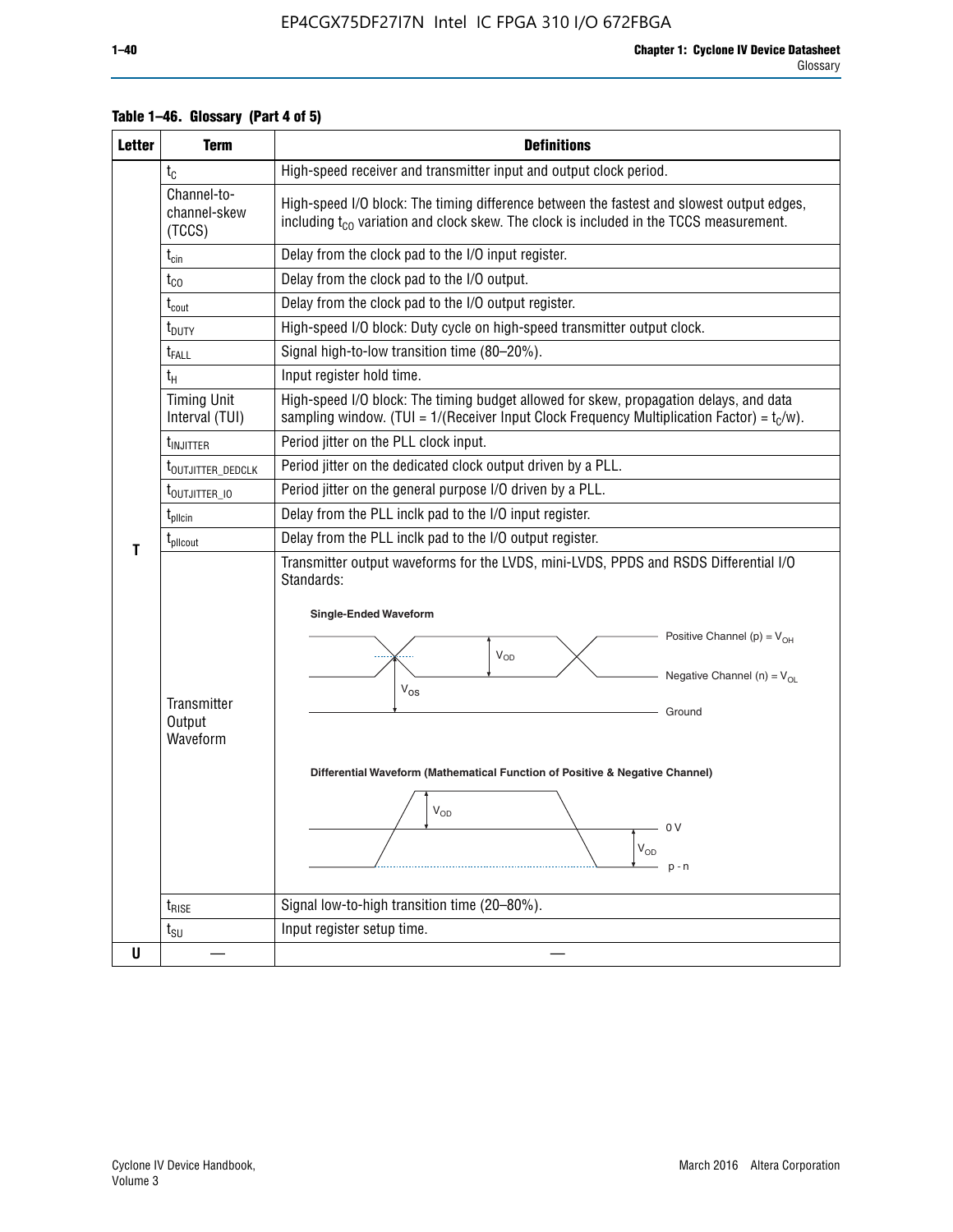### **Table 1–46. Glossary (Part 5 of 5)**

| <b>Letter</b> | <b>Term</b>             | <b>Definitions</b>                                                                                                                                                                                |
|---------------|-------------------------|---------------------------------------------------------------------------------------------------------------------------------------------------------------------------------------------------|
|               | $V_{CM(DC)}$            | DC common mode input voltage.                                                                                                                                                                     |
|               | $V_{DIF(AC)}$           | AC differential input voltage: The minimum AC input differential voltage required for switching.                                                                                                  |
|               | $V_{DIF(DC)}$           | DC differential input voltage: The minimum DC input differential voltage required for switching.                                                                                                  |
|               | <b>V<sub>ICM</sub></b>  | Input common mode voltage: The common mode of the differential signal at the receiver.                                                                                                            |
|               | $V_{ID}$                | Input differential voltage swing: The difference in voltage between the positive and<br>complementary conductors of a differential transmission at the receiver.                                  |
|               | $V_{\text{IH}}$         | Voltage input high: The minimum positive voltage applied to the input that is accepted by the<br>device as a logic high.                                                                          |
|               | $V_{IH(AC)}$            | High-level AC input voltage.                                                                                                                                                                      |
|               | $V_{IH(DC)}$            | High-level DC input voltage.                                                                                                                                                                      |
|               | $V_{IL}$                | Voltage input low: The maximum positive voltage applied to the input that is accepted by the<br>device as a logic low.                                                                            |
|               | $V_{IL(AC)}$            | Low-level AC input voltage.                                                                                                                                                                       |
|               | $V_{IL(DC)}$            | Low-level DC input voltage.                                                                                                                                                                       |
|               | $V_{\text{IN}}$         | DC input voltage.                                                                                                                                                                                 |
|               | $\rm V_{\rm OCM}$       | Output common mode voltage: The common mode of the differential signal at the transmitter.                                                                                                        |
| $\mathbf{V}$  | $V_{OD}$                | Output differential voltage swing: The difference in voltage between the positive and<br>complementary conductors of a differential transmission at the transmitter. $V_{OD} = V_{OH} - V_{OL}$ . |
|               | $V_{OH}$                | Voltage output high: The maximum positive voltage from an output that the device considers is<br>accepted as the minimum positive high level.                                                     |
|               | $V_{OL}$                | Voltage output low: The maximum positive voltage from an output that the device considers is<br>accepted as the maximum positive low level.                                                       |
|               | $V_{OS}$                | Output offset voltage: $V_{OS} = (V_{OH} + V_{OL}) / 2$ .                                                                                                                                         |
|               | $V_{OX (AC)}$           | AC differential output cross point voltage: the voltage at which the differential output signals<br>must cross.                                                                                   |
|               | V <sub>REF</sub>        | Reference voltage for the SSTL and HSTL I/O standards.                                                                                                                                            |
|               | $V_{REF\,(AC)}$         | AC input reference voltage for the SSTL and HSTL I/O standards. $V_{REF(AC)} = V_{REF(DC)} +$ noise. The<br>peak-to-peak AC noise on $V_{REF}$ must not exceed 2% of $V_{REF(DC)}$ .              |
|               | $V_{REF(DC)}$           | DC input reference voltage for the SSTL and HSTL I/O standards.                                                                                                                                   |
|               | $V_{\text{SWING (AC)}}$ | AC differential input voltage: AC input differential voltage required for switching. For the SSTL<br>differential I/O standard, refer to Input Waveforms.                                         |
|               | $V_{SWING(DC)}$         | DC differential input voltage: DC input differential voltage required for switching. For the SSTL<br>differential I/O standard, refer to Input Waveforms.                                         |
|               | $V_{TT}$                | Termination voltage for the SSTL and HSTL I/O standards.                                                                                                                                          |
|               | $V_{X(AC)}$             | AC differential input cross point voltage: The voltage at which the differential input signals must<br>cross.                                                                                     |
| W             |                         |                                                                                                                                                                                                   |
| X             |                         |                                                                                                                                                                                                   |
| Y             |                         |                                                                                                                                                                                                   |
| $\mathbf{Z}$  |                         |                                                                                                                                                                                                   |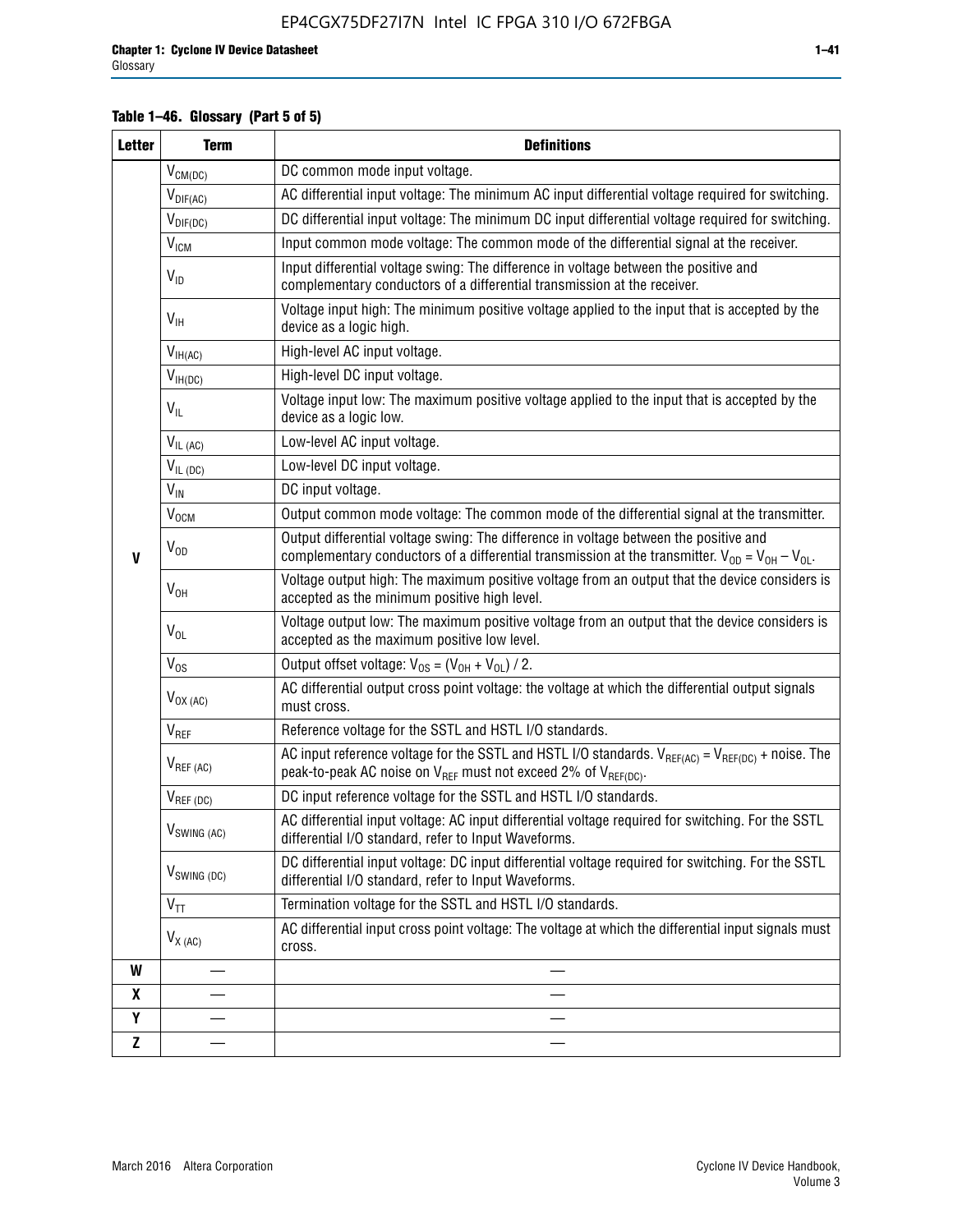# **Document Revision History**

Table 1–47 lists the revision history for this chapter.

| <b>Date</b>      | <b>Version</b> | <b>Changes</b>                                                                                                                                                                                                                            |
|------------------|----------------|-------------------------------------------------------------------------------------------------------------------------------------------------------------------------------------------------------------------------------------------|
| March 2016       | 2.0            | Updated note (5) in Table $1-21$ to remove support for the N148 package.                                                                                                                                                                  |
| October 2014     | 1.9            | Updated maximum value for $V_{CCD, PL}$ in Table 1-1.                                                                                                                                                                                     |
|                  |                | Removed extended temperature note in Table 1-3.                                                                                                                                                                                           |
| December 2013    | 1.8            | Updated Table 1-21 by adding Note (15).                                                                                                                                                                                                   |
| May 2013         | 1.7            | Updated Table 1-15 by adding Note (4).                                                                                                                                                                                                    |
| October 2012     | 1.6            | Dpdated the maximum value for $V_1$ , $V_{CCD\_PLL}$ , $V_{CC10}$ , $V_{CC\_CLKIN}$ , $V_{CCH\_GXB}$ , and $V_{CCA\_GXB}$<br>Table $1-1$ .                                                                                                |
|                  |                | $\blacksquare$ Updated Table 1-11 and Table 1-22.                                                                                                                                                                                         |
|                  |                | $\blacksquare$ Updated Table 1-21 to include peak-to-peak differential input voltage for the<br>Cyclone IV GX transceiver input reference clock.                                                                                          |
|                  |                | $\blacksquare$ Updated Table 1-29 to include the typical DCLK value.                                                                                                                                                                      |
|                  |                | <b>Updated the minimum f<sub>HSCLK</sub></b> value in Table 1-31, Table 1-32, Table 1-33,<br>Table 1-34, and Table 1-35.                                                                                                                  |
| November 2011    | 1.5            | • Updated "Maximum Allowed Overshoot or Undershoot Voltage", "Operating<br>Conditions", and "PLL Specifications" sections.                                                                                                                |
|                  |                | Updated Table 1-2, Table 1-3, Table 1-4, Table 1-5, Table 1-8, Table 1-9,<br>Table 1-15, Table 1-18, Table 1-19, and Table 1-21.                                                                                                          |
|                  |                | ■ Updated Figure $1-1$ .                                                                                                                                                                                                                  |
| December 2010    | 1.4            | • Updated for the Quartus II software version 10.1 release.                                                                                                                                                                               |
|                  |                | $\blacksquare$ Updated Table 1-21 and Table 1-25.                                                                                                                                                                                         |
|                  |                | $\blacksquare$ Minor text edits.                                                                                                                                                                                                          |
|                  | 1.3            | Updated for the Quartus II software version 10.0 release:                                                                                                                                                                                 |
| <b>July 2010</b> |                | Updated Table 1-3, Table 1-4, Table 1-21, Table 1-25, Table 1-28, Table 1-30,<br>Table 1-40, Table 1-41, Table 1-42, Table 1-43, Table 1-44, and Table 1-45.                                                                              |
|                  |                | ■ Updated Figure $1-2$ and Figure $1-3$ .                                                                                                                                                                                                 |
|                  |                | Removed SW Requirement and TCCS for Cyclone IV Devices tables.                                                                                                                                                                            |
|                  |                | $\blacksquare$ Minor text edits.                                                                                                                                                                                                          |
|                  | 1.2            | Updated to include automotive devices:                                                                                                                                                                                                    |
| March 2010       |                | • Updated the "Operating Conditions" and "PLL Specifications" sections.                                                                                                                                                                   |
|                  |                | $\blacksquare$ Updated Table 1-1, Table 1-8, Table 1-9, Table 1-21, Table 1-26, Table 1-27,<br>Table 1-31, Table 1-32, Table 1-33, Table 1-34, Table 1-35, Table 1-36,<br>Table 1-37, Table 1-38, Table 1-40, Table 1-42, and Table 1-43. |
|                  |                | Added Table 1-5 to include ESD for Cyclone IV devices GPIOs and HSSI I/Os.                                                                                                                                                                |
|                  |                | Added Table 1-44 and Table 1-45 to include IOE programmable delay for<br>Cyclone IV E 1.2 V core voltage devices.                                                                                                                         |
|                  |                | Minor text edits.                                                                                                                                                                                                                         |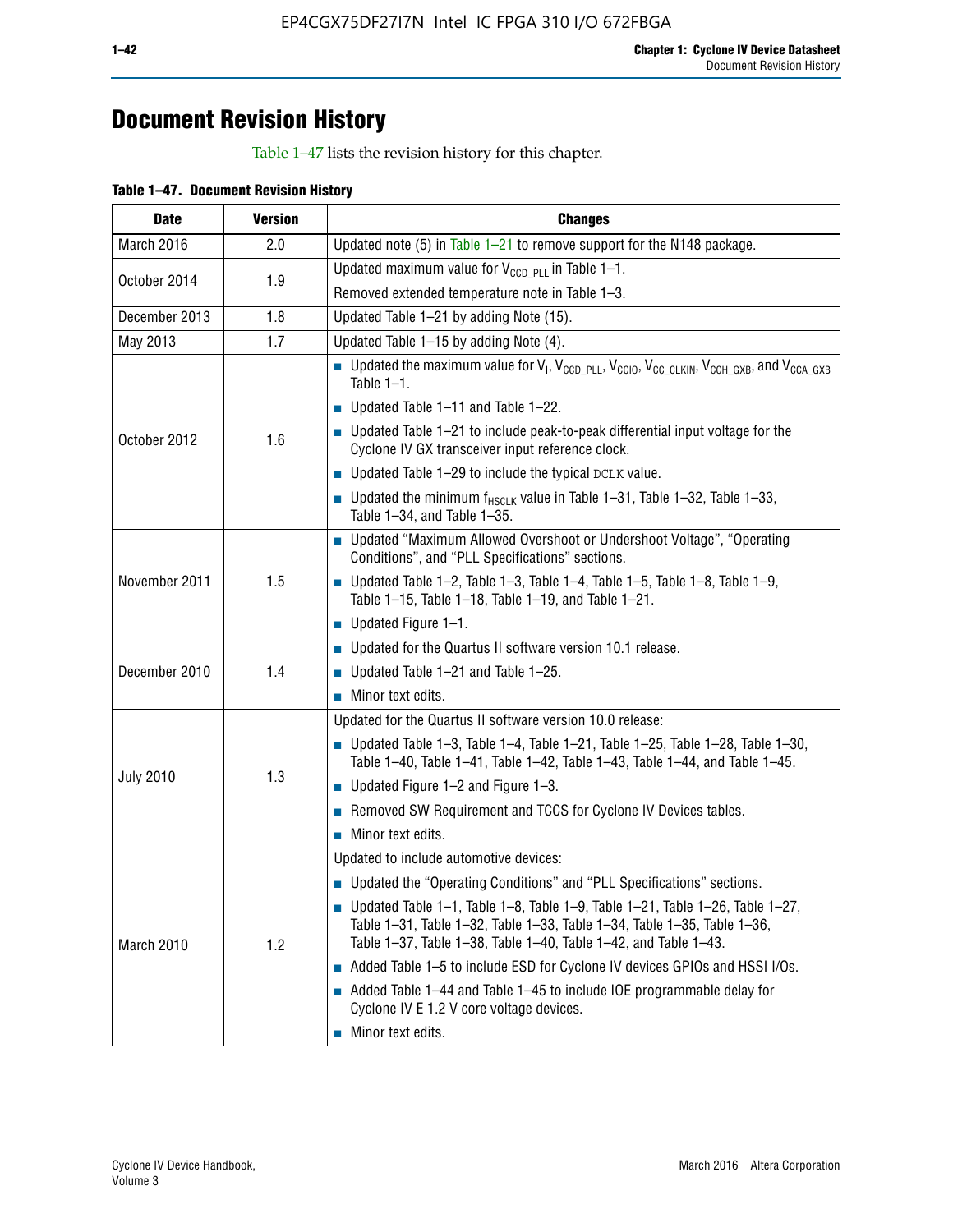### **Table 1–47. Document Revision History**

| <b>Date</b>   | <b>Version</b> | <b>Changes</b>                                                                                                                                                                          |
|---------------|----------------|-----------------------------------------------------------------------------------------------------------------------------------------------------------------------------------------|
| February 2010 | 1.1            | Updated Table 1-3 through Table 1-44 to include information for Cyclone IV E<br>devices and Cyclone IV GX devices for Quartus II software version 9.1 SP1 release.<br>Minor text edits. |
| November 2009 | 1.0            | Initial release.                                                                                                                                                                        |